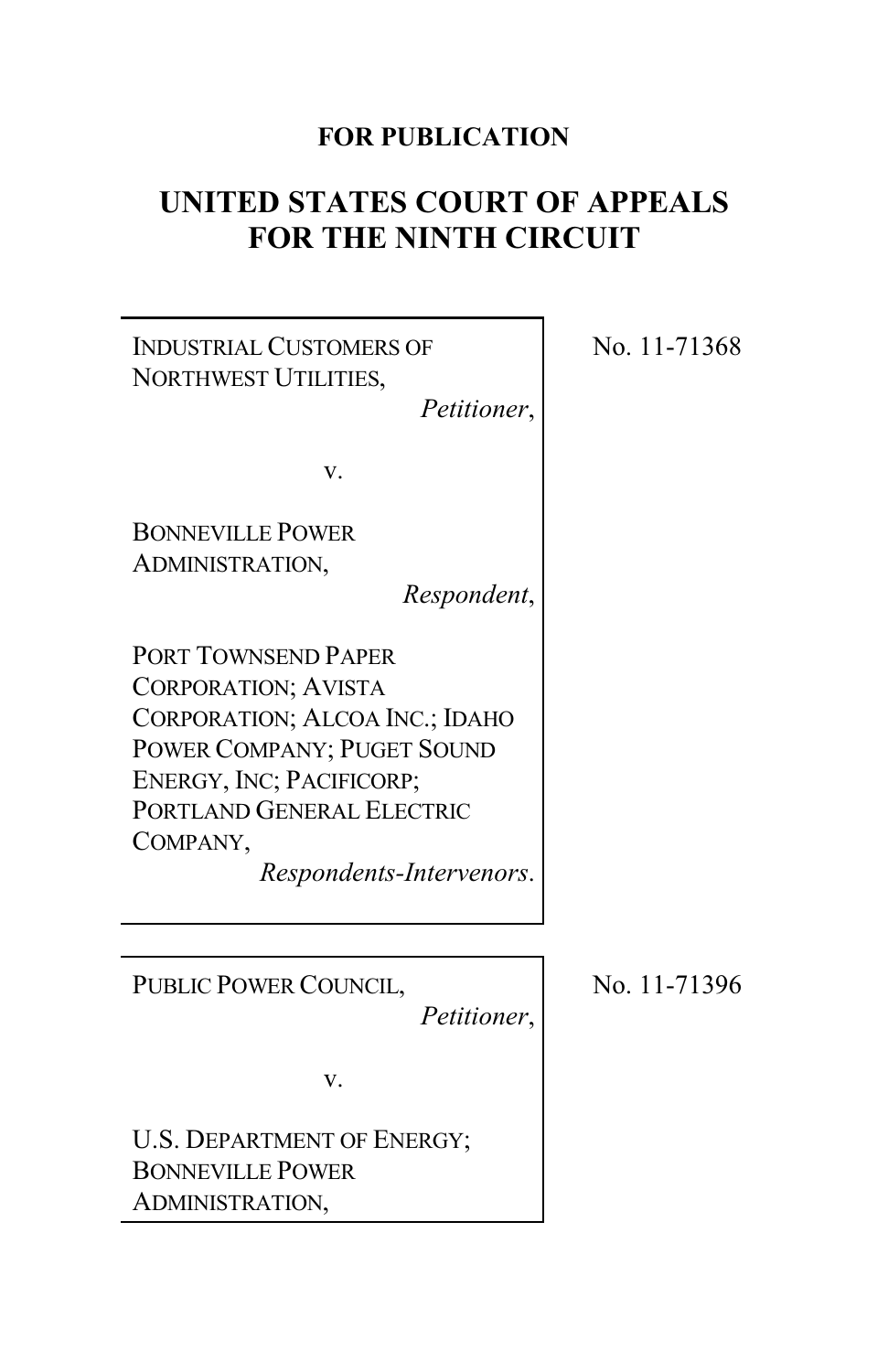## *Respondents*,

AVISTA CORPORATION; ALCOA INC.; IDAHO POWER COMPANY; PORTLAND GENERAL ELECTRIC COMPANY,

*Respondents-Intervenors*.

PACIFIC NORTHWEST GENERATING COOPERATIVE; BLACHLY-LANE COUNTY COOPERATIVE ELECTRIC ASSOCIATION; CENTRAL ELECTRIC COOPERATIVE INC.; CLEARWATER POWER COMPANY; CONSUMERS POWER, INC.; COOS-CURRY ELECTRIC COOPERATIVE, INC.; DOUGLAS ELECTRIC COOPERATIVE; FALL RIVER RURAL ELECTRIC COOPERATIVE, INC.; LANE ELECTRIC COOPERATIVE; LINCOLN ELECTRIC COOPERATIVE, INC.; NORTHERN LIGHTS, INC.; OKANOGAN COUNTY ELECTRIC COOPERATIVE, INC.; RAFT RIVER RURAL ELECTRIC COOPERATIVE, INC.; UMATILLA ELECTRIC COOPERATIVE ASSOCIATION; WEST OREGON ELECTRIC COOPERATIVE, INC., *Petitioners*, No. 11-71401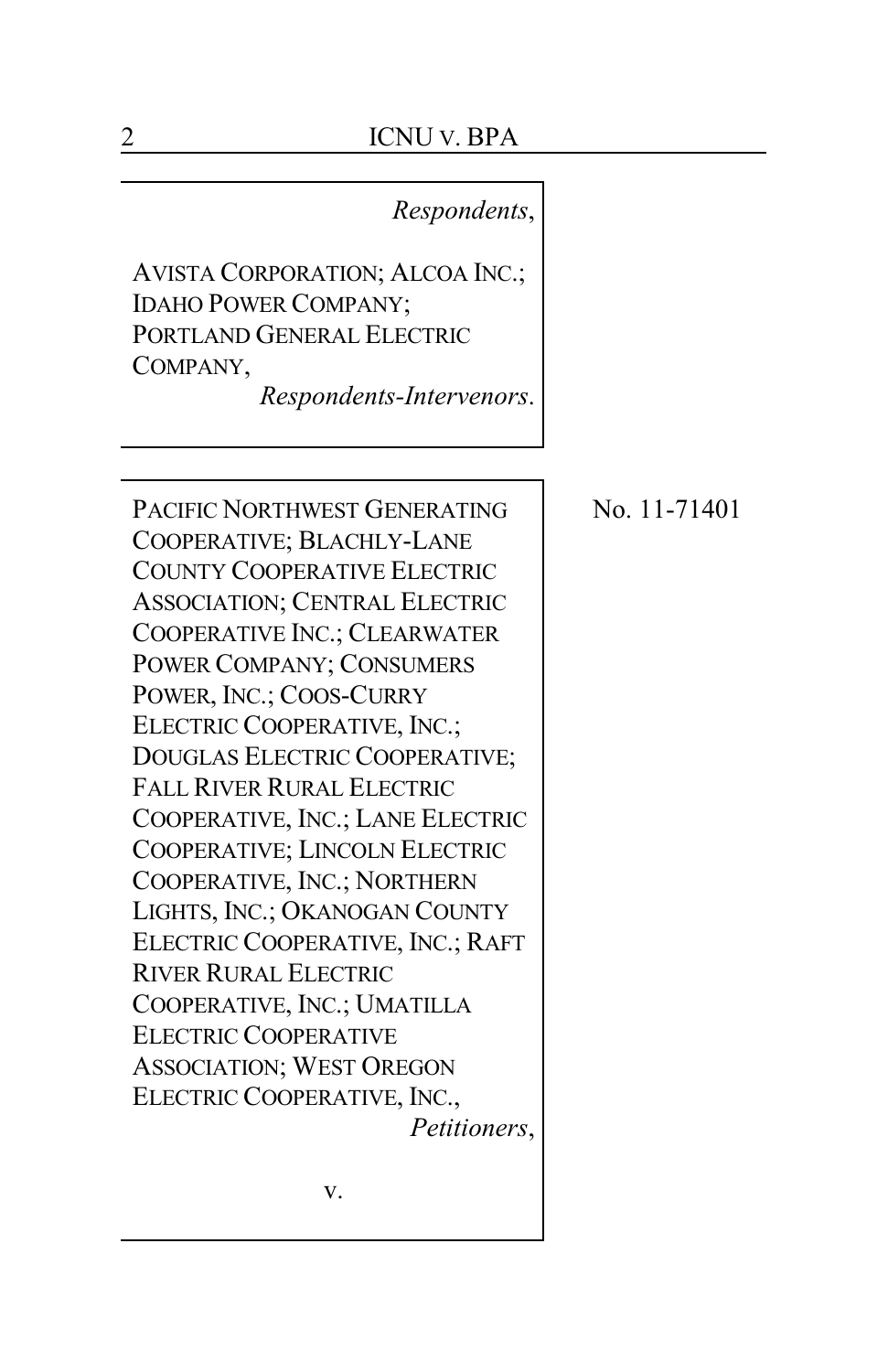| <b>U.S. DEPARTMENT OF ENERGY;</b><br><b>BONNEVILLE POWER</b><br>ADMINISTRATION,<br>Respondents,                                                                             |                |
|-----------------------------------------------------------------------------------------------------------------------------------------------------------------------------|----------------|
| ALCOA INC.; AVISTA CORPORATION;<br><b>IDAHO POWER COMPANY; PUGET</b><br>SOUND ENERGY, INC; PACIFICORP;<br>PORTLAND GENERAL ELECTRIC<br>COMPANY,<br>Respondents-Intervenors. |                |
| CANBY UTILITY BOARD,<br>Petitioner,                                                                                                                                         | No. 11-71419   |
| v.<br><b>U.S. DEPARTMENT OF ENERGY;</b><br><b>BONNEVILLE POWER</b><br>ADMINISTRATION,<br>Respondents,                                                                       | <b>OPINION</b> |
| ALCOA INC.; IDAHO POWER<br>COMPANY; AVISTA CORPORATION;<br>PUGET SOUND ENERGY, INC;<br>PACIFICORP; PORTLAND GENERAL<br>ELECTRIC COMPANY,<br>Respondents-Intervenors.        |                |
| On Petition for Review of the                                                                                                                                               |                |

On Petition for Review Bonneville Power Administration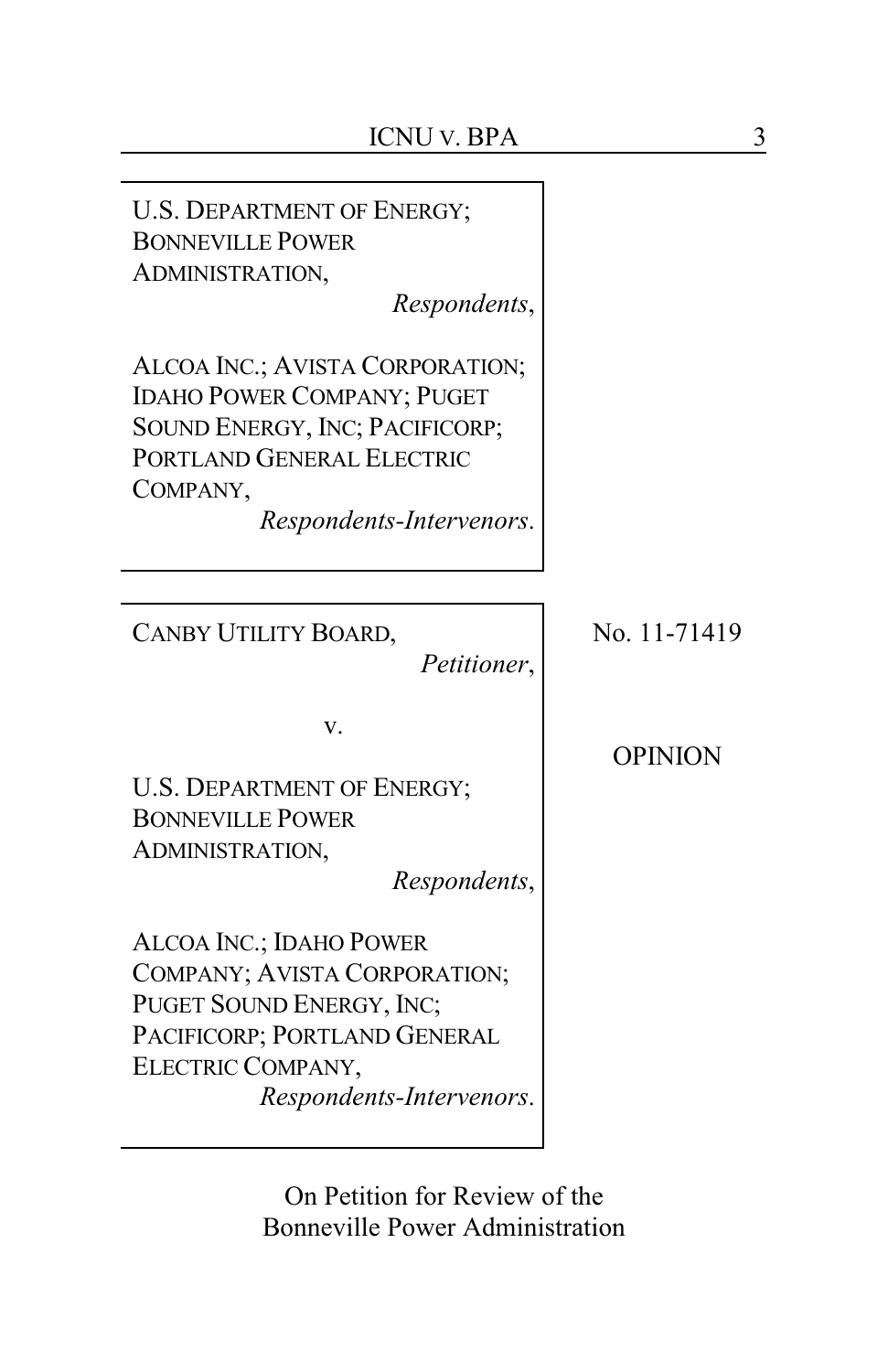Argued and Submitted May 9, 2013—Portland, Oregon

Filed September 18, 2014

Before: Alex Kozinski, Chief Judge, and Stephen Reinhardt and Marsha S. Berzon, Circuit Judges.

Opinion by Judge Berzon; Partial Concurrence and Partial Dissent by Judge Reinhardt

## **SUMMARY\***

#### **Bonneville Power Administration**

The panel denied in part, and granted in part, petitions for review brought by public utilities and cooperatives who buy power from the Bonneville Power Administration and industrial customers who are end-users of BPA power, challenging the BPA's decision not to seek refunds of unlawful subsidies that the BPA previously gave to certain longtime industrial customers and which were invalidated by prior Ninth Circuit decisions.

The petitioners alleged that their power costs had been impermissibly raised by BPA's decision because, if BPA sought refunds of the subsidies, it could pass along the recovered funds to its customers as lower rates. At issue are three contractual arrangements: the 2007 Block Contracts

**<sup>\*</sup>** This summary constitutes no part of the opinion of the court. It has been prepared by court staff for the convenience of the reader.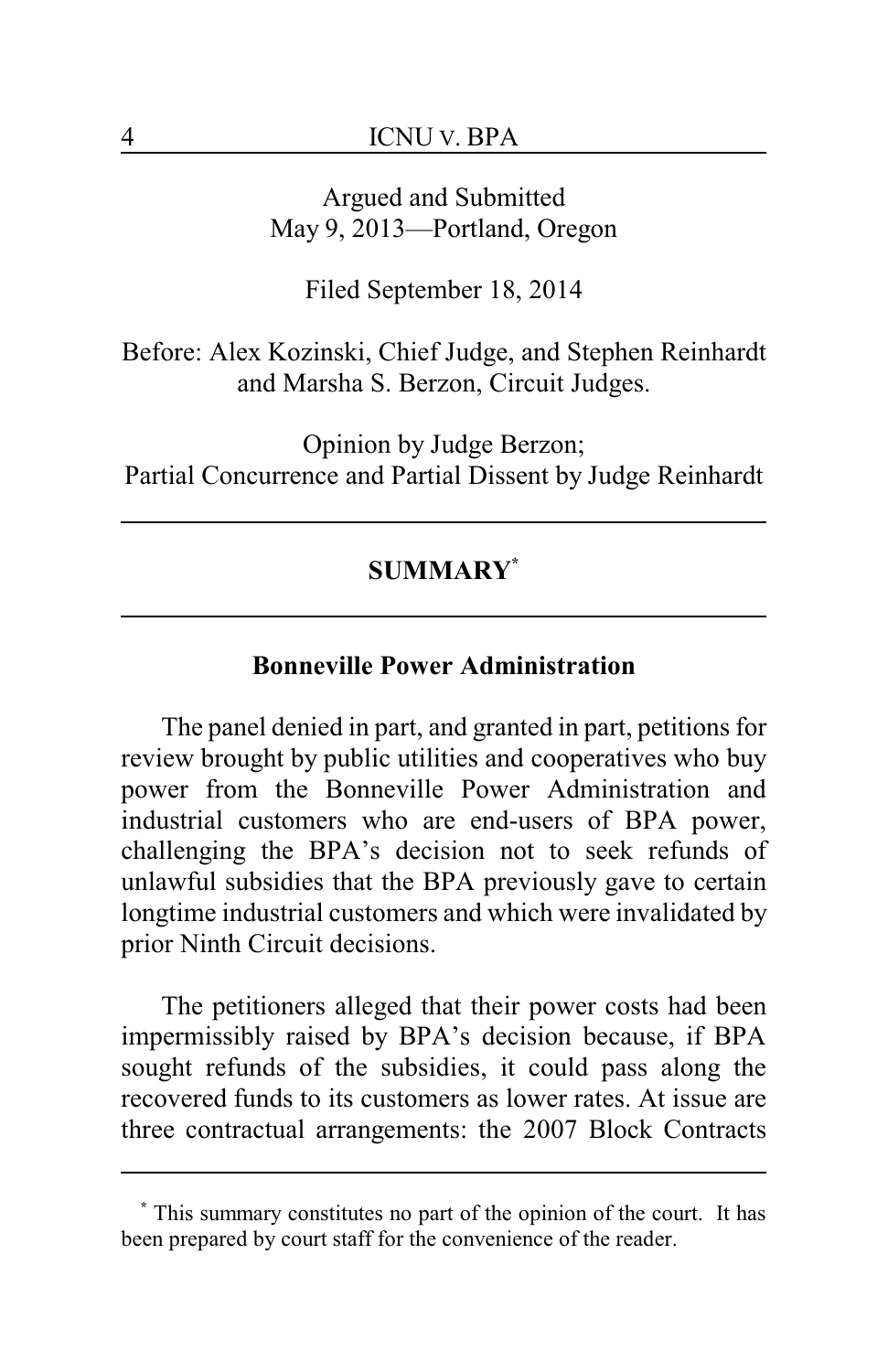(three way contracts between BPA, Alcoa Inc. and two other aluminum direct-service customers, and local public utilities in which BPA agreed to make payments to the aluminum companies in lieu of supplying them with actual electrical power); the Alcoa Amendments (an amended contract in which BPA again agreed to subsidize Alcoa rather than sell it power directly); and the Port Townsend Contract (an arrangement in which BPA supplied Port Townsend Paper Company, a non-aluminum direct-service customer, with its full requirements for power at a reduced rate).

The panel held that the BPA had no general constitutional or statutory duty to seek a refund any time it made an unlawful payment, but an individual decision not to pursue such a refund could be arbitrary, capricious or an abuse of discretion under the Administrative Procedure Act. The panel also held that the BPA's decisions in most respects sufficiently and reasonably balanced its competing obligations to merit the panel's deference, but in one respect did not. Finally, the panel held that the BPA reasonably explained why the challenged refund decisions were not inconsistent with BPA's earlier decision to seek recovery of the different payments that had been declared unlawful by the court in *Portland Gen. Elec. Co. v. Bonneville Power Admin.*, 501 F.3d 1009 (9th Cir. 2007).

The panel denied the petition for review with regard to the decision not to seek refunds with respect to the 2007 Block Contracts and the Port Townsend Contract. The panel granted the petition and remanded to the BPA for further proceedings with regard to recovery of subsidies paid under the Alcoa Amendment.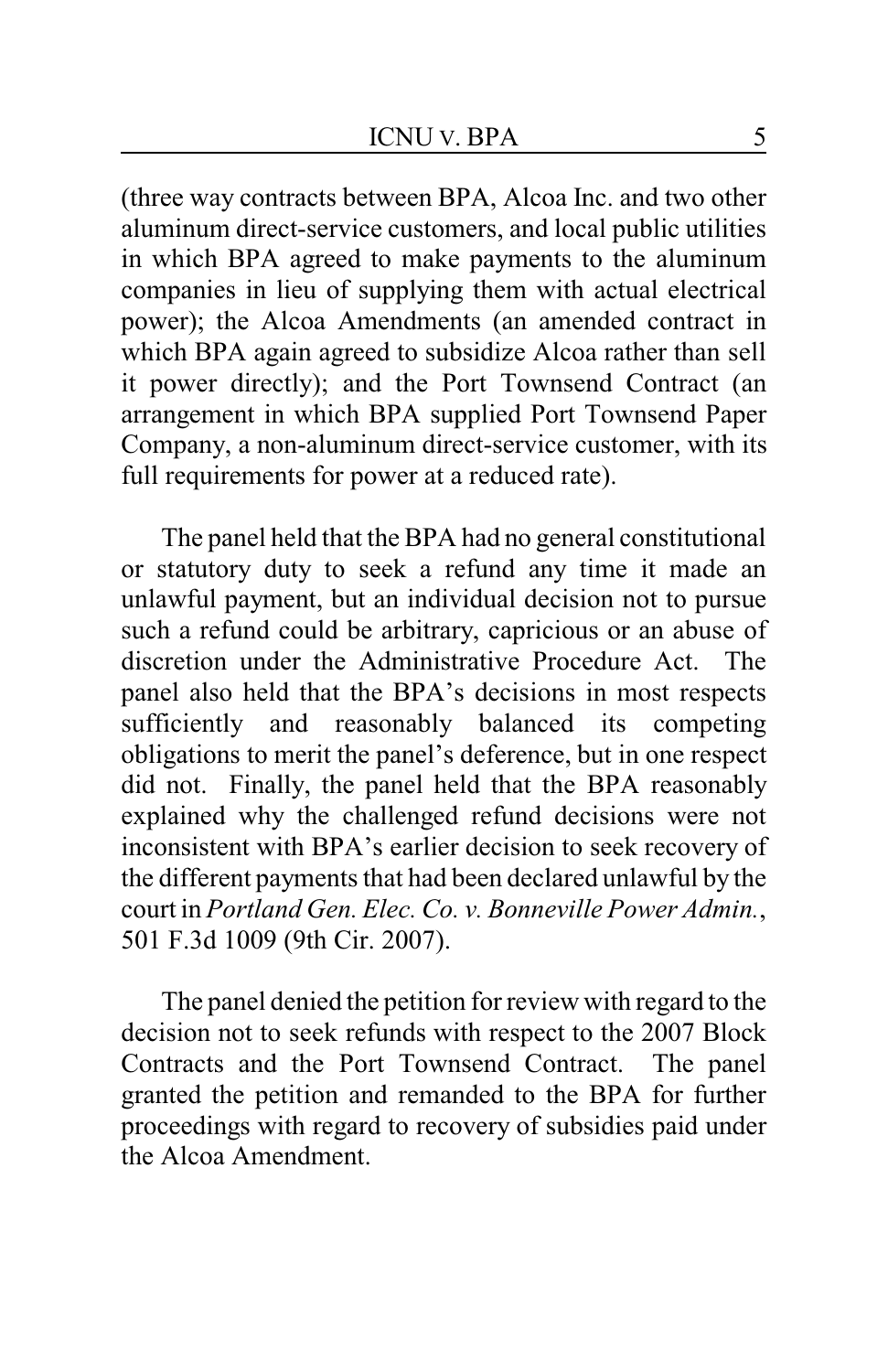Judge Reinhardt concurred in part, but dissented from section B.1.a which related to the 2007 Block Contracts. Judge Reinhardt would hold that the contractual damages waiver provision in the 2007 Block Contracts, as applied, operated in excess of the BPA's statutory authority.

## **COUNSEL**

Melinda J. Davison (argued) and Irion Sanger, Davison Van Cleve, P.C., Portland, Oregon, for Petitioner Industrial Customers of Northwest Utilities.

Zabyn Towner, Pacific Northern Generating Cooperative, Portland, Oregon, for Petitioners Pacific Northwest Generating Cooperative and Members.

David F. Doughman, Beery Elsner & Hammond LLP, Portland, Oregon, for Petitioner Canby Utility Board.

Irene A. Scruggs (argued), Public Power Council, Portland, Oregon, for Petitioner Power Council.

Randy A. Roach, General Counsel, Timothy A. Johnson, Assistant General Counsel, Jon D. Wright (argued) and Hilary Browning-Craig, Attorneys, Bonneville Power Administration, Portland, Oregon; and S. Amanda Marshall, United States Attorney, District of Oregon, Stephen J. Odell, Assistant United States Attorney, David J. Adler and J. Courtney Olive, Special Assistant United States Attorneys, Portland, Oregon, for Respondent Bonneville Power Administration.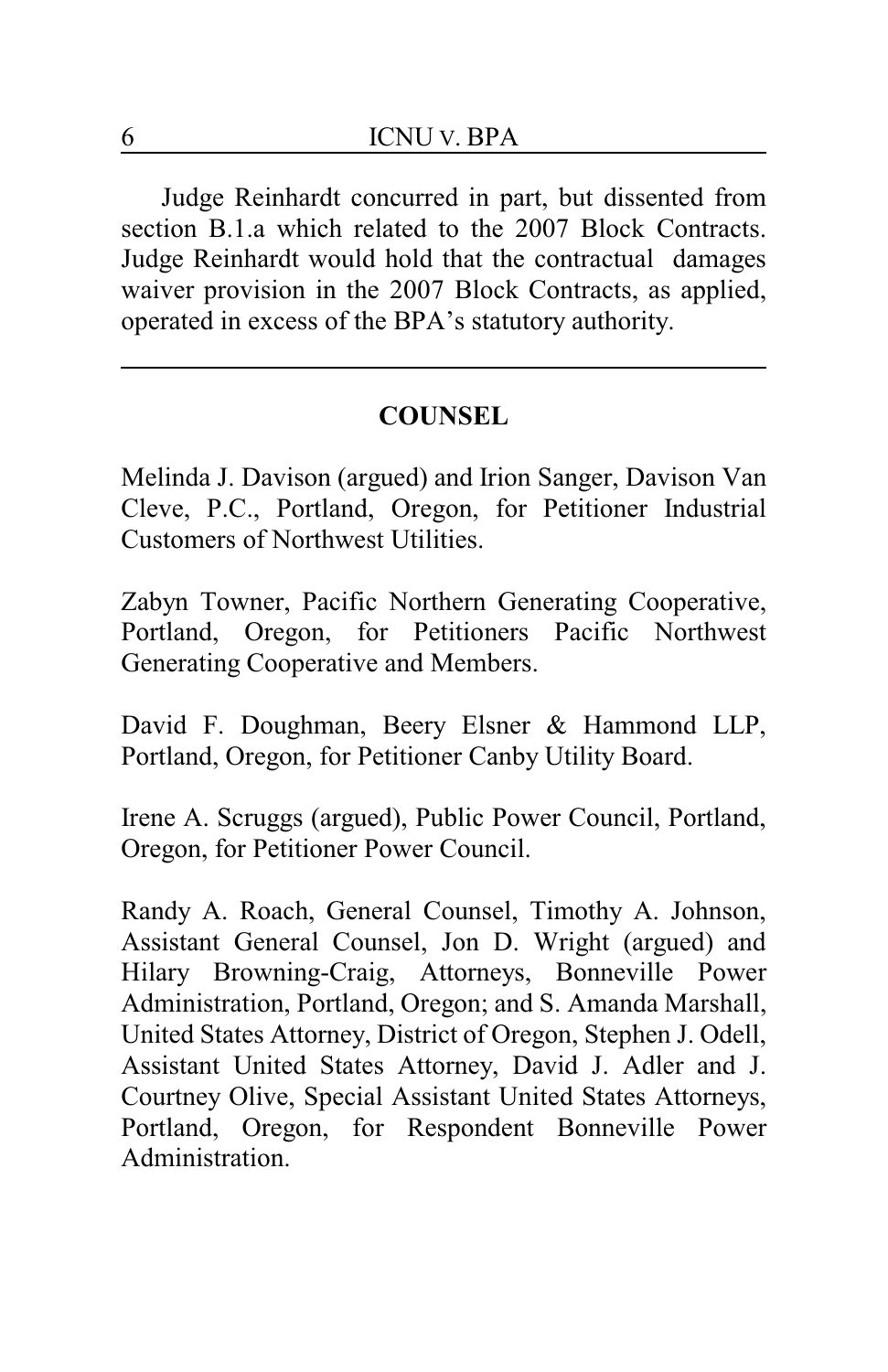Michael C. Dotten (argued) and Dustin T. Till, Marten Law, Portland, Oregon, for Intervenor Alcoa Inc.

Jay T. Waldron and Sara Kobak, Schwabe Williamson & Wyatt P.C., Portland, Oregon; and Ryan L. Flynn, PacifiCorp, Portland, Oregon, for Intervenor PacifiCorp.

Donald G. Kari and Jason Kuzma, Perkins Coie LLP, Bellevue, Washington; and Dan L. Bagatell, Perkins Coie LLP, Phoenix, Arizona, for Intervenor Puget Sound Energy, Inc.

Michael G. Andrea, Avista Corporation, Spokane, Washington, for Intervenor Avista Corporation.

R. Blair Strong, Paine Hamblen LLP, Spokane, Washington, for Intervenor Idaho Power Company.

Scott G. Seidman, Tonkon Torp LLP, Portland, Oregon, for Intervenor Portland General Electric Company.

Leonard J. Feldman, Marcus Wood, and Maren R. Norton, Stoel Rives LLP, Seattle, Washington, for Intervenor Port Townsend Paper Corporation.

## **OPINION**

BERZON, Circuit Judge:

The Bonneville Power Administration ("BPA") is an agency within the Department of Energy that markets the energy output of federal power projects in the Pacific Northwest. In two previous decisions, we invalidated three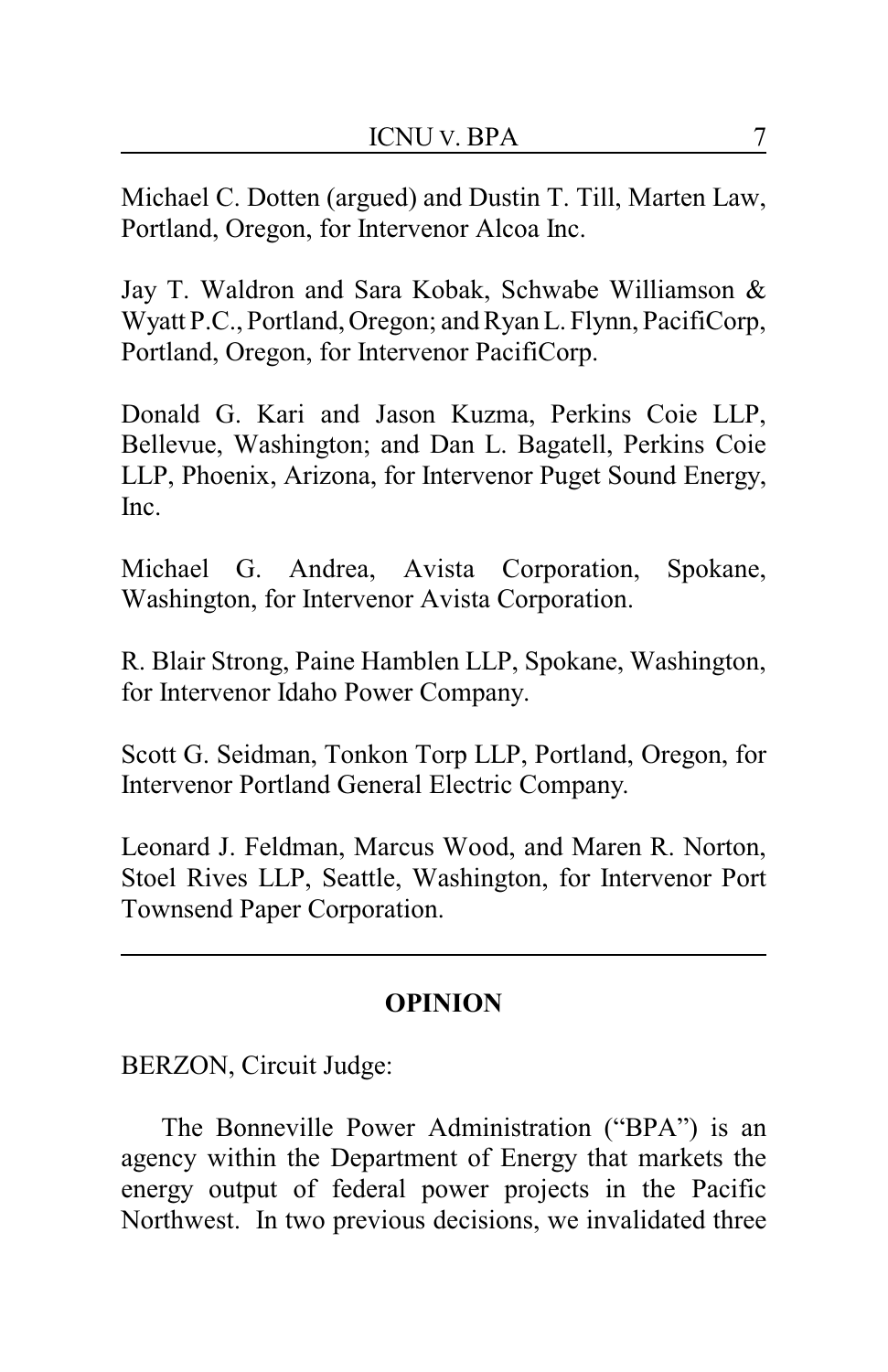sets of contractual arrangements in which BPA agreed to subsidize certain longtime industrial customers rather than sell them power directly. *See Pac. Nw. Gen. Coop. v. Bonneville Power Admin.* ("*PNGC II*"), 596 F.3d 1065 (9th Cir. 2010); *Pac. Nw. Gen. Coop. v. Dep't of Energy* ("*PNGC I*"), 580 F.3d 792 (9th Cir 2009). We held these subsidy arrangements unreasonable and contrary to BPA's statutory authority, as they did not comport with Congress's mandate that BPA operate in a businesslike manner. *See* 16 U.S.C. §§ 839f(b), 838g.

In both cases, we remanded to BPA the question whether it could or should seek refunds of the improper subsidies. On remand, BPA concluded that it was contractually barred from seeking refunds as to some of the invalidated contracts, and that it had no legal or equitable basis for seeking refunds as to the others. Moreover, BPA concluded, if it did pursue recovery of the subsidies, it might face counterclaims from the subsidized entities and become mired in counterproductive, protracted litigation over the amount, if any, of refunds owed. As a result, BPA decided not to pursue recovery of the unlawful subsidies invalidated by *PNGC I* and *PNGC II*.

At issue in this consolidated appeal are challenges by two groups to BPA's decision to forgo refunds: public utilities and cooperatives that buy power from BPA, and that Congress has designated as BPA's first-priority or "preference" customers; and industrial customers who buy power from public utilities in the Pacific Northwest and so are end-users of BPA power. The challengers' core argument is that their power costs have been impermissibly raised by BPA's decision because, if BPA did seek refunds of the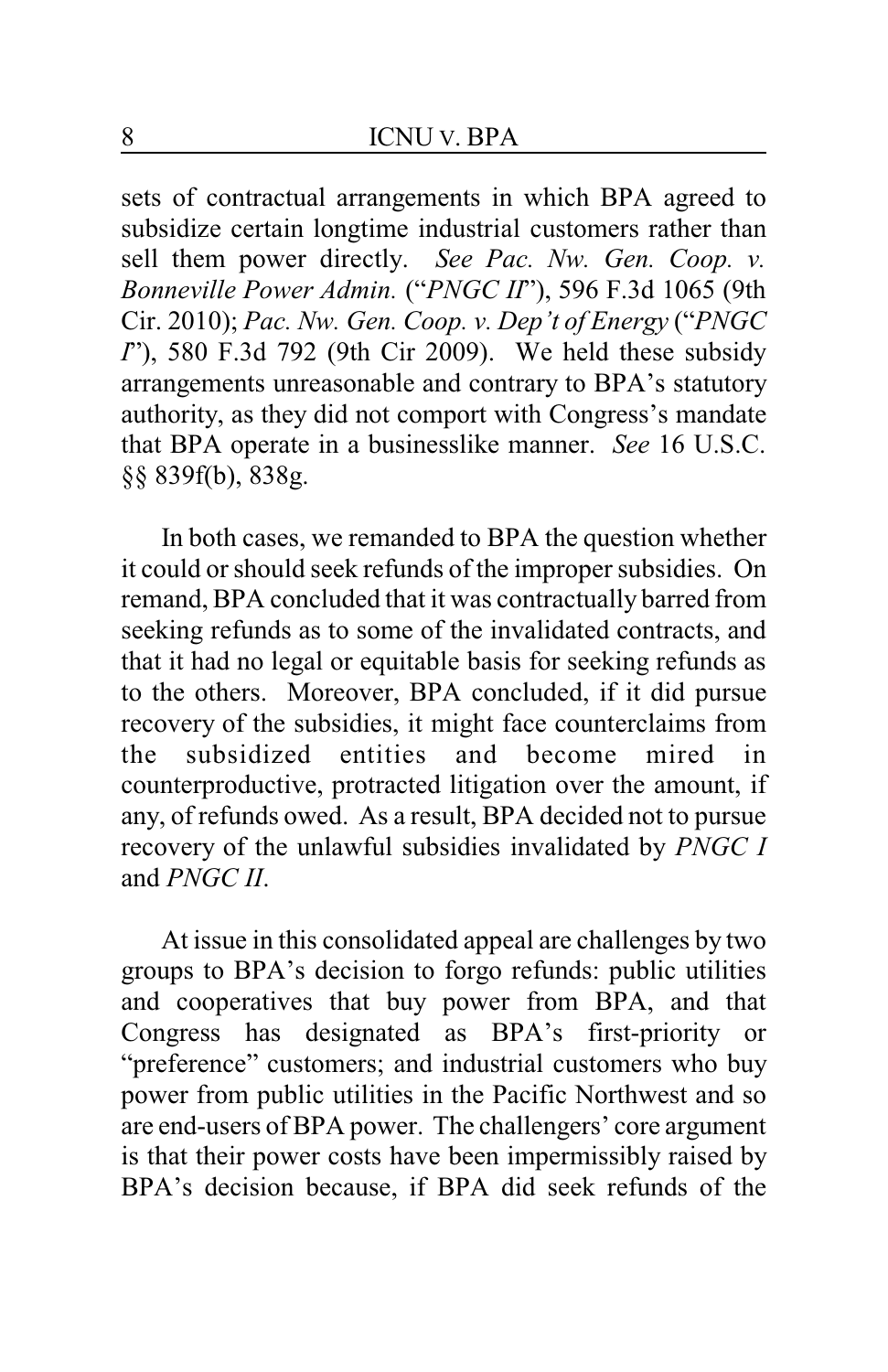subsidies, it could pass along the recovered funds to its customers as lower rates.

#### **BACKGROUND**

"BPA is an agency within the Department of Energy created by Congress in 1937" to "market[] the power generated by federally owned dams on the Columbia River." *Portland Gen. Elec. Co. v. Bonneville Power Admin.* ("*PGE*"), 501 F.3d 1009, 1013 (9th Cir. 2007); *see* 16 U.S.C. §§ 832–832m. "Congress has since expanded BPA's mandate to include marketing authority over nearly all the electric power generated by federal facilities in the Pacific Northwest." *Ass'n of Pub. Agency Customers, Inc. v. Bonneville Power Admin.* ("*APAC*"), 126 F.3d 1158, 1163 (9th Cir. 1997); *see* 16 U.S.C. § 838f. In numerous prior opinions, we have provided extensive background on BPA's history and operations. *See, e.g.*, *PGE*, 501 F.3d at 1013–16; *PNGC I*, 580 F.3d at 797–800; *APAC*, 126 F.3d at 1163–66. Here, we summarize only those statutory provisions and recent developments directly relevant to this appeal.

#### **A. Statutory Framework**

Four statutes govern BPA's operations: the Pacific Northwest Electric Power Planning and Conservation Act of 1980, 16 U.S.C. §§ 839–839h ("Northwest Power Act"); the Pacific Northwest Federal Transmission System Act of 1974, 16 U.S.C. §§ 838–838k ("Transmission Act"); the Pacific Northwest Consumer Power Preference Act of 1964, 16 U.S.C. §§ 837–837h ("Preference Act"); and the Bonneville Project Act of 1937, 16 U.S.C. §§ 832–832m ("Bonneville Project Act"). As we have noted before, "[t]hese statutes subject BPA to a variety of detailed and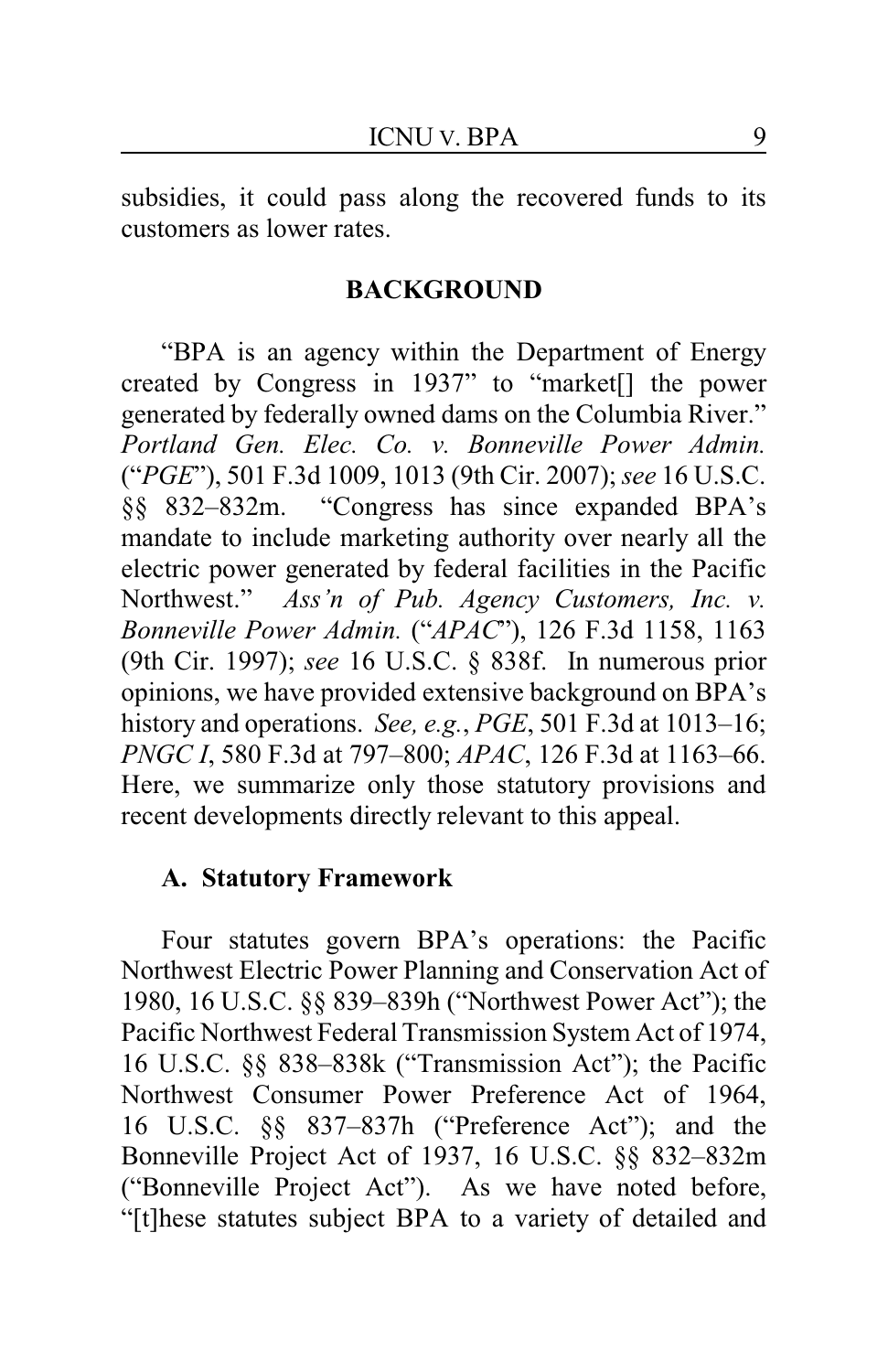potentially conflicting statutory directives," ranging from fiscal to environmental concerns. *APAC*, 126 F.3d at 1164. Of most direct relevance to this appeal are two sets of statutorydirectives: the rate-setting guidelines and the "sound businesslike principles" obligation.

### *1. Rate-Setting Guidelines*

A complex of statutoryprovisions dictates how BPA must proceed when selling federal power. First, BPA must give priority, as well as its most favorable cost-based rate ("the PF rate"), to publicly owned utilities, cooperatives, and federal agencies, known as "preference customers." *PNGC I*, 580 F.3d at 798–99, 802; *PGE*, 501 F.3d at 1013–15; *see* 16 U.S.C. §§ 839c(b), 839e(b). Preference customers are also the only group whose energy needs BPA is *required*, as opposed to *authorized*, to meet. *See PNGC I*, 580 F.3d at 811. After meeting the preference customers' needs, BPA may, if it so chooses, sell surplus power directly to certain longstanding industrial customers ("direct-service industrial customers" or "DSIs") at a higher but still-cost based rate ("the IP rate"), or to anyone else at market rates. *Id.* at 799, 802–03; *PGE*, 501 F.3d at 1014; *see* 16 U.S.C. § 839e(c).**<sup>1</sup>** "Regardless of the type of customer, BPA must charge a rate that, at a minimum, recoups BPA's own costs of generating or acquiring the electricity." *Alcoa, Inc. v. BPA*, 698 F.3d 774, 780 (9th Cir. 2012); *see* 16 U.S.C. § 839e(a)(1).

**<sup>1</sup>** This summary is simplified, and so omits some of BPA's less relevant rate-setting strictures, detailed more fully in *PNGC I*, 580 F.3d at 802–03.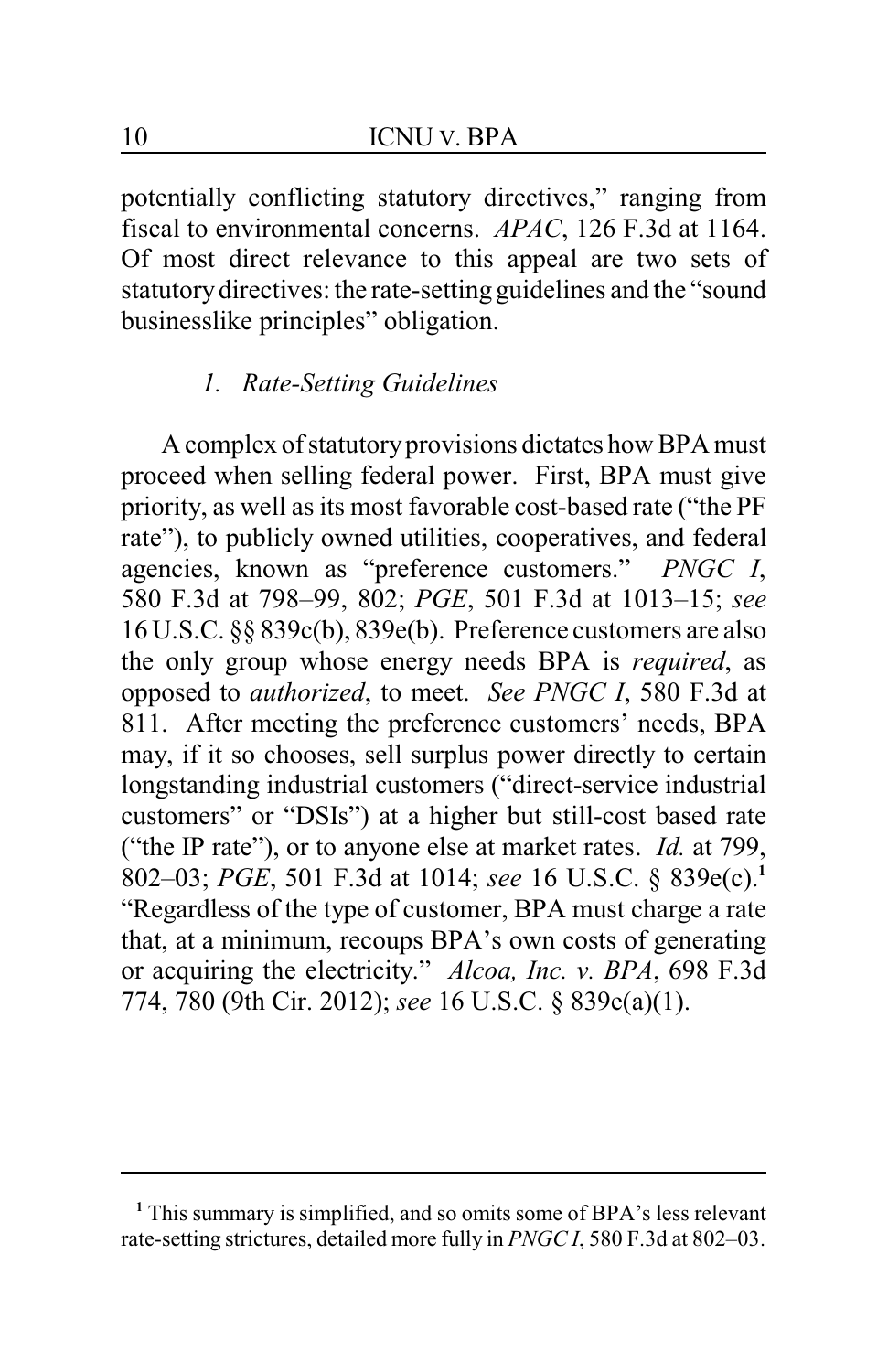#### *2. Sound Business Principles*

In addition to the above rate-setting guidelines, BPA also must set rates "with a view to encouraging the widest possible diversified use of electric power at the lowest possible rates to consumers *consistent with sound business principles*." 16 U.S.C. § 838g (emphasis added). A different provision similarly requires that BPA set rates that "recover, *in accordance with sound business principles*, the costs associated with the acquisition, conservation, and transmission of electric power." *Id.* § 839e(a)(1) (emphasis added). More generally, Congress has directed BPA to implement the Northwest Power Act "in a *sound and businesslike manner*." *Id.* § 839f(b) (emphasis added). We have previously explained that BPA's business decisions are judicially reviewable for compliance with this overarching "sound business principles" standard, albeit with great deference to BPA's conclusions. *See Alcoa*, 698 F.3d at 788–89; *PNGC II*, 596 F.3d at 1075–80.

#### **B. The Aluminum DSI Contracts**

Historically, the aluminum manufacturers of the Pacific Northwest were amongBPA'slargest direct-service industrial customers. *See PNGC I*, 580 F.3d at 797–98. Until recently, BPA did not have trouble meeting the needs of its preference customers while also providing abundant power to the aluminum DSIs, including Alcoa. *See id.* But, as the Pacific Northwest has grown, BPA has found itself constrained by competing demands. Its preference customers now serve a larger population with greater energy needs, and rising energy prices have made BPA's relatively cheap power increasingly attractive to nonpreferential would-be buyers. *See id.* at 798.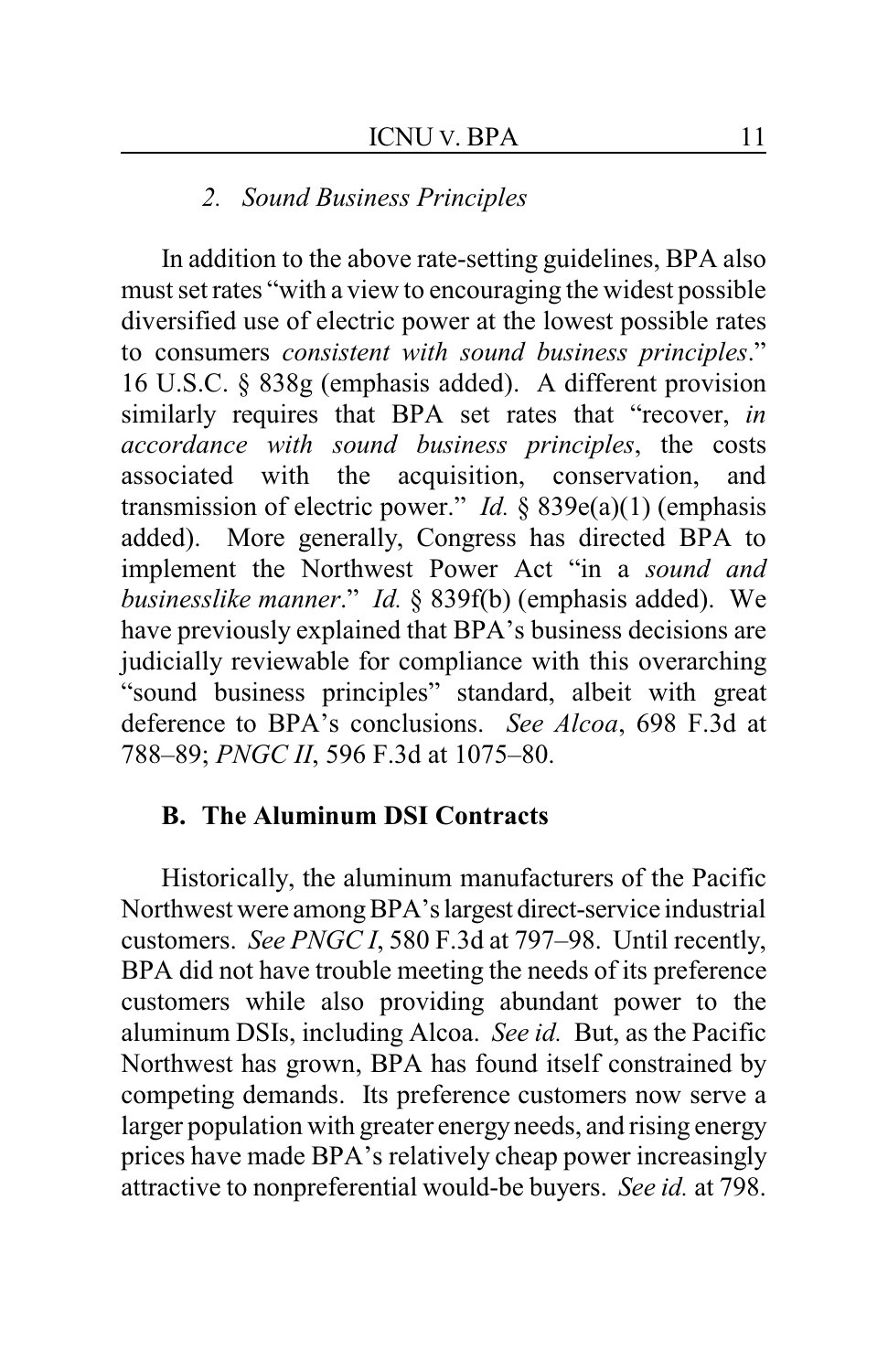Beginning in 2007, BPA embarked upon a series of attempts to aid the aluminum manufacturers without selling them power directly. *See id.*

## *1. The 2007 Block Contracts (*PNGC I*)*

In 2006, BPA entered into three-way contracts, effective starting in the 2007 fiscal year, between BPA; Alcoa, and two other aluminum DSIs; and local public utilities ("the 2007 Block Contracts" or "Block Contracts"). The DSIs wanted to continue buying physical power from BPA at a cost-based rate. Instead, BPA agreed "to make payments to the [aluminum DSIs] totaling a maximum of \$59 million per year for five years in lieu of supplying them with actual electrical power, while retaining the option to sell them physical power instead in the final two years." *PNGC I*, 580 F.3d at 798.**<sup>2</sup>**

Alcoa challenged these contracts, arguing that BPA was required to sell it physical power, sufficient to meet its needs, at a cost-based rate. *Id.* at 806–07, 809. Concurrently, several of BPA's preference and other industrial customers challenged the same contracts from the opposite direction, objecting to subsidies *or* sales to the DSIs except for discretionary market-rate sales of surplus power. *Id.* at 807–09.

We held that, under the relevant statutory provisions, BPA is not *required* to sell physical power to the DSIs. *Id.* at 811–12. Rather, it is required to meet the power needs only

**<sup>2</sup>** The two other aluminum DSIs that received Block Contracts were Golden Northwest Aluminum and CFAC. However, Golden Northwest subsequently allocated its power allocation to Alcoa and CFAC, so BPA never made any payments to Golden Northwest.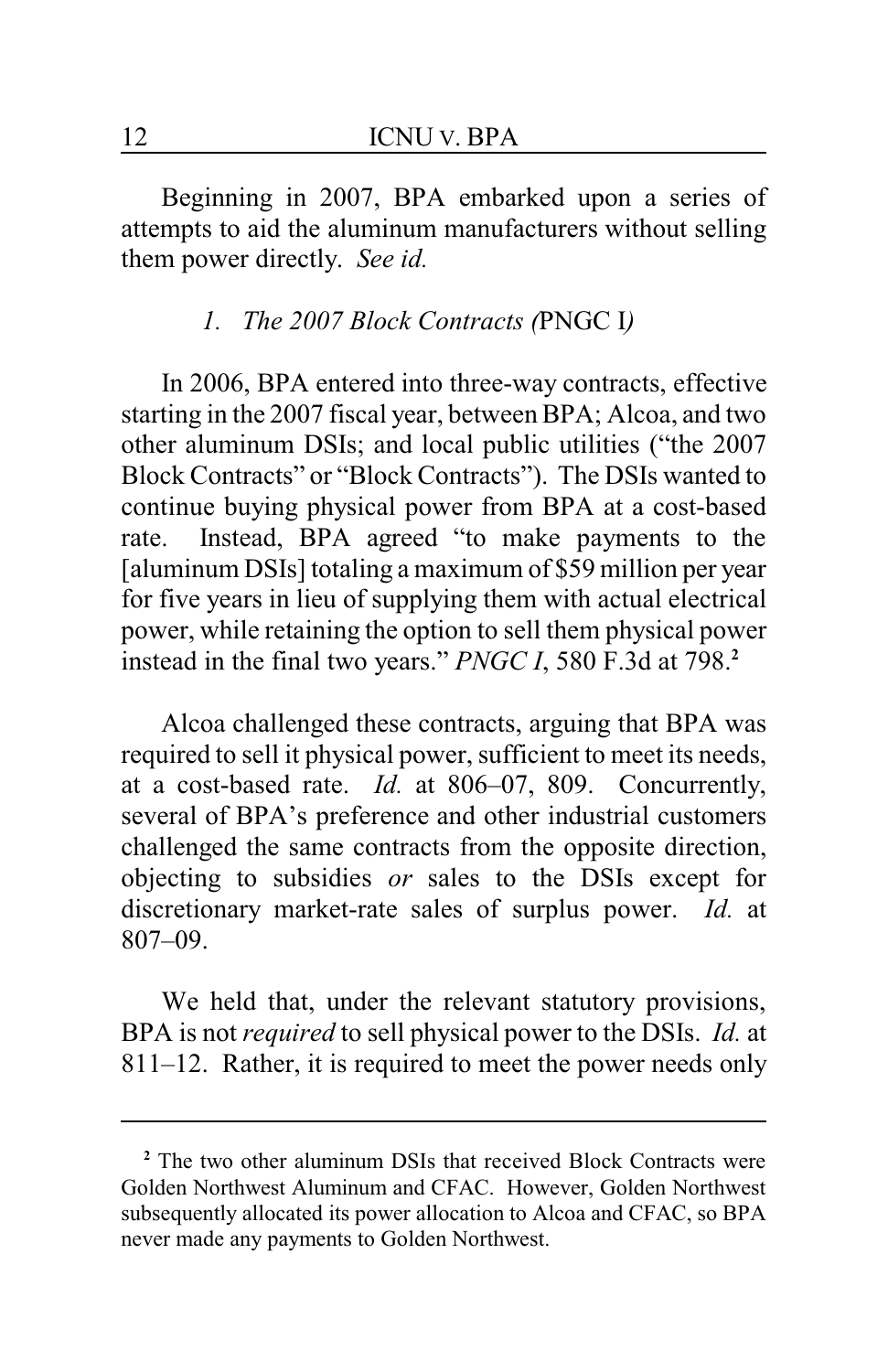of its preference customers, and has the *option* to sell to DSIs thereafter, if it so chooses. *Id.* However, if BPA does sell to DSIs, it must offer them the IP rate, not a market rate. *See id.* at 812–18. We also held that, "under appropriate circumstances, BPA may lawfully monetize its energy contracts," "so long as the decision to monetize is otherwise consistent with BPA's statutory obligations." *Id.* at 819, 820. But we did not find the Block Contracts justified under that standard. As the Block Contracts were effectively a sale of power "at a rate below what [BPA] is statutorily required to offer (i.e., the IP rate), and below what it could receive on the open market" from non-DSI customers, the contracts were inconsistent with BPA's statutory obligation to fulfill its role consistent with "sound business principles." *Id.* Consequently, "BPA's decision to monetize the aluminum DSI contracts amount[ed] to an impermissible subsidy of those companies' operations." *Id.* at 819.

The question remained whether the aluminum DSIs owed BPA a refund for any past subsidy payments. Each of the Block Contracts contained a damages waiver providing,

> In the event the Ninth Circuit Court of Appeals or other court of competent jurisdiction issues a final order that declares or renders this Agreement void or otherwise unenforceable, no Party shall be entitled to any damages or restitution of any nature.

*Id.* at 826. We did not decide in *PNGC I* whether this waiver was applicable, noting that there was no indication in the administrative record of "how BPA believe[d] the damages waiver provision should be construed and, in particular, what effect it [was] to have if a contract [were] only partially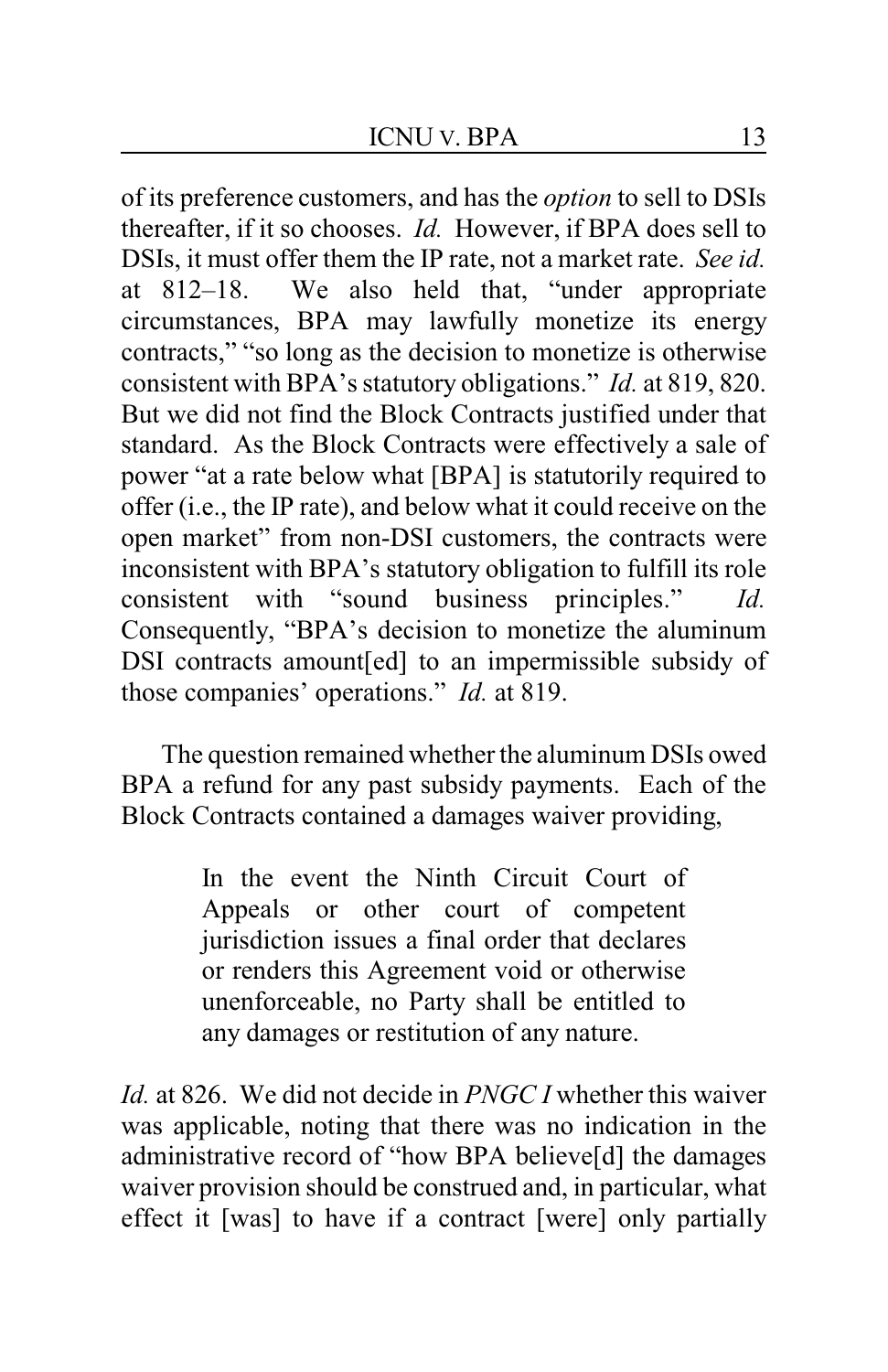invalidated." *Id.* Instead, we remanded to BPA "to determine in the first instance the applicability and construction" of several elements of the Block Contracts, including the damages waiver. *Id.* at 827. In doing so, we made clear that we were not declaring the Block Contracts void *ab initio. Id.* at 826–27. Rather, given that the contracts contained a severability clause and, in addition to the invalidated monetary benefits provision, a possibly valid physical power sale option, they were potentially partially enforceable. *See id.* at 826.

## *2. The Alcoa Amendment (*PNGC II*)*

As it turned out, the physical power sale option in the Block Contracts was never exercised. Instead, after *PNGC I*, BPA entered into an amended contract with Alcoa ("the Alcoa Amendment") in which it again agreed to subsidize Alcoa rather than sell it power directly. Specifically, "BPA agreed voluntarily to make a nearly \$32 million cash 'benefit' payment" to Alcoa during fiscal year 2009, which Alcoa could use to "purchase power from one of BPA's competitors." *PNGC II*, 596 F.3d at 1068–69.**<sup>3</sup>** BPA argued that this subsidy was necessary to avoid interruption of Alcoa's smelter operations; would assure the continued existence of the DSI load (which had historically benefitted BPA in various ways); and was only an interim fix before BPA could carry out the full administrative process needed to respond to the remand issues in *PNGC I. Id.* at 1081–84.

Once again, BPA's priority customers filed a legal challenge, and once again we invalidated the subsidy, holding

**<sup>3</sup>** BPA entered into a substantially similar amended contract with CFAC, not challenged before this court.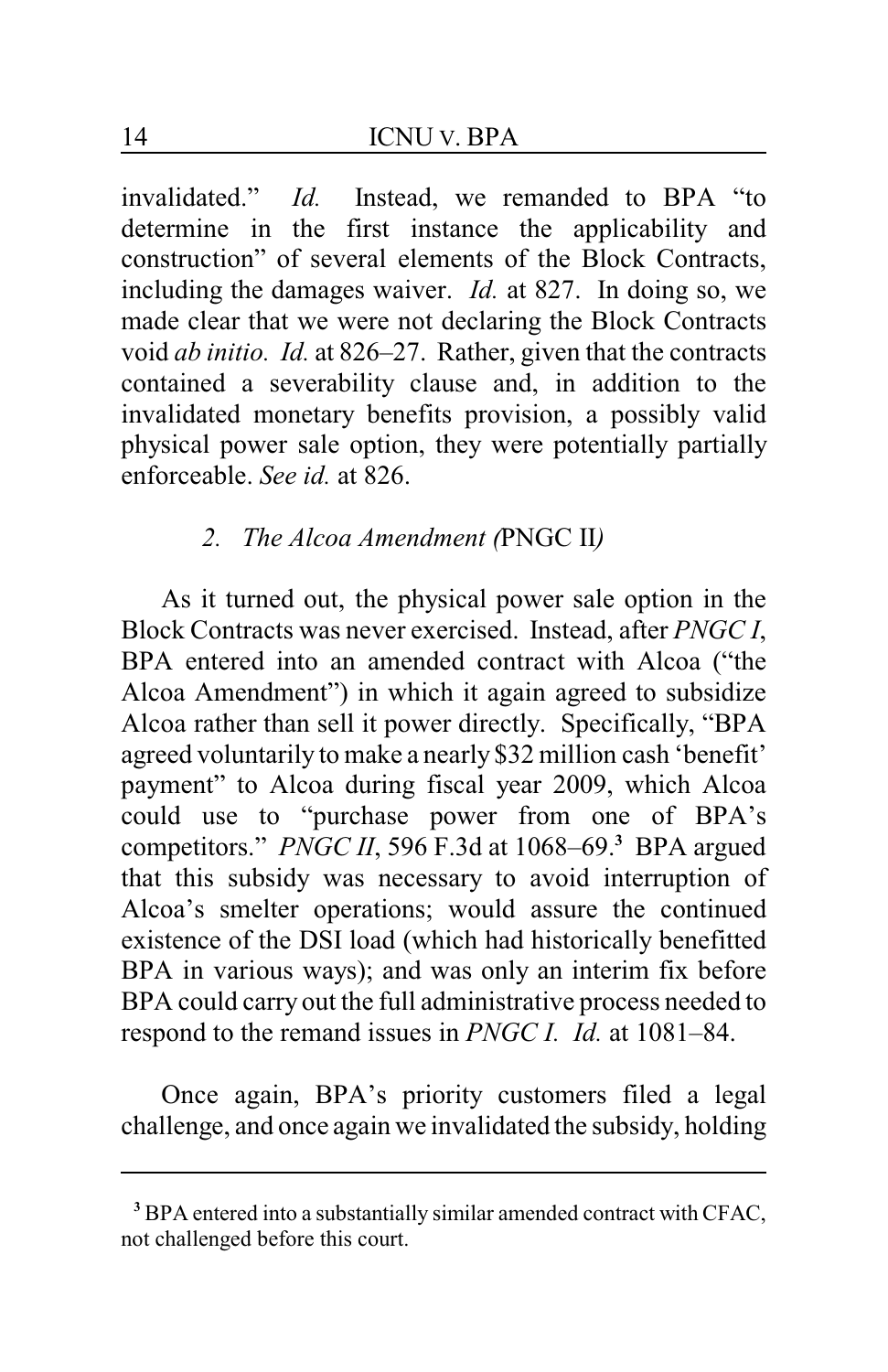that "BPA's justifications for this unusual transaction . . . [did] not demonstrate that the transaction was 'consistent with sound business principles,' as required by BPA's governing statutes." *Id.* at 1068–69. We rejected BPA's proffered rationales as irrelevant to BPA's statutorymandate, unsupported by record evidence, or illogical. As clarified by *PNGC I*, we stated, BPA has no obligation to contract with Alcoa at all, much less "to provide [a] voluntary gift [to Alcoa] that will lead to higher rates for its other customers" and effectivelysubsidize its competitors. *Id.* at 1080–84. We went on to explain that protecting jobs within the region, however laudable a goal, is not among the purposes that Congress has authorized BPA to pursue. *Id.* at 1082. We suggested, however, that a "decision to sell physical power to Alcoa," as opposed to merely providing monetary benefits, "might produce a different result." *Id.* at 1085.

Finally, like the earlier *PNGC I* opinion, *PNGC II* declined to compel BPA to recover any payments it had already made to Alcoa. *See id.* at 1086. Instead, in part because the *PNGC I* remand remained pending, we remanded "to BPA to determine whether and how it [would] seek a refund from Alcoa<sup>"</sup> *Id* 

*3.* Alcoa v. BPA

After *PNGC II* issued, BPA entered into yet another contract with Alcoa, one that we upheld. *See Alcoa*, 698 F.3d at 782–85, 796. Although not directly implicated in this appeal, this final Alcoa-BPA contract merits some brief discussion, to complete the story of BPA's efforts to assist the aluminum DSIs.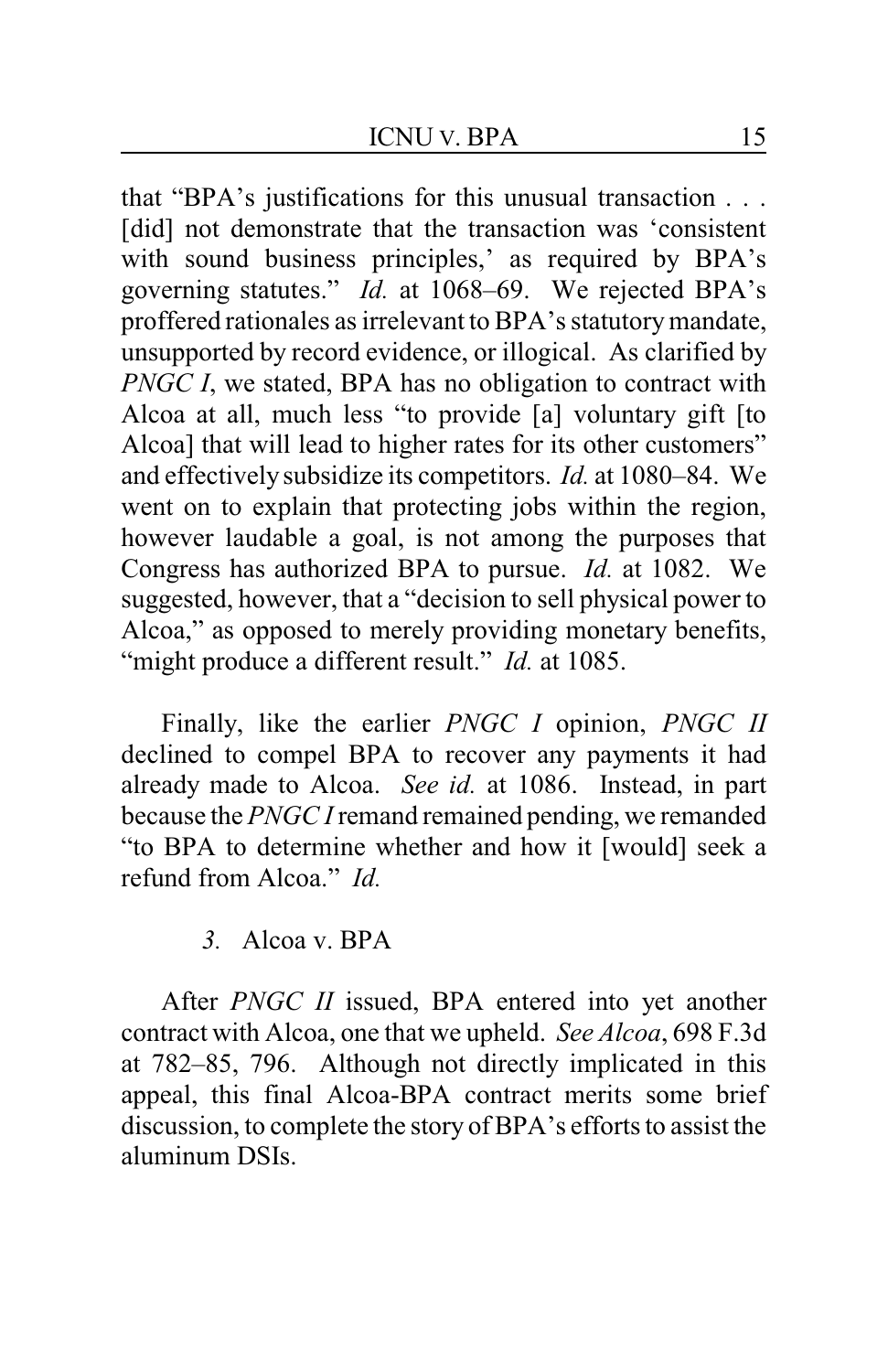Under this latest contract, BPA agreed to sell physical power to Alcoa at the cost-based IP rate for a modest profit (projected at \$10,000 for the contract's initial, roughly 18 month period). *Id.* at 783. BPA's preference customers again mounted a challenge, arguing that instead of selling to Alcoa at the cost-based IP rate, BPA should focus on selling to other customers, whom it can charge higher market rates. *Id.* at 785. In the preference customers' view, BPA's failure to maximize its profits demonstrated that it "[was] not acting according to a profit-making purpose," but rather was still attempting to "subsidiz[e] Alcoa . . . so as to preserve jobs at its smelting plant and the surrounding community." *Id.* at 788–89.

In *Alcoa*, we rejected these challenges, explaining that the "sound business principles" mandate does not mean "that BPA is required to maximize its profits." *Alcoa*, 698 F.3d at 789. To the contrary, BPA has wide discretion as to how best to pursue its businesslike role while also complying with other statutory mandates, such as environmental protection. *Id.* Applying the high level of deference owed to BPA's business decisions, we allowed the most recent Alcoa-BPA contract to stand, noting that: (1) unlike the monetized energy contracts at issue in *PNGC I* and *PNGC II*, it provided only for physical power sales; (2) it was expected to yield *some* profit to BPA, albeit modest; and (3) there was no record evidence to support the preference customers' speculation that BPA's decision was motivated by concerns about job losses. *Id.* Therefore, we concluded, we had to "defer to BPA's determination" that its power sale to Alcoa comported "with sound business principles." *Id.*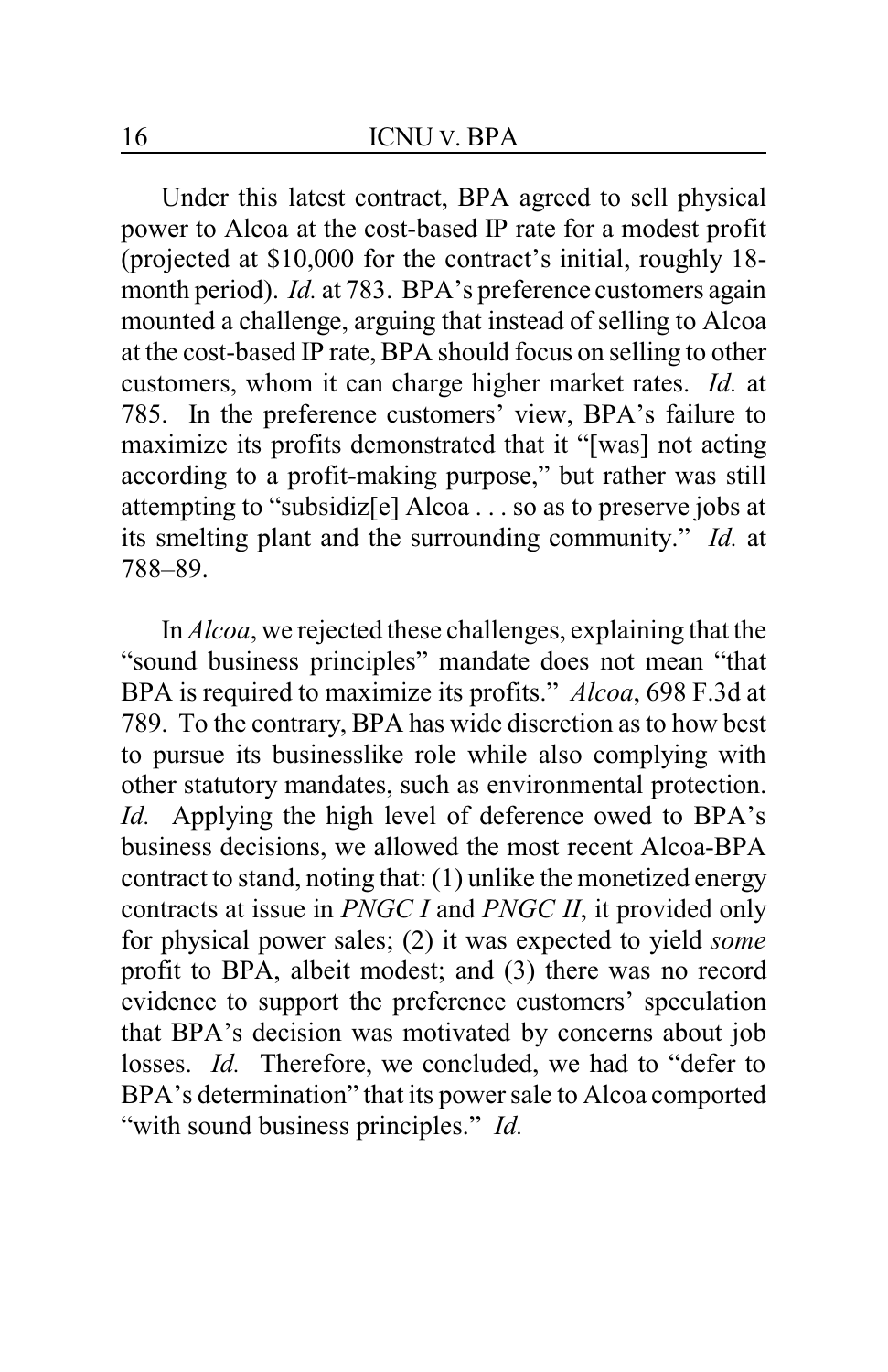## **C. The Port Townsend Contracts (***PNGC I***)**

Aside from the 2007 Block Contracts with the aluminum DSIs, also at issue in *PNGC I* was an arrangement between BPA and its sole remaining non-aluminum DSI, the Port Townsend Paper Company ("Port Townsend"). Under this arrangement, BPA agreed to "provide Port Townsend with its full requirements for power . . . to be supplied through" the Clallam County public utility ("Clallam"). *PNGC I*, 580 F.3d at 802. BPA would sell Clallam the power at the PF rate "plus the margin typically charged by [public utilities] to their industrial customers," and Clallam would then sell the power to Port Townsend. *Id.* In effect, therefore, BPA would be selling power to Port Townsend, via Clallam, "at a rate below both the market rate and the IP rate," *id.* at 823, but not as low as the PF rate.

We invalidated the Port Townsend arrangement as inconsistent with BPA's statutory obligations. *Id.* at 824. BPA, we explained, is not obligated to sell Port Townsend power at all, much less at a subsidized rate, and had provided no convincing explanation as to why doing so comported "with 'sound business principles." *Id.* (quoting 16 U.S.C. § 838g).

## **D. BPA's Decision on Remand from** *PNGC I* **and** *PNGC II*

The present litigation arises from BPA's decision-making process on remand from our decisions in *PNGC I* and *PNGC II*. This decision-making process became known within the Northwest power community as the "Lookback."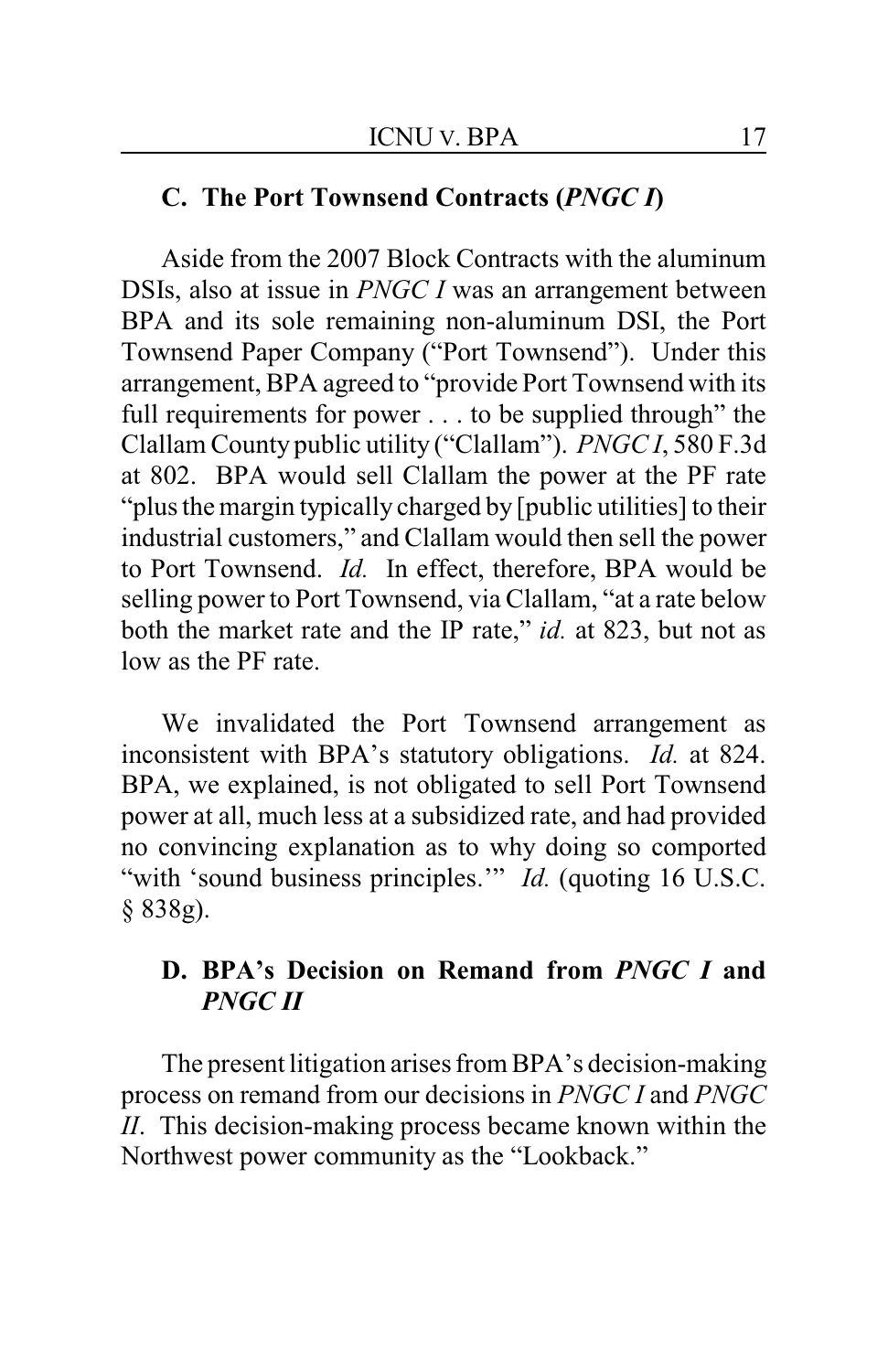#### *1. Lookback Proceedings*

In June 2009, BPA issued a letter indicating that it would begin addressing the issues remanded to it by *PNGC I.*

The Lookback was structured as a two-step process: First, BPA would answer the contractual questions identified in *PNGC I*: "the applicability and construction of the severability clause, the damage waiver, and the physical power sale option in light of our holdings [in *PNGC I*]." 580 F.3d at 827. If it was determined that the contracts barred refunds, then the proceedings would end there. If BPA determined instead that it could seek recovery notwithstanding the damages waiver, it would move on to the second step: determining how much money was owed. BPA also considered in the Lookback whether it was "permitted to seek additional payments directly from Port Townsend Power Company (or indirectly through the Public Utility District No. 1 of Clallam County) for any undercharges for power delivered to Clallam by BPA for the benefit of Port Townsend, both during the Lookback period and subsequently." Once *PNGC II* was decided, BPA expanded the scope of the Lookback to include any refunds that might be owed for payments made to Alcoa during the nine-month period before payments were ceased in compliance with *PNGC II.*

BPA issued a draft record of decision ("Draft ROD") in June 2010 and invited public comment. The Draft ROD proposed three sets of conclusions: First, as to the Block Contracts, the Draft ROD proposed that the invalid rate provisions were severable from the remainder of the contracts; that the damages waiver was therefore enforceable; and that, as a result, BPA was contractually barred from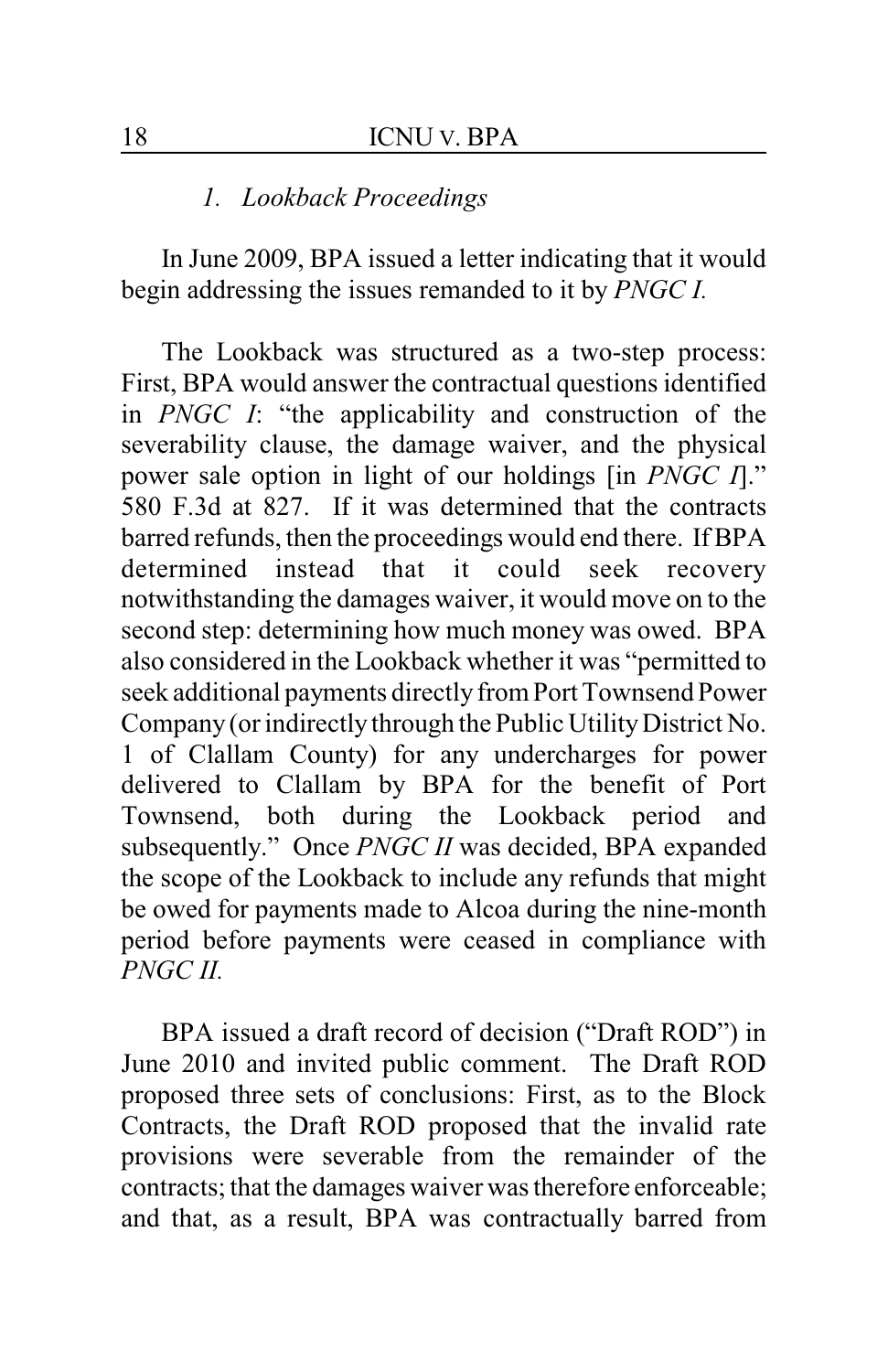seeking recovery. BPA also proposed that this conclusion was not inconsistent with its earlier decision to seek repayment under a series of settlement agreements invalidated in *PGE*.

Second, as to the Alcoa Amendment, the Draft ROD proposed that BPA was not obligated to seek a refund, and that it did not have any contractual basis for doing so. According to the Draft ROD, "Alcoa did not breach any obligation to BPA under the Amendment, so it is not clear a legal claim for money, in the form of damages or otherwise, could be pursued by BPA under the contract based solely on *PNGC II.*" The Draft ROD noted, however, that "BPA possibly could pursue an extra-contractual or equitable claim for restitution based on an unjust enrichment theory," and "specifically invite[d] the parties to comment on whether such a claim could or should be pursued against Alcoa." The Draft ROD also floated the possibility that BPA could "seek to administratively recover payments made to Alcoa under the Amendment" by adding a surcharge to future power sales to Alcoa. The Draft ROD noted, however, that: (1) such a surcharge might run into its own legal problems, as BPA is required to set rates pursuant to the strictures of the Northwest Power Act, and (2) BPA may have "already recouped some or all of any illegal overpayments under the Amendment . . . by withholding payments to Alcoa for the final two months of the term of the Amendment," i.e. after *PNGC II* was handed down.

Finally, as to the Port Townsend transaction, the Draft ROD proposed that BPA had no legal or equitable basis for recovering from Port Townsend directly. "While it appears BPA could assert an equitable claim for restitution against Port Townsend, it is not clear that Port Townsend was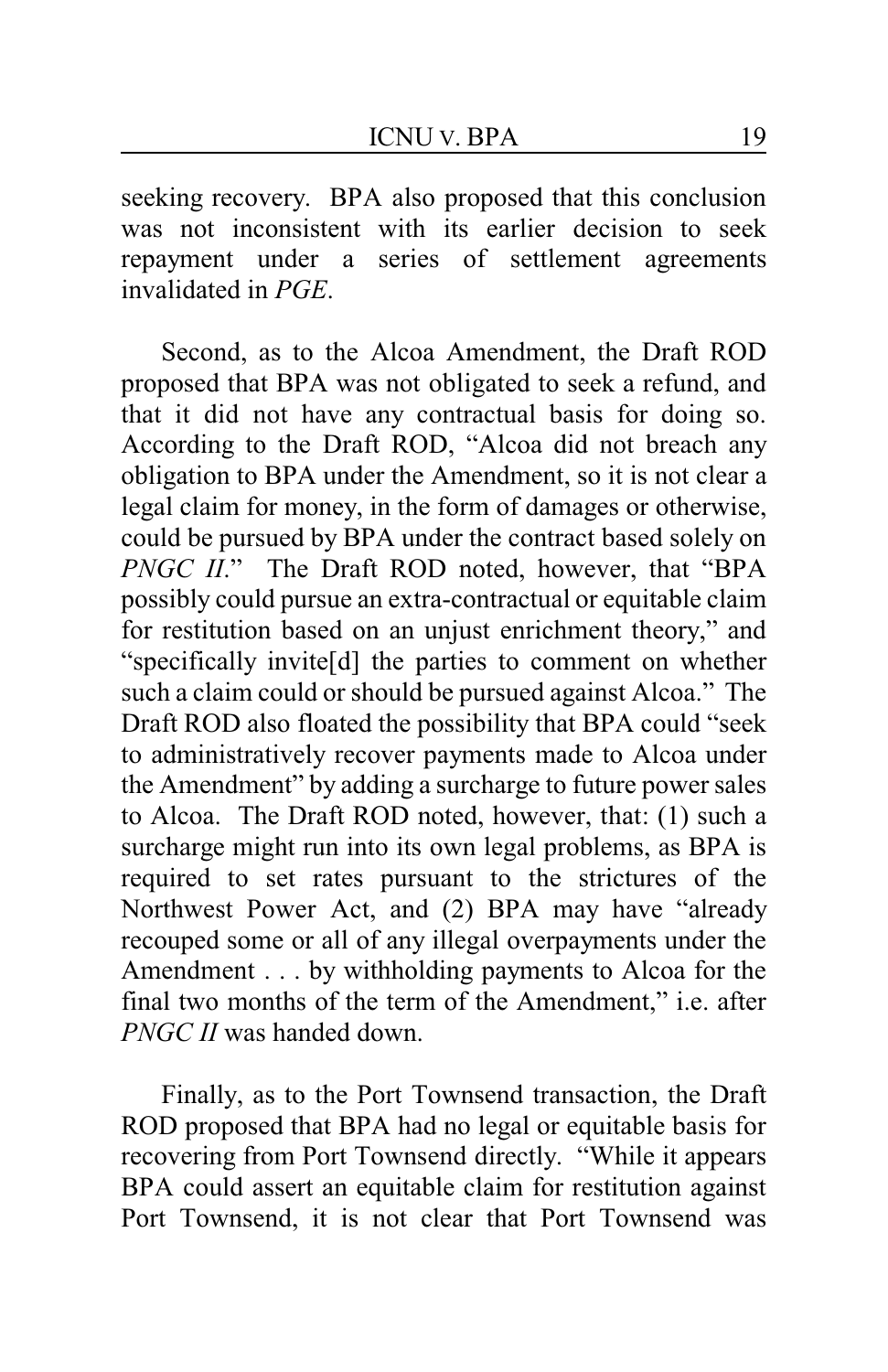unjustly enriched." Moreover, Port Townsend might have an equitable estoppel defense, although BPA concluded that it lacked sufficient information to evaluate this question.

Not surprisingly, Alcoa, Port Townsend, and Clallam all agreed with the Draft ROD's proposed findings. Alcoa, moreover, threatened that, if "BPA were to change its position and conclude that the damages waiver is *not* enforceable," then Alcoa could bring claims of its own against BPA "greatly exceeding any amount that BPA could recover from Alcoa." Specifically, Alcoa estimated that it had a potential damages claim against BPA totaling \$218 million, based on the difference between Alcoa's power costs during the time period covered by the monetized contracts and what its power costs would have been had BPA sold it power directly at the IP rate during that time.

The preference customers viewed the Draft ROD very differently — as yet another instance of BPA capitulating to the DSIs. Both PPC and PNGC argued that BPA had not just the legal authority but also the duty to seek repayment of the unlawful subsidies. ICNU submitted similar comments.

None of BPA's major conclusions changed in its final record of decision ("the ROD"), issued February 18, 2011. In the ROD, BPA decided not to pursue refunds of any of the subsidies invalidated in *PNGC I* and *PNGC II*, explaining its reasoning as follows:

1. As to the 2007 Block Contracts, BPA is contractually prohibited from seeking repayment because the damages waiver in those contracts is applicable and enforceable.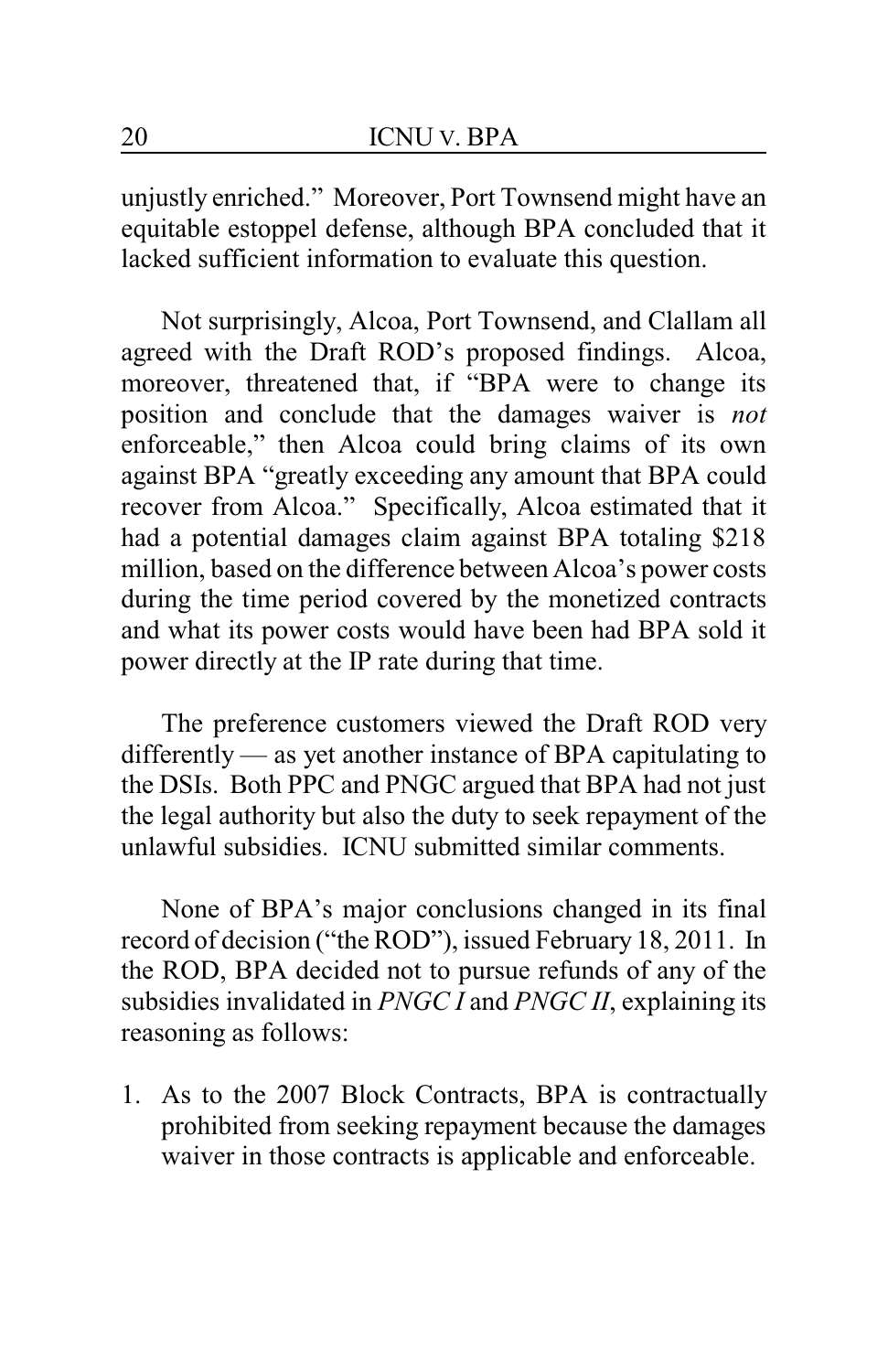- 2. As to the Alcoa Amendment, which does not contain a damages waiver, while BPA is not contractually prohibited from seeking repayment, it has no "reasonable legal or equitable basis for doing so."**<sup>4</sup>** Alcoa fully performed its contractual obligations, leaving BPA without any basis for a contract action, and BPA would be unlikely to prevail in any quasi-contract action. Moreover, if BPA sues Alcoa, Alcoa has indicated that it will bring its own action against BPA, and the low likelihood of success of anyBPA suit is not worth the risk (even if small) of owing a judgment to Alcoa.
- 3. As to the Port Townsend Contract, BPA has no legal or equitable basis for seeking repayment. Because the Port Townsend Contract formally consisted of two separate bilateral contracts (BPA-Clallam and Clallam-Port Townsend), BPA had no direct contractual relationship with Port Townsend, and has no equitable or quasicontract basis for suing Port Townsend. While BPA did have a direct contract with Clallam, "Clallam was no more than an intermediary" between BPA and Port Townsend, and therefore was not "enriched, unjustly or otherwise," by the contract. Even if BPA could recover from Clallam, doing so "would not be fair or just" because "it would be nearly impossible for Clallam to recover [in turn] from Port Townsend."

ICNU, PPC, PNGC and its members, and the Canby Utility Board filed petitions in this court for review of the ROD. Port Townsend, Alcoa, and several investor-owned utility companies ("IOUs") intervened to defend the ROD.

**<sup>4</sup>** *PNGC II* mistakenly stated that the Alcoa Amendment incorporated the damages waiver by reference. *PNGC II*, 596 F.3d at 1086.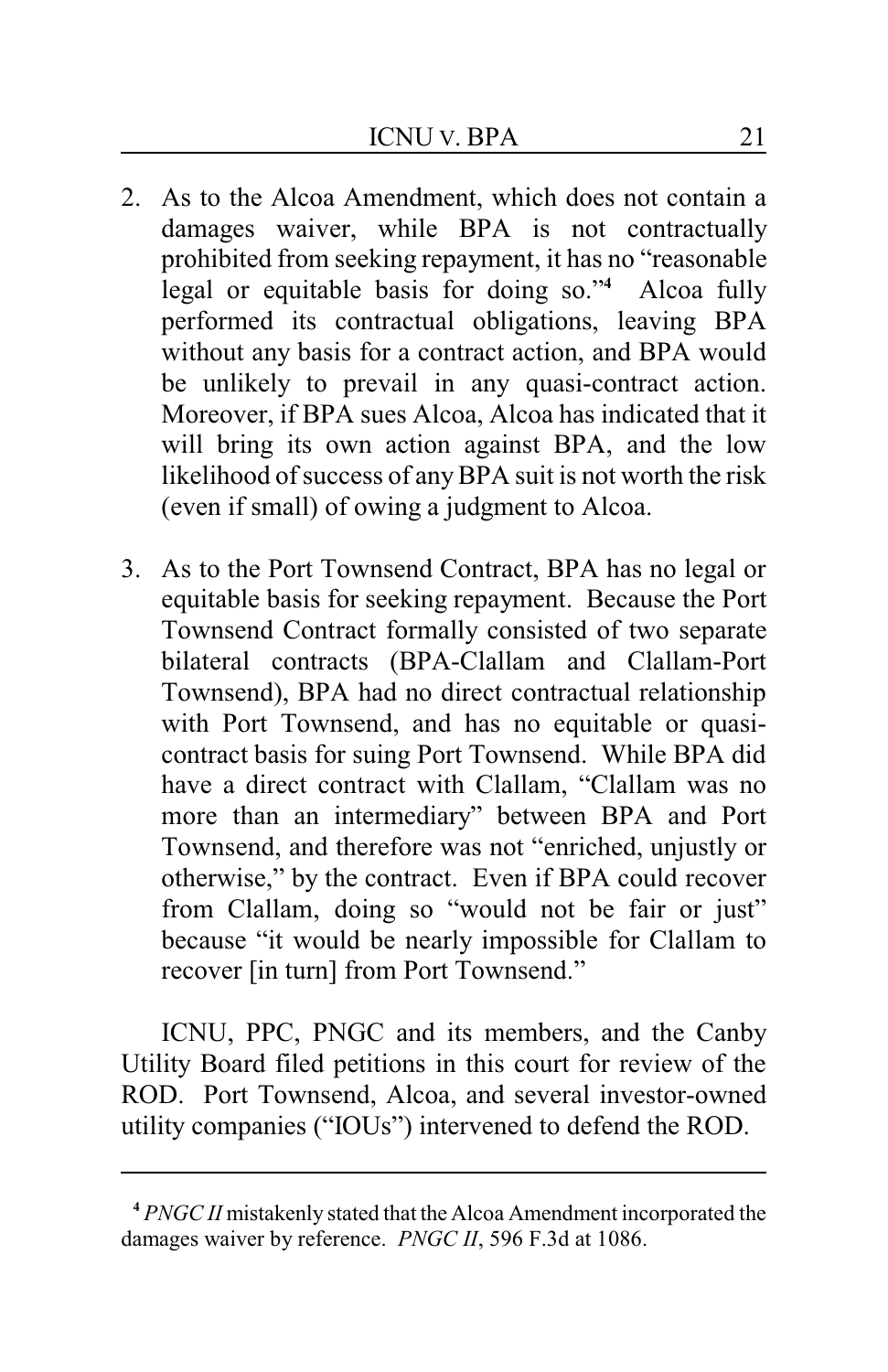#### **STANDARD OF REVIEW**

As petitions for review of BPA decisions are governed by the Administrative Procedure Act, 5 U.S.C. § 706(2)(A), "[w]e affirm BPA's actions unless they are arbitrary, capricious, an abuse of discretion, or in excess of statutory authority." *PGNC II*, 596 F.3d at 1072 (internal quotation marks omitted). When, as here, we are measuring BPA's actions against the "sound business principles" standard embodied in BPA's governing statutes, "we are particularly deferential to the agency's assessment of whether its actions further BPA's business interests consistent with its public mission." *Id.* at 1080 (internal quotation marks omitted). This deferential standard of review is not, however, toothless. While "we do not second-guess [BPA's] policy judgments," we do ask "whether the agency considered the relevant factors and articulated a rational connection between the facts found and the choices made." *Alcoa*, 698 F.3d at 788 (internal quotation marks omitted); *see Lands Council v. McNair*, 537 F.3d 981, 987 (9th Cir. 2008) (en banc).**<sup>5</sup>**

**<sup>5</sup>** Although BPA and Port Townsend challenge ICNU's standing, "[o]nly one of the petitioners needs to have standing to permit us to consider the petition for review," *Massachusetts v. EPA*, 549 U.S. 497, 518 (2007). No party contests PPC's standing, and there is no basis for doing so.

In addition, ICNU has standing through at least two of its members, International Paper and Weyerhauser. The record indicates that both these companies have "pass-through" contracts to purchase electric power from BPA preference customers, pursuant to which they are required to "pay for all BPA rates and charges incurred by" the preference customers in providing them with electric service. Thus, they are "directly impacted by any rate increased adopted by BPA." We recently held similar contracts and injuries sufficient to support standing in another suit brought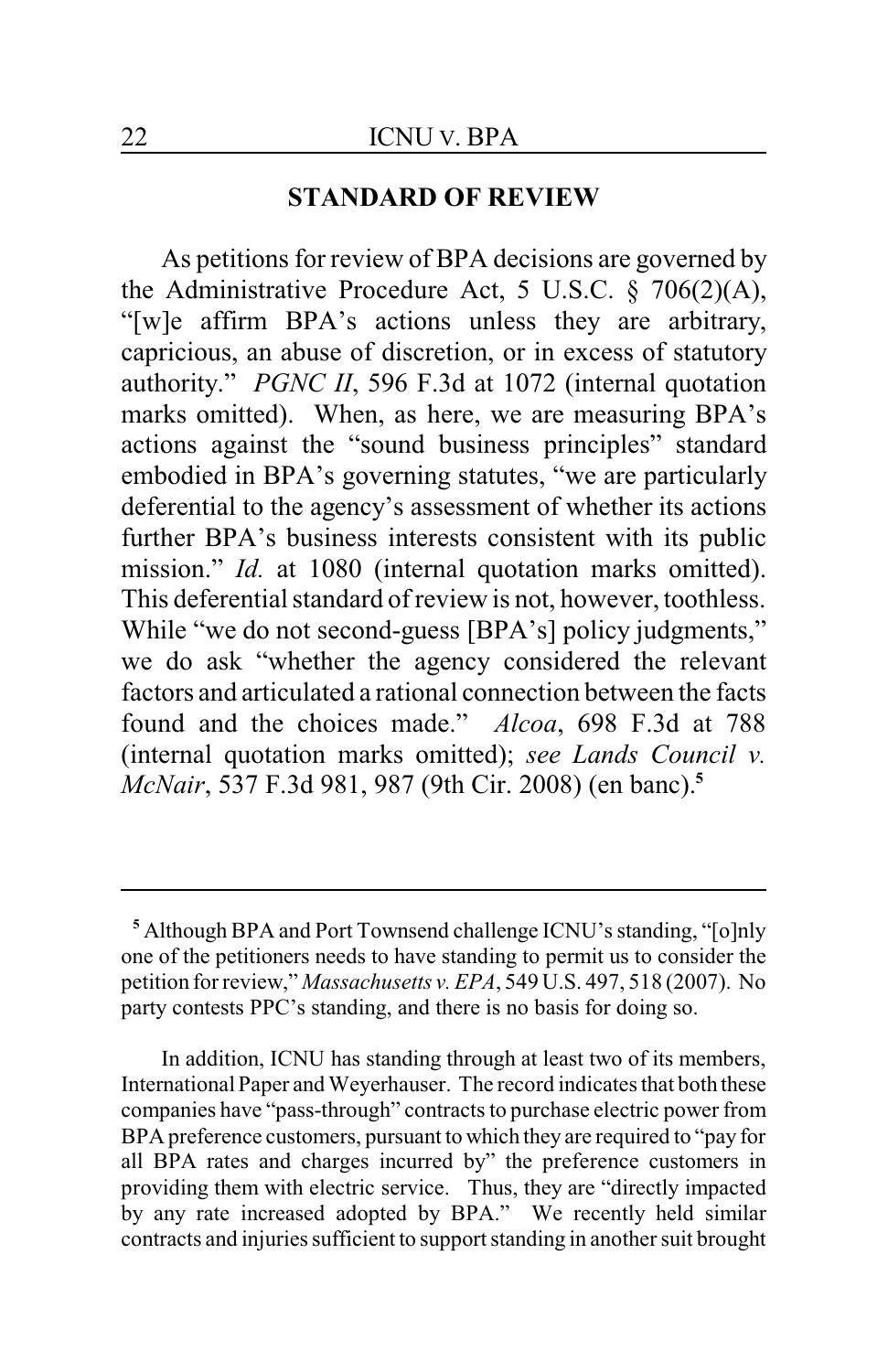#### **DISCUSSION**

#### **A. Constitutional and Statutory Arguments**

Petitioners argue, first, that BPA has a duty, under either the Constitution's Appropriations Clause or BPA's governing statutes, to seek all refunds to which it may be entitled. We disagree. BPA decisions not to seek refunds must be evaluated, like all other BPA decisions, case-by-case, applying BPA's governing statutes, the APA, and general principles of administrative law.

## *1. Appropriations Clause*

The crux of Petitioners' Appropriations Clause argument is that, "[h]aving disbursed funds to the DSIs from the Treasury without lawful authority, [BPA] acted in direct violation of the Constitution. Therefore, it now has a duty to seek recovery of these illegally-paid funds." (citations omitted).

Viewed as a general challenge to BPA contractual damages waiver provisions, this argument is foreclosed by *Alcoa*, 698 F.3d at 791. *Alcoa* rejected the argument "that BPA is constitutionally obligated to sue for any damages to which it is entitled." *Id.* at 791. In so ruling, *Alcoa* noted that the BPA administrators have statutory authority to compromise or settle claims, and held that a bilateral waiver provision is consistent with that authority, as it balances in advance the risk of being sued for damages against the

against BPA by the customers of its direct customers. *Ass'n of Pub. Agency Customers v. Bonneville Power Admin.*, 733 F.3d 939, 949–55 (9th Cir. 2013).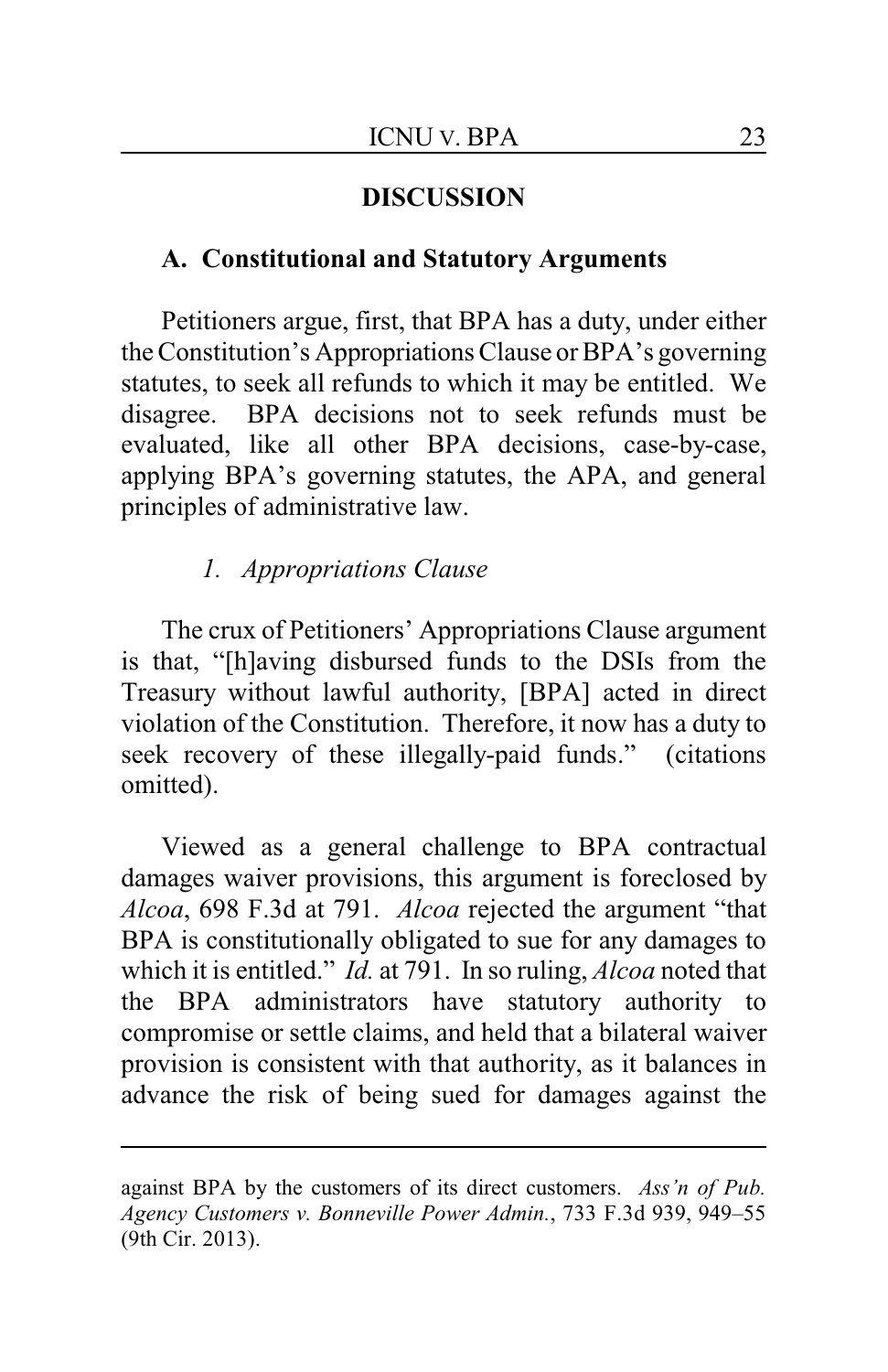opportunity to obtain damages from the contracting party. *Id.* at 792.

Viewed as a narrow, case-specific challenge, the Appropriations Clause argument fares no better. Any disbursements BPA made under the invalidated monetary benefits provisions likely did not violate the Appropriations Clause. BPA is funded by a permanent appropriation, or revolving fund, which the BPA Administrator has wide latitude in spending. *See* 16 U.S.C. § 838i (establishing revolving fund within the U.S. Treasury for BPA); *see also* 3 General Accounting Office, *Principles of Federal Appropriations Law*15-159 (discussingBPA revolving fund) and 2-17 (defining revolving funds as permanent appropriations). So there may well have been an adequate appropriation for the subsidies, even though they were later held invalid.

We need not wade further into the "largely uncharted area" of Appropriations Clause law, however. *Md. Dep't of Human Res. v. U.S. Dep't of Agric.*, 976 F.2d 1462, 1486 (4th Cir. 1992) (Hall, J., concurring in part and concurring in the judgment). Even if the subsidy payments did rise to an Appropriations Clause violation, petitioners have pointed to no convincing authority establishing that BPA would therefore have a constitutional duty to recover the subsidies.

Certainly, the text of the Appropriations Clause provides no basis for inferring such a duty, nor do the cases relied upon by petitioners. *Office of Personal Management v. Richmond*, 496 U.S. 414, 416 (1990), held only that a court cannot order an agency to expend funds contrary to statute not that, if an agency has already done so, the Appropriations Clause requires the agency to get the funds back. Certainly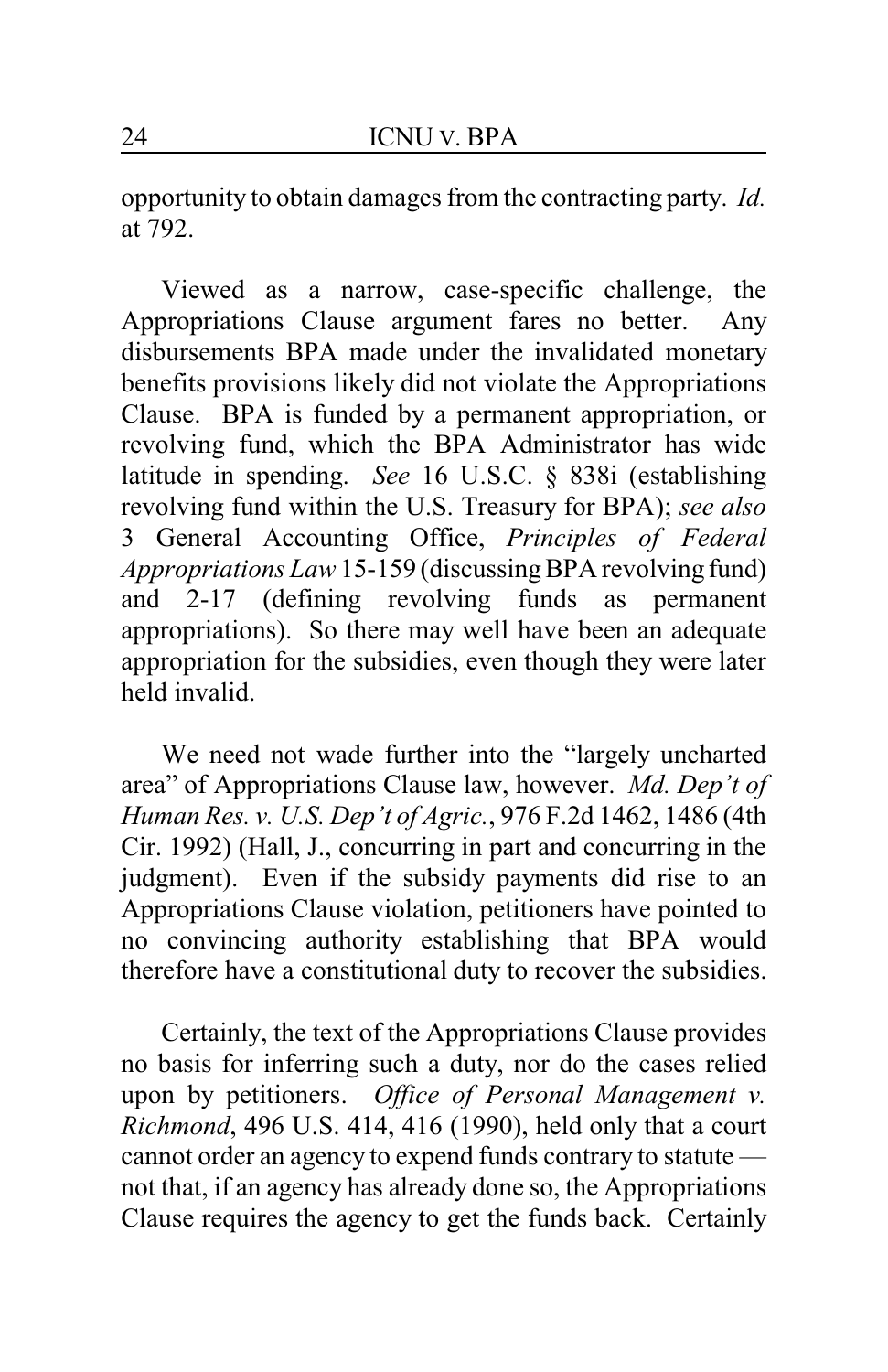agencies are generally *permitted* to seek recovery of erroneously or illegally disbursed funds. Even in the absence of a specific statutory cause of action, "[t]he Government by appropriate action can recover funds which its agents have wrongfully, erroneously, or illegally paid," so long as there is no clear statutory barrier to doing so. *United States v. Wurts*, 303 U.S. 414, 415–16 (1938).**<sup>6</sup>**

But that recovery *authority* does not suggest that the government has a constitutional *duty* to seek a refund every time an erroneous or illegal payment has been made. To the contrary, *Wurts* suggested that Congress may statutorily preclude agencies from recovering erroneously paid funds so long as it "clearly manifest<sup>[s]</sup> its intention" to do so. 303 U.S. at 416 (internal quotation marks omitted). If the Appropriations Clause imposed an affirmative constitutional duty upon agencies to recover erroneously paid funds, Congress could not eliminate the duty by statute.**<sup>7</sup>**

**<sup>7</sup>** Petitioners also point to *Fansteel Metallurgical Corp. v. United States*, 172 F. Supp. 268, 270 (Ct. Cl. 1959), which stated that "when a payment is erroneously or illegally made, it is in direct violation of article IV, section 3, clause 2 of the Constitution" and "it is not only lawful but the duty of the Government to sue for a refund thereof." *Fansteel* is not, of course, binding on us, and we decline to follow it. *Fansteel* misreads *Wurts* as holding that government has a *duty* to recover illegally paid funds; in fact, *Wurts* held only that the government "*can* recover funds

**<sup>6</sup>** *See Wisc. Cent. R.R. Co. v. United States*, 164 U.S. 190, 212 (1896) ("parties receiving moneys illegally paid by a public officer are liable ex aequo et bono to refund them"); *United States v. Fowler*, 913 F.2d 1382, 1386–87 (9th Cir. 1990) (holding that government agent's error in disbursing funds does not waive government's right to reimbursement); *Old Repub. Ins. Co. v. Fed. Crop Ins. Corp.*, 746 F. Supp. 767, 769–70 (N.D. Ill. 1990) (discussing statutory authority under which government may recover funds erroneously or illegally paid).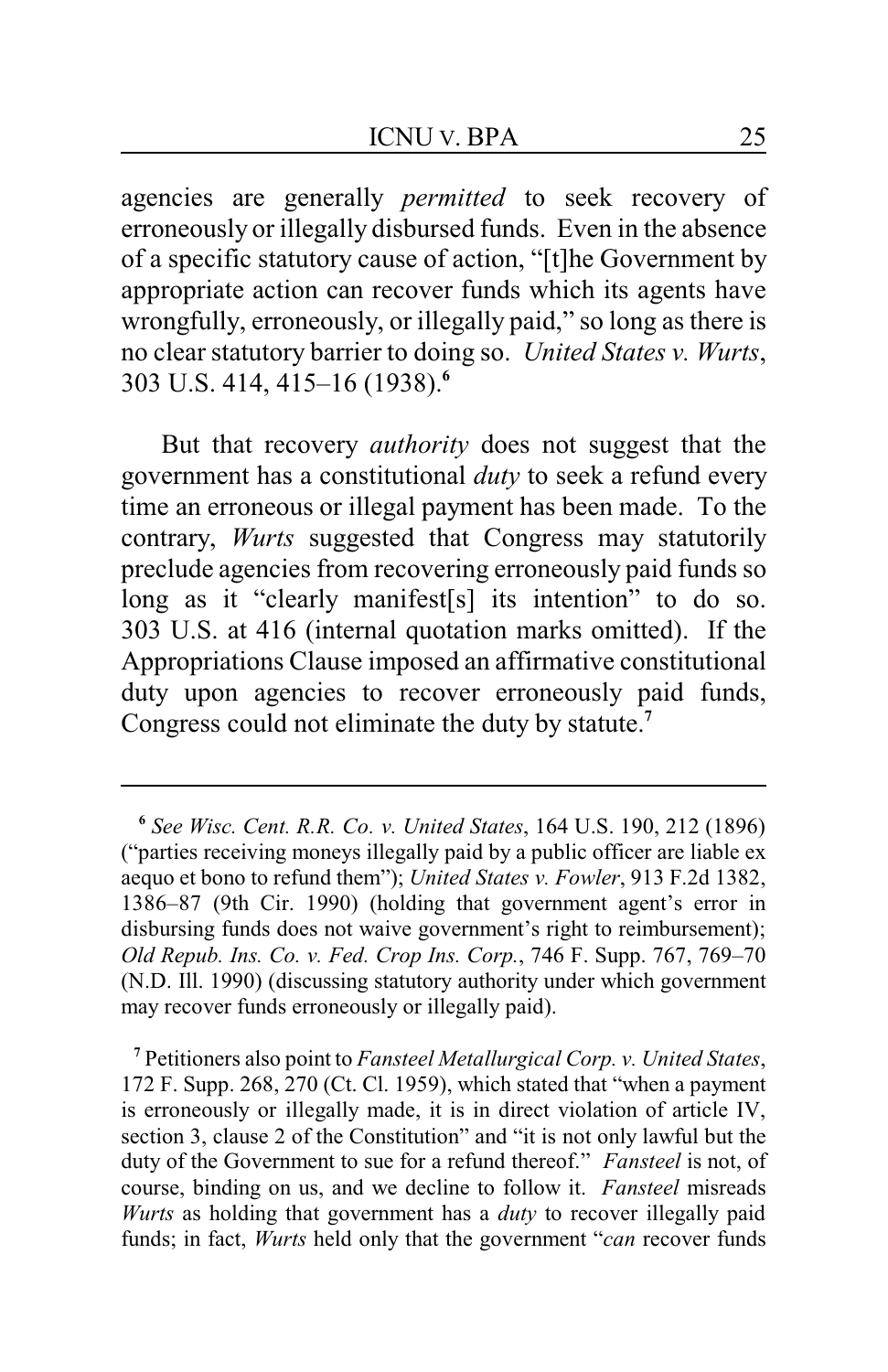### *2. BPA's governing statutes*

Petitioners next argue, more modestly, that BPA has a *statutory* duty to seek recovery of unlawfully disbursed funds, relying on the requirement in 16 U.S.C. § 838g that BPA provide "the lowest possible rates to consumers consistent with sound business principles." We reject the suggestion that BPA has a statutory duty to pursue *any* potentially available source of income so as to lower its rates.

As this court recently clarified, the "sound business principles" mandate does not require BPA to "maximize its profits" or to "always charge the lowest possible rates" regardless of any other considerations. *Alcoa*, 698 F.3d at 789. Rather, Congress has given BPA wide latitude to decide "how best to further BPA's business interests consistent with its public mission." *Id.* (internal quotation marks omitted). Along these lines, Congress has delegated to the BPA Administrator broad authority to compromise or settle claims. *See* 16 U.S.C. § 832a(f). Thus, Congress contemplated that BPA may sometimes make a business decision that it is not worth pursuing a particular potential source of income. Petitioners' argument to the contrary fails.

## **B. BPA's decision**

Although BPA has no general constitutional or statutory duty to seek a refund any time it makes an unlawful payment, an individual decision not to pursue such a refund could be "arbitrary, capricious, an abuse of discretion, or otherwise not in accordance with law."  $5$  U.S.C.  $\S$  706(2)(A).

which its agents have wrongfully, erroneously, or illegally paid," 303 U.S. at 415 (emphasis added).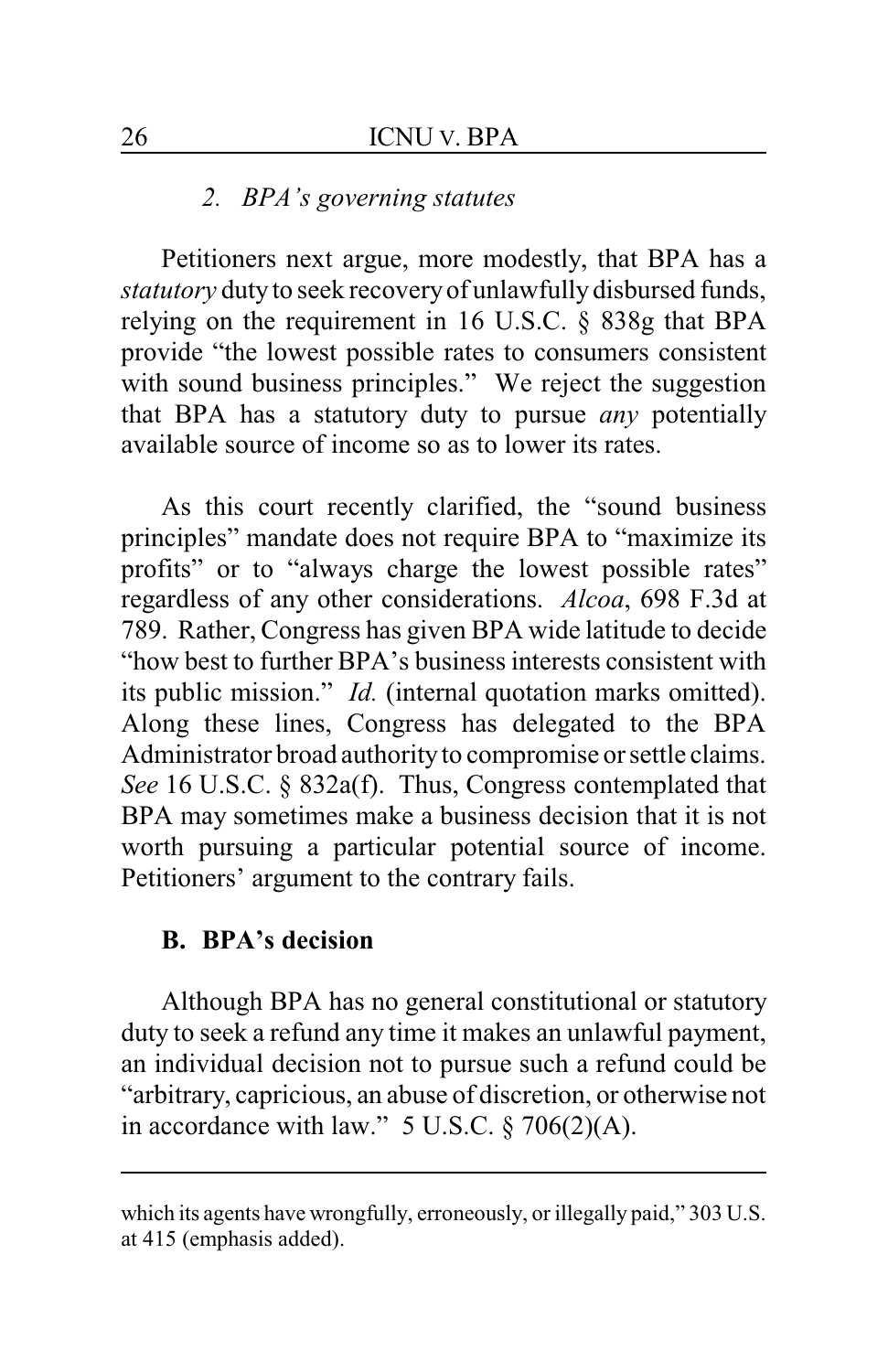#### *1. The aluminum DSI contracts*

With respect to the aluminum DSI contracts, Petitioners maintain that BPA's ROD had several of these faults, because: the damages waiver is not enforceable; BPA does have available quasi-contractual or common law avenues of recovery against the aluminum DSIs, such as an unjust enrichment suit; and it is not a sound business decision to forgo those avenues entirely because of speculation that its counterparties might assert defenses.

After reviewing these challenges, we conclude that we must defer to BPA's reasonable interpretation of the 2007 Block Contracts as including a severable, enforceable damages waiver, and so do not disturb BPA's decision as to refunds of the 2007 Block Contracts subsidy payments. We grant the petition for review, however, as to the Alcoa Amendment, as we conclude that the ROD's reasons for not pursuing refunds for the subsidies proved by that Amendment are, as they stand, so insufficiently grounded in the record as to be "arbitrary, capricious, [or] an abuse of discretion."

#### *a. 2007 Block Contracts*

Each of the 2007 Block Contracts included a damages waiver providing that, "[i]n the event the Ninth Circuit Court of Appeals . . . issues a final order that declares or renders this Agreement void or otherwise unenforceable, no Party shall be entitled to any damages or restitution of any nature, in law or equity, from any other Party, and each Party hereby waives any right to seek such damages." Each Contract also included a severability clause providing that "[i]f any term of this Agreement is found to be invalid by a court of competent jurisdiction," "[a]ll other terms shall remain in force unless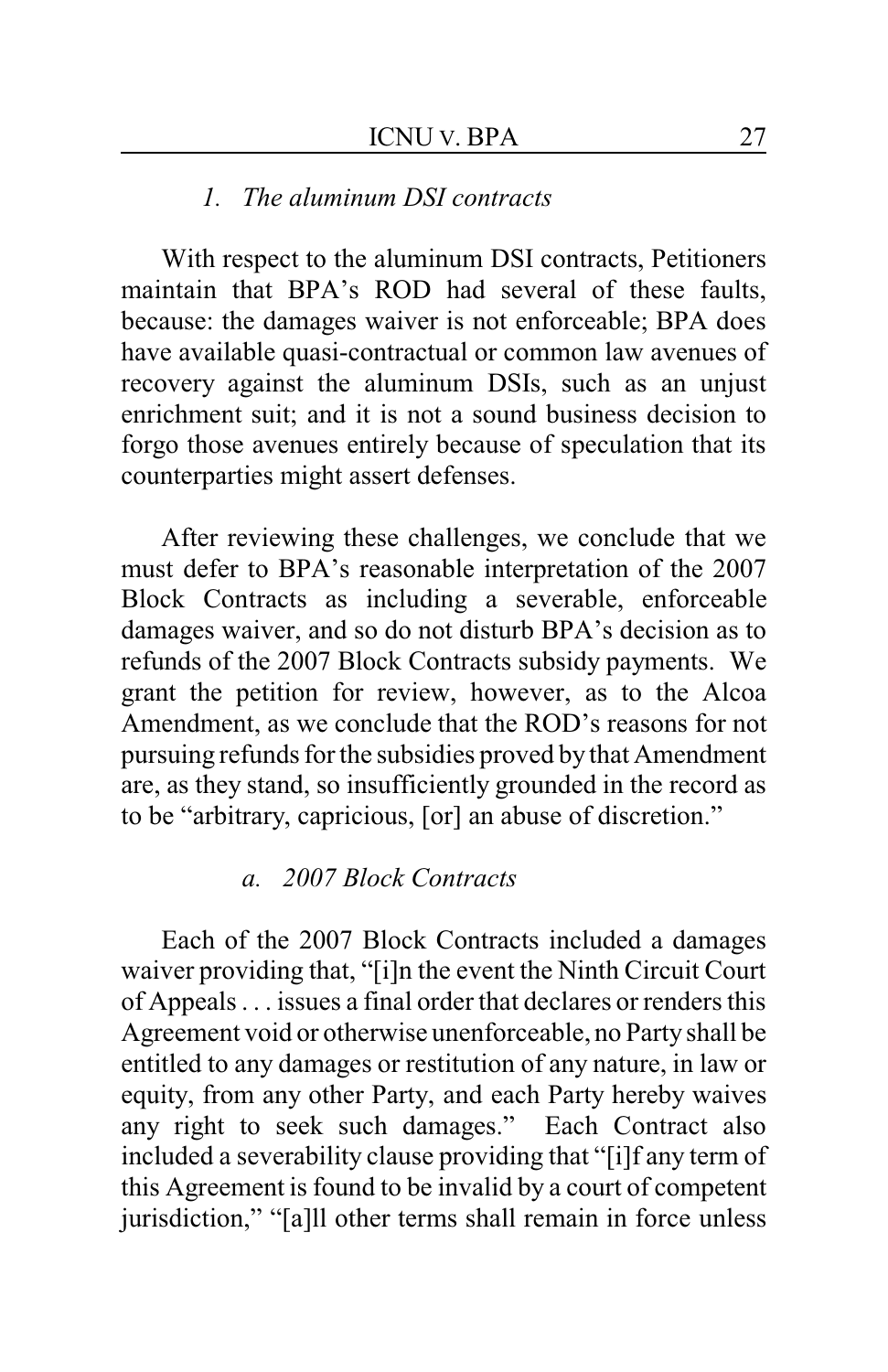that term is determined not to be severable from all other provisions of this Agreement by such court."

BPA's conclusion that the damages waivers are enforceable was consistent with the statute and otherwise within BPA's authority. To begin, the *Alcoa* court enforced a very similar mutual damage waiver in another Alcoa-BPA contract. Its reasons for doing so apply equally here.

Contrary to petitioners' contention that no entity operating according to "sound business principles" would agree to a sweeping waiver, *Alcoa* interpreted such a mutual waiver as a valid exercise of BPA's general claim-settling authority. 698 F.3d at 791–92. Noting that such a waiver equally protects BPA against claims brought by the customer, *Alcoa* concluded that "[i]t is not our place to second-guess the agency's considered judgment regarding the balance of risks embodied in a damage waiver or similar release or settlement provision." *Id.* Moreover, the waiver provision is severable from the contracts' void subsidy provisions. BPA received consideration in exchange for waiving its rights to seek damages from the aluminum DSIs — namely, a damages from the aluminum DSIs — namely, a corresponding waiver providing that the contracting parties could not recover damages from BPA. "Legal portions of contracts are severable from illegal portions where there is separate legal consideration attributable to the severed portion of the agreement." *Consul Ltd. v. Solide Enters., Inc.*, 802 F.2d 1143, 1148 (9th Cir. 1986). Finally, as such a waiver is a valid exercise of BPA's power to compromise or settle claims and could likewise protect BPA's interests, it cannot be contrary to public policy as allowing an unlawful subsidy.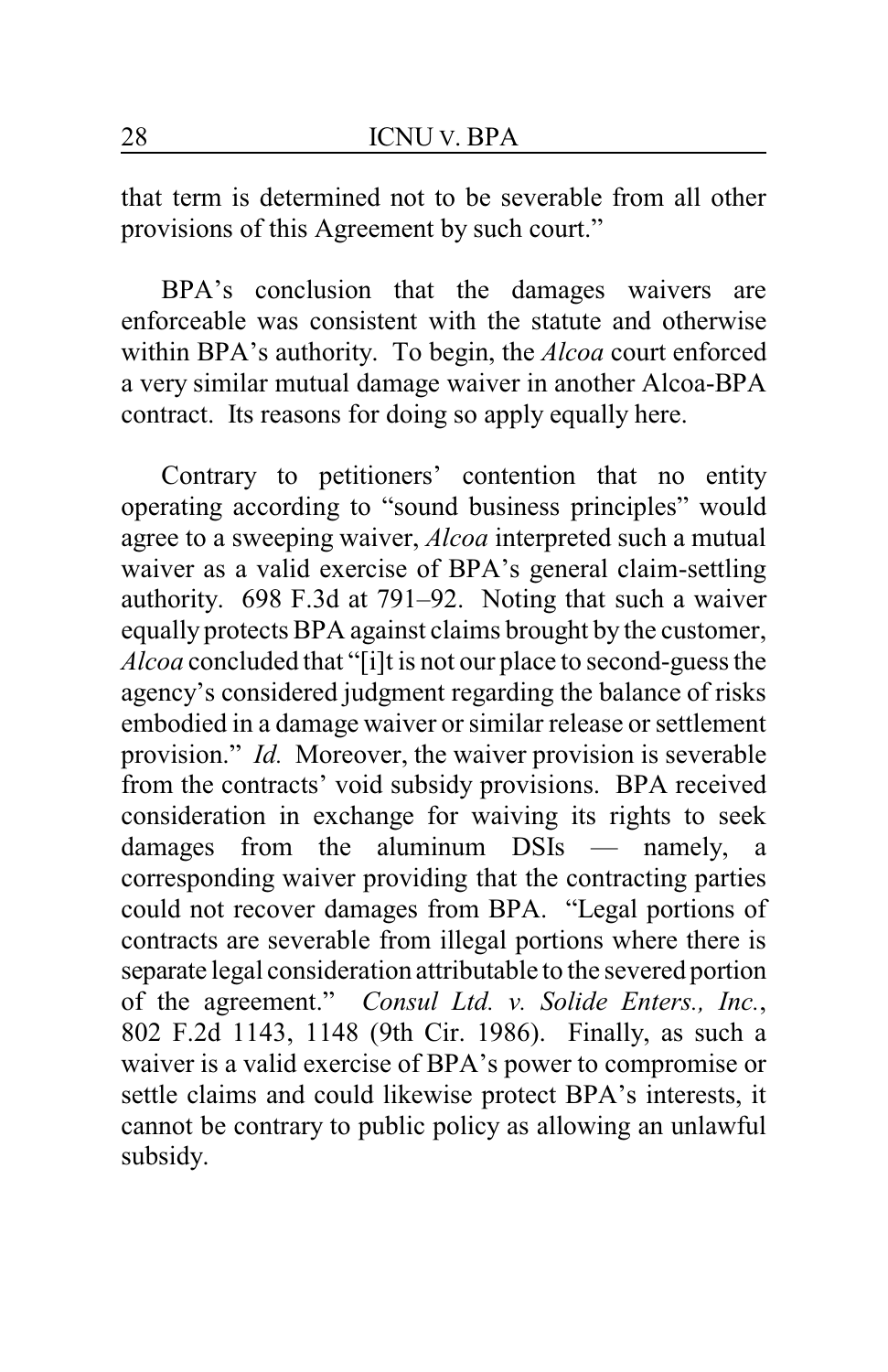The dissent's assertion that this determination is controlled by *PGE*, and not *Alcoa*, is incorrect. *PGE* did not concern provisions in BPA power purchase contracts mutually waiving damages in the event the agreement is invalidated. *Alcoa* did.

*PGE* invalidated a series of settlement agreements BPA had entered into with IOUs that participated in its Residential Exchange Program ("REP" or "Exchange Program"). *See PGE*, 501 F.3d at 1025–37; *Golden Nw. Aluminum, Inc. v. Bonneville Power Admin*., 501 F.3d 1037, 1047–48 (9th Cir. 2007). The Exchange Program "essentially acts as a cash rebate to the IOUs where the IOUs' power costs exceed those of BPA," but requires that the Exchange Program's costs be covered only by supplemental rate charges assessed on nonpreference customers, not by passing costs on to preference customers. *See PGE*, 501 F.3d at 1015–16. BPA and certain IOUs entered into "settlement" agreements inconsistent with this pass-through limitation, maintaining that the limitation did not apply because the costs were "settlement costs," pursuant to BPA's general authority to make and settle contracts, rather than Exchange Program costs. We disapproved this approach, holding that BPA could not circumvent the statutory restrictions on power exchanges "by calling its actions . . . [a] 'settlement'" when those actions were "inextricably intertwined" with BPA's Exchange Program authority. *Id.* at 1032.

In short, the exercise of settlement authority at issue in *PGE* concerned the whole of a comprehensive agreement, in which BPA sought directly to avoid the statutory restrictions placed on it. *PGE* did *not* concern a severable agreement provision allocating among the contracting parties the purely retroactive liability risks that could arise in the event the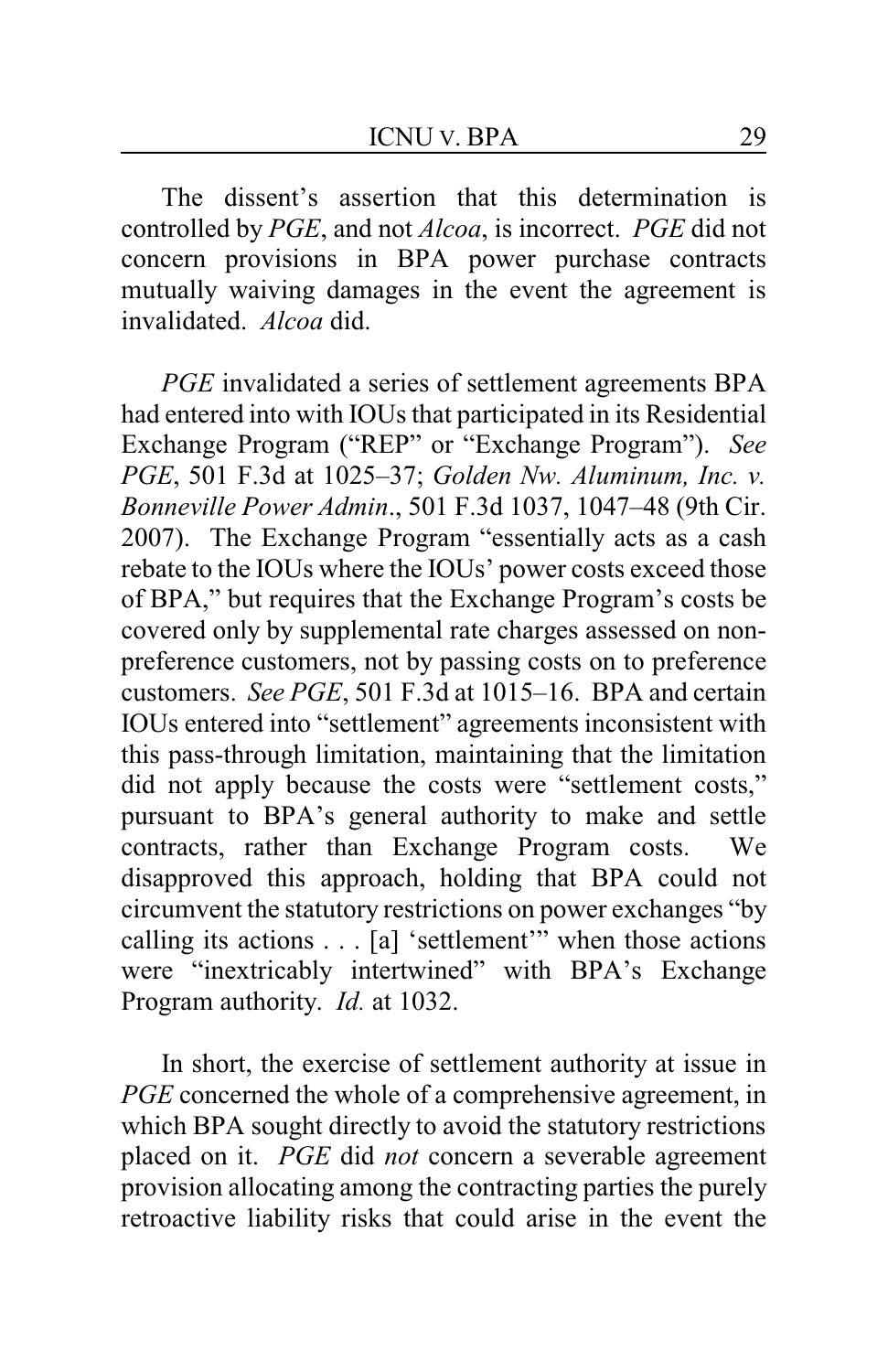agreement is otherwise declared invalid — a second-level pact, so to speak, covering the past, not the future, and governing relief in the event the agreement is invalidated, rather than the agreement itself.

In contrast, *Alcoa* considered precisely that sort of purely retroactive, partial, and mutual waiver: As here, the waiver at issue in *Alcoa* was a bilateral waiver of retroactive damages; it gave up both parties' rights to seek compensation in the event that a portion of the contract in which it was contained was invalidated in the future. 698 F.3d at 791. In both *Alcoa* and here, the larger agreement of which the waiver was a part was risky for both parties that agreed to the provision, not just for BPA. Here, for example, the aluminum DSIs gave up their ability to sue BPA to recover any costs associated with purchasing power through other means if the contracts were invalidated, costs that could have been, and that the DSIs contend were, extensive.

The fact that the damages waivers significantly benefitted BPA is important. Upholding the validity of the waivers here does not preclude a finding in a future case that a damages waiver is invalid, if the waiver at issue in that case does not benefit the agency and is instead designed principally to prevent an unlawful subsidy from being recouped.

Despite the large differences between the waiver issue here and the settlement authority question in *PGE*, and despite the close similarity between the waiver approved in *Alcoa* and the one at issue here, the dissent dismisses *Alcoa* as the controlling precedent and relies on *PGE* instead. Principally, the dissent relies for this odd choice on the understanding that *Alcoa* upheld the other portions of the agreement in which the waiver appeared, and so was not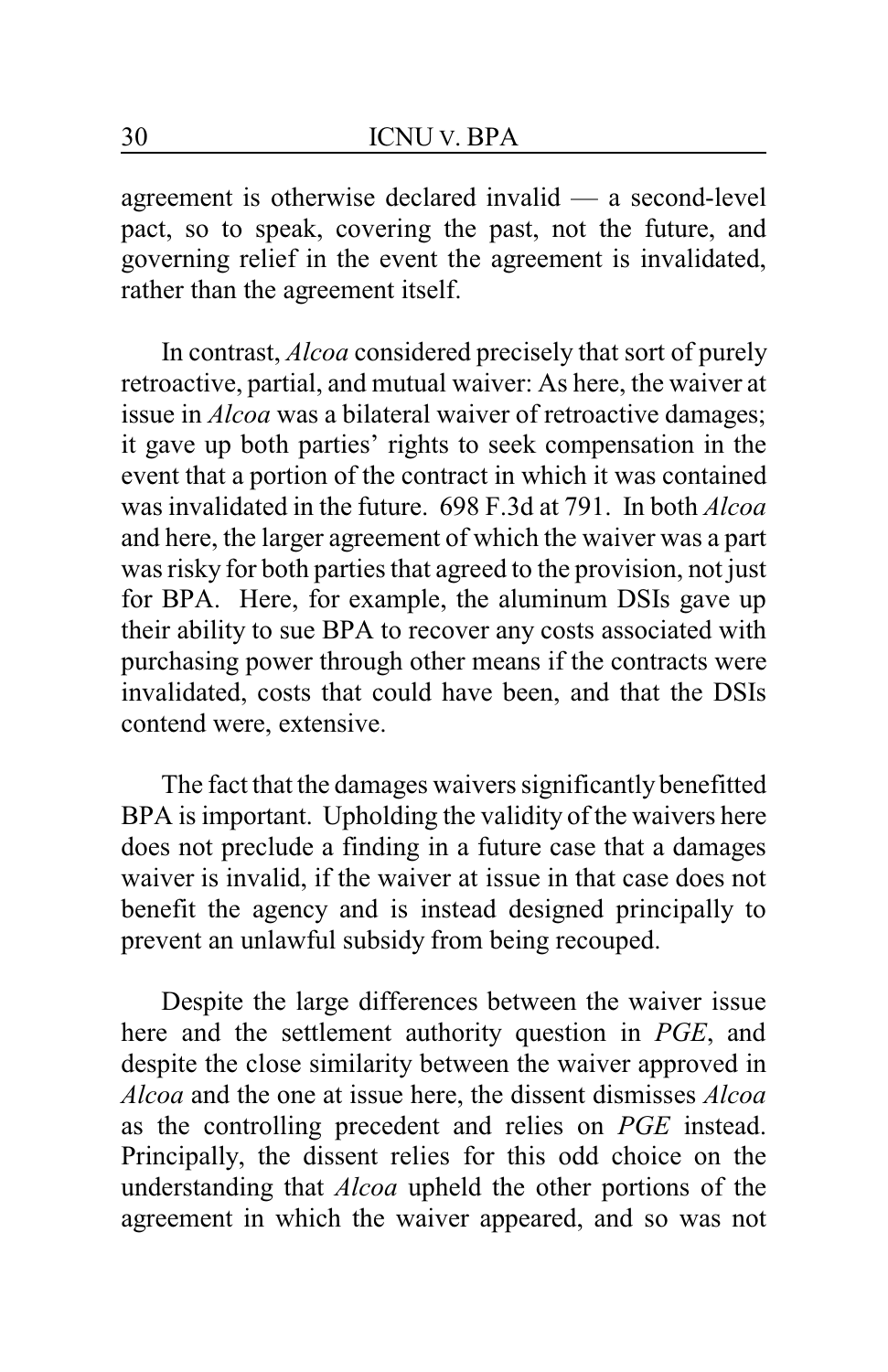approving a damages waiver linked to statutorily unlawful contract provisions.

The dissent's account mischaracterizes *Alcoa*. As one would expect, the damages waiver in *Alcoa* applied not to valid contractual provisions, but only when "a court renders any part of the agreement void or unenforceable"— in other words, unlawful. 698 F.3d at 791. And, after holding the damages waiver lawful, *Alcoa* went on to *decline* to decide whether the "Second Period" portion of the Alcoa contract there at issue was valid, as the question was not yet ripe. *Id.* at 793–94. This sequence necessarily left open the possibility that the Second Period agreement would later be voided and yet, the damages waiver provision that would be contained in that agreement had already been declared valid.

The panel deciding *Alcoa* was entirely cognizant of this possibility. Had the Second Period agreement been similar to, and valid for the same reason as, the agreement covering the initial period, there would be no reason to put off deciding the legality of the Second Period agreement. And the dissenting opinion in *Alcoa* specifically recognized that the waiver provision was valid and would apply if and when the Second Period agreement is challenged. *Alcoa*, 698 F.3d at 799, 806–807 & n.7 (Bea, J., dissenting). The dissent's concern was with the majority's decision to forego addressing the Second Period dispute before BPA suffered a monetary loss was that, because of the damages waiver, those losses could not be recovered. *Id.*

*Alcoa* therefore decided essentially the same issue that arises here regarding the enforceability of a bilateral damages waiver in a BPA power agreement. *PGE* covers the predecessor issue — was the power agreement there in fact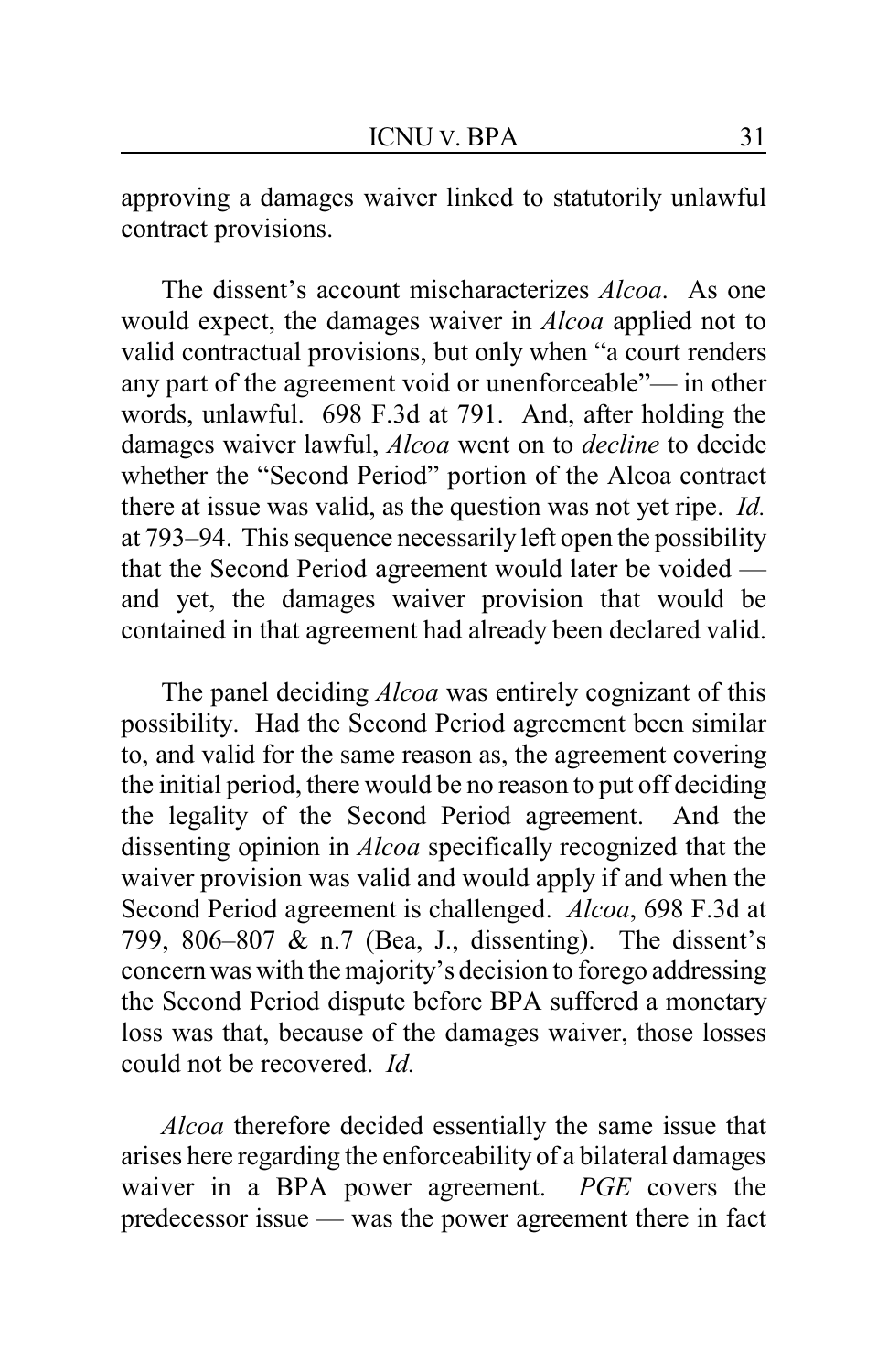void? Under such circumstances, we must follow *Alcoa* and uphold the damages waiver.

As BPA properly determined the Block Contracts waiver provisions were enforceable, its decision not to pursue refunds under those Contracts was likewise proper.

#### *b. Alcoa Amendment*

As the Alcoa Amendment does not contain a damage waiver, BPA is not contractually barred from seeking recovery of the subsidies invalidated in *PNGC II.* BPA nonetheless declined to seek recoupment of subsidies it provided pursuant to the Amendment, viewing the chances of succeeding in doing so as slight, and outweighed by the potential recovery costs.

BPA's rationales for this conclusion boiled down to two: (1) Alcoa may have defenses to any equitable or quasicontract claim, including perhaps an estoppel defense; and (2) Alcoa may be able to defeat a claim for unjust enrichment, and succeed on a counterclaim against BPA, by showing that, far from being enriched, it obtained *less* in monetary value than it was entitled to under the governing statutes. We hold both rationales "so implausible that [they] could not be ascribed to a difference in view or the product of agency expertise." *Lands Council*, 537 F.3d at 987. As a result, we cannot approve the current ROD's conclusion as to recovery of the Alcoa Amendment subsidies.

As to the ROD's first rationale, the evaluation of the merits of any possible defenses Alcoa might assert was far too generous. In particular, BPA's prediction that "Alcoa would have a reasonably good chance of . . . mounting a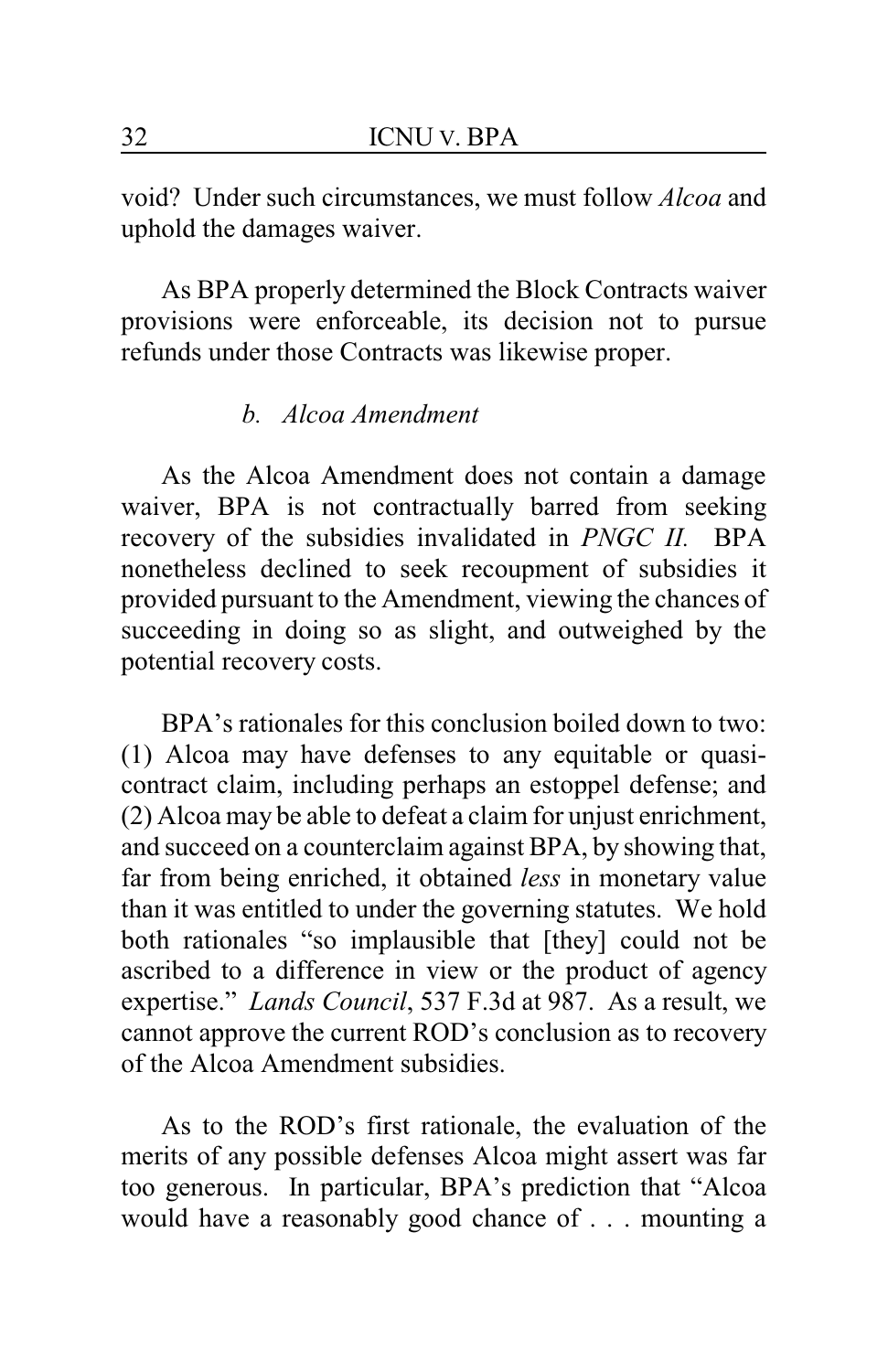viable estoppel defense against any claim by BPA," is particularly dubious.

It is unlikely that the DSIs could successfully estop the government from recovering a refund if, in fact, a court determined that they had received unlawful overpayments. As *Richmond* emphasized, although the Supreme Court has never categorically foreclosed estoppel against the government with regard to monetary payments, it has "reversed every finding of estoppel that [it has] reviewed." 496 U.S. at 422. Ignoring this history, BPA looked only at this court's estoppel cases, concluding "the Ninth Circuit is more receptive to claims of estoppel against the Government than some other circuits." Whether that vague comparison is correct or not is beside the point. It is of no help in assessing the actual risk of a successful estoppel claim in this case.

What *is* relevant is our actual standard: the party claiming estoppel must show both (1) "affirmative misconduct" on the part of the government and (2) that "the government's wrongful act will cause a serious injustice, and the public's interest will not suffer undue damage." *United States v. Hatcher*, 922 F.2d 1402, 1409, 1411 n.12 (9th Cir. 1991) (internal quotation marks omitted). Under this standard, we have very occasionally applied estoppel against the government in immigration cases. *See, e.g.*, *Salgado-Diaz v. Gonzales*, 395 F.3d 1158, 1165–66 (9th Cir. 2005). But we know of *no* Ninth Circuit case estopping the government from recovering an erroneous monetary payment, nor have the parties identified one. *Cf. Heckler v. Cnty. Health Servs. of Crawford Cnty., Inc.*, 467 U.S. 51 (1984).

The ROD also reasoned that BPA may not be able successfully to pursue an unjust enrichment claim against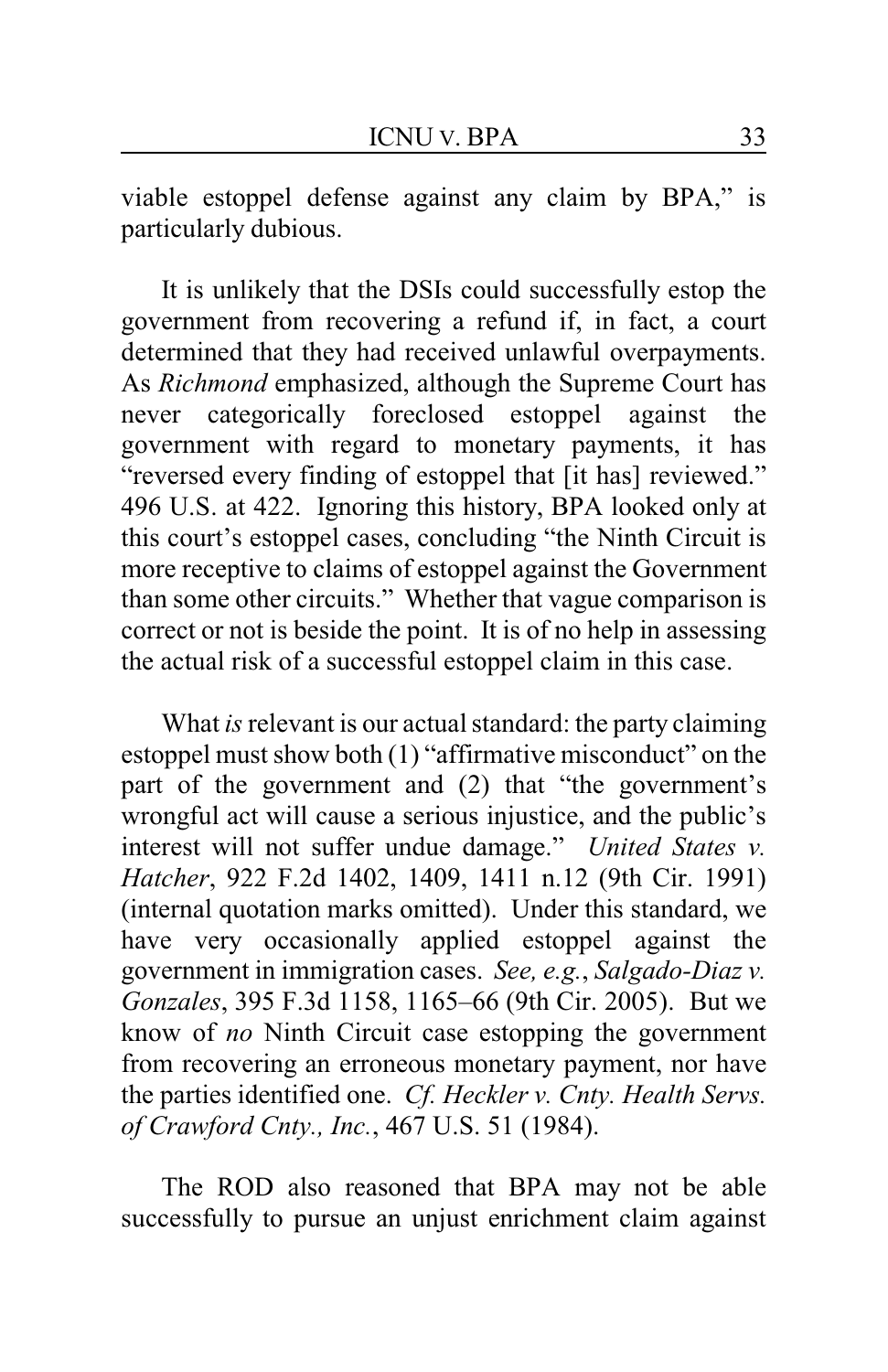Alcoa for several reasons. One concern expressed in the ROD was that a claim for unjust enrichment cannot lie where the relationship between the parties is governed by a valid express contract concerning the particular issue. *See Sutter Home Winery, Inc. v. Vintage Selections, Ltd.*, 971 F.2d 401, 408–09 (9th Cir. 1992). But by the time the ROD here challenged issued, this court had already invalidated the relevant portion of the Alcoa Amendment. *See PNGC II*, 596 F.3d at 1085–86. That being so, no *valid* contractual provision stood in the way of an unjust enrichment claim.

The ROD's second rationale — that Alcoa may be able to show that it was not enriched, but rather illegally disadvantaged, by the subsidies in the Alcoa Amendment has more support in the record. The record does establish, at least, that the amount of any damages BPA could actually recover from the aluminum DSIs is uncertain and disputed. Moreover, if BPA sues, Alcoa could well counterclaim, arguing that it actually *lost* money through the partially invalidated contracts.

Had BPA not insisted on a monetized contract, Alcoa maintains, BPA could have (and, according to BPA, likely would have) sold Alcoa physical power instead at the IP rate. The ROD noted Alcoa's contention that, as matters turned out, Alcoa had to pay a significantly higher rate during the Alcoa Amendment period than the IP rate because of rising market rates.**<sup>8</sup>** The ROD also acknowledged that Alcoa had

**<sup>8</sup>** More specifically, Alcoa's explanation in its briefs to this court of its position begins by pointing out that, if BPA sells to DSIs, it must offer them the IP rate, rather than a market rate. *See PNGC I*, 580 F.3d 812–13; *PNGC II*, 596 F.3d at 1073. Alcoa then represents that, as demanded by BPA and required under the 2007 Block Contracts and Alcoa Amendment,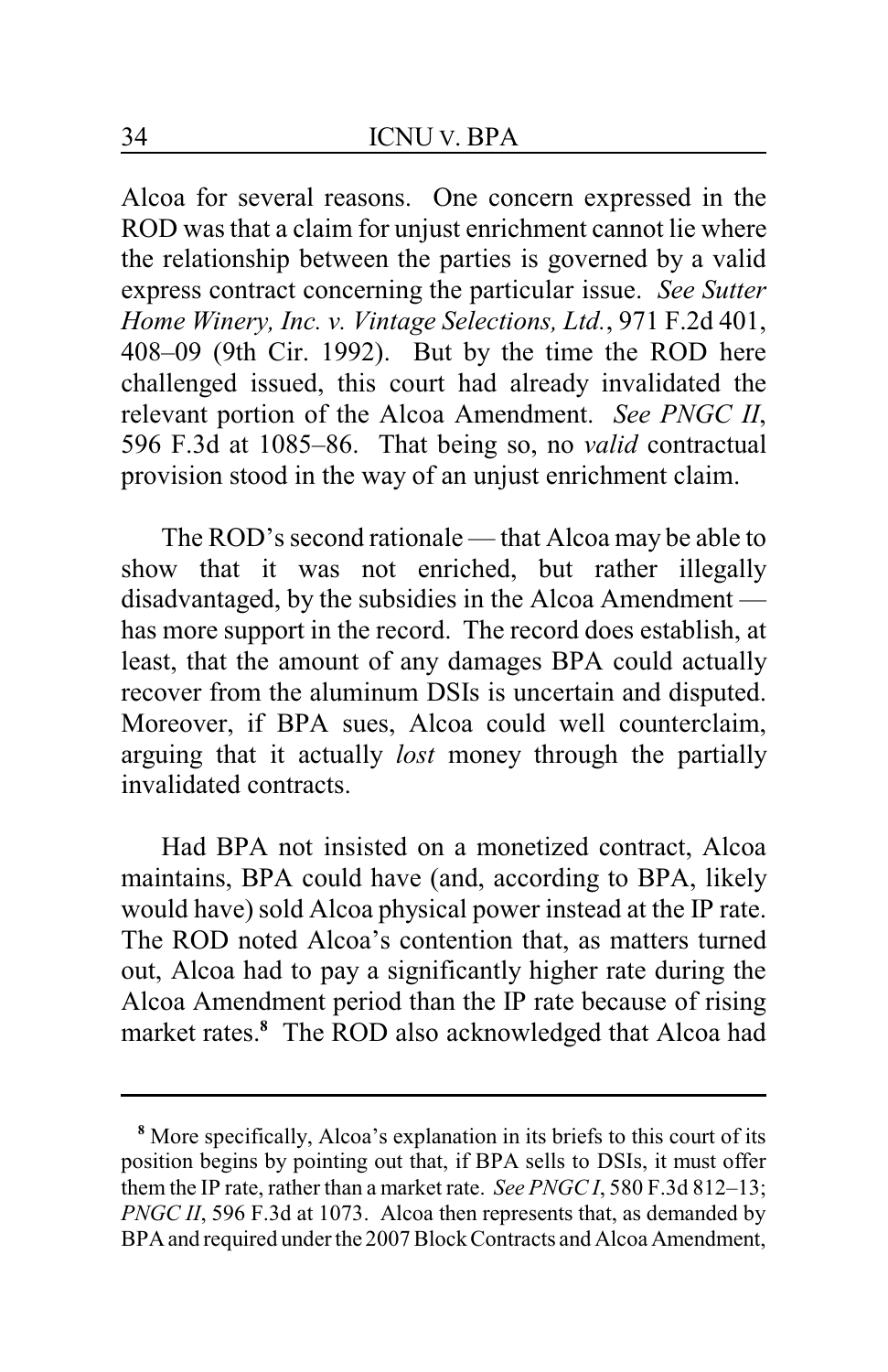argued previously that it "is potentially entitled to recoup those additional payments." Alcoa's brief to this court elaborates on its overpayment argument, maintaining that, far from receiving overpayments under the 2007 Block Contracts and the Alcoa Amendment, the company ended up paying "\$218 million more for power than it would have" had BPA sold it power directly, including \$26.1 million during the Amendment period.

One major flaw in Alcoa's argument, and BPA's acceptance of it as sufficiently meritorious to constitute a substantial risk in any litigation to recover, is that BPA could — under our *PNGC* decisions — have refused to sell Alcoa power at all, leaving Alcoa to buy power at full market rates. But Alcoa's position is still not entirely implausible. Given BPA's practices regarding Alcoa, it might be hard for BPA to establish as a factual matter that it would have refused to sell Alcoa power at the IP rate. And Alcoa's persistence as to its contention suggests that it would take an equally aggressive litigation position in anycollection action BPA might initiate. In that light, as BPA argued, choosing to pursue recovery

it entered into forward power purchase contracts "at a time when power prices were relatively high." The rates it obtained were well above what it could afford and, even after applying the credits that it received from BPA under the 2007 Block Contracts and Amendment, were significantly higher than the IP rate. The third link in Alcoa's net loss argument is that, assuming that BPA would have offered to sell to Alcoa at the IP rate in the absence of the Amendment (as it has said it would have), Alcoa paid more, rather than less, than had it not entered into the Amendment. Further, when the contracts were invalidated, Alcoa had to resell the power back into the market to "unwind" its purchases, and because the market had declined, it sold this power at a rate significantly lower than what it had paid.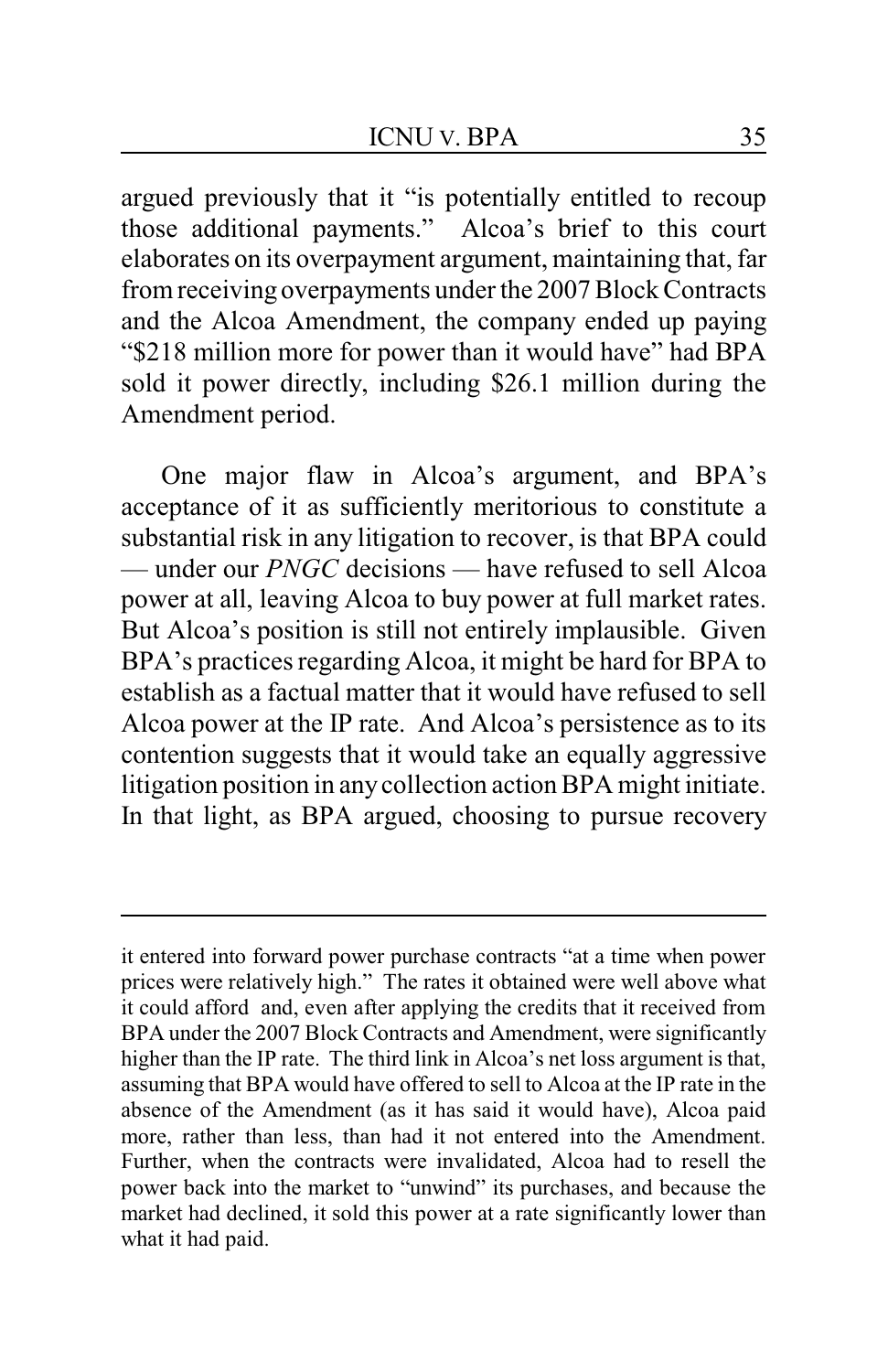from Alcoa "would expose BPA to *some* risk of a judgment to Alcoa under its theory of underpayment."

But the ROD did not objectively evaluate the degree of this risk so much as capitulate to Alcoa's threats. As noted, the above explanation of the possible counterclaim comes largely from Alcoa's briefs and comments, not the ROD. The ROD vaguely implies that the costs and risks of litigation would outweigh its possible benefits, citing statutory and regulatory provisions requiring agencies to weigh costs of collection actions against benefits. At the same time, the ROD acknowledged, in a conclusory fashion, that "Alcoa's purported claim that it has been underpaid by almost \$200 million is dubious," yet nowhere ventured any alternative estimate of a likely litigation outcome, or of the litigation costs likely to be incurred in obtaining that outcome.

In fact, as petitioners point out, BPA never attempted "to calculate the actual amounts paid" to the aluminum DSIs, and so was in no position to determine whether there were or were not net overpayments to Alcoa. Those gaps are reason enough for skepticism about the ROD's conclusion that, *whatever* those amounts are, they are not worth trying to recover. In addition, the final ROD evaluated only possible avenues for litigation, not other ways BPA might seek to recover the subsidies, such as offsets from future sales contracts with Alcoa.

We may not uphold an agency decision that "entirely failed to consider an important aspect of the problem." *Lands Council*, 537 F.3d at 987. BPA's assumption that Alcoa might succeed in showing that it was not enriched, and could even recover on an affirmative counterclaim, suffers from such a lapse. We therefore remand to BPA to provide a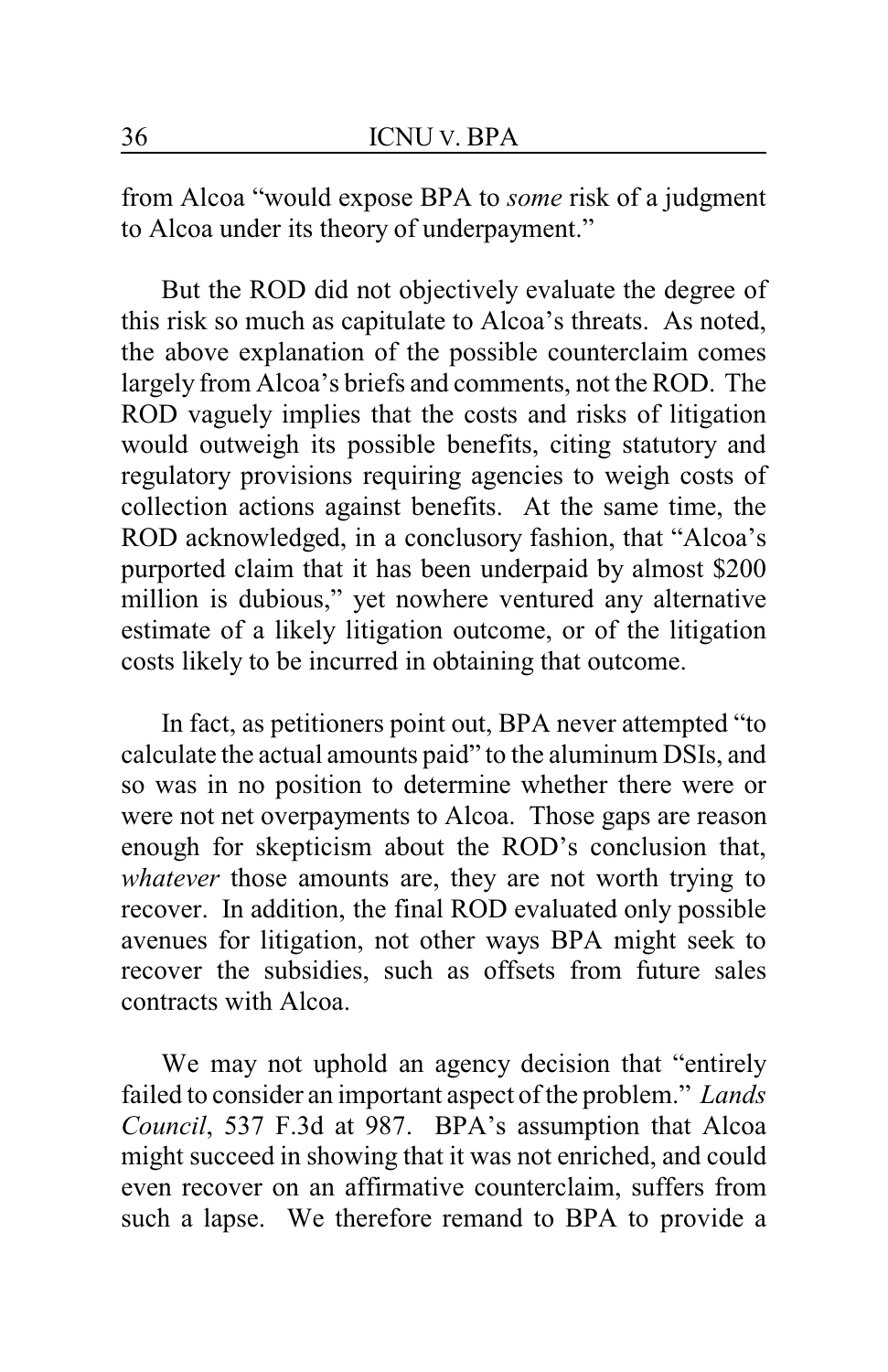defensible estimate of the amount of the subsidy it provided to Alcoa under the Alcoa Amendment prior to its invalidation; to provide some analysis of whether Alcoa's claim of net underpayment has any fair chance of success; to analyze alternative plans for recovery of any overpayment to Alcoa; and either to adopt one of those plans or to explain why, with respect to each of them, the costs and downside risks justify abandonment of the opportunity to recover any overpayment.

## *2. Port Townsend-Clallam*

In contrast to its treatment of the Alcoa Amendment, BPA's decision not to seek repayment from Port Townsend was in no respect unreasonable. Whether and how much BPA could recover from Port Townsend is entirely uncertain, both legally and practically. And, given the small amount of power sold under the Port Townsend Contract, the amount of any recovery would necessarily be quite small, making it unlikely that the costs of litigation would be justified.

First, unlike the aluminum DSI contracts, the Port Townsend Contract involved a sale of power, not a subsidy, though at an unlawfully low rate. So it is unclear exactly what amount, if any, Port Townsend would owe BPA. Perhaps BPA could argue that Port Townsend owes it the difference between what it paid and what the same amount of power would have cost at the higher IP rate. But Port Townsend could plausibly counter that, had the rate been higher, it would have purchased less power, or even no power at all, given its struggles to stay open in the face of large financial losses and its reliance on the power prices provided by BPA to do so.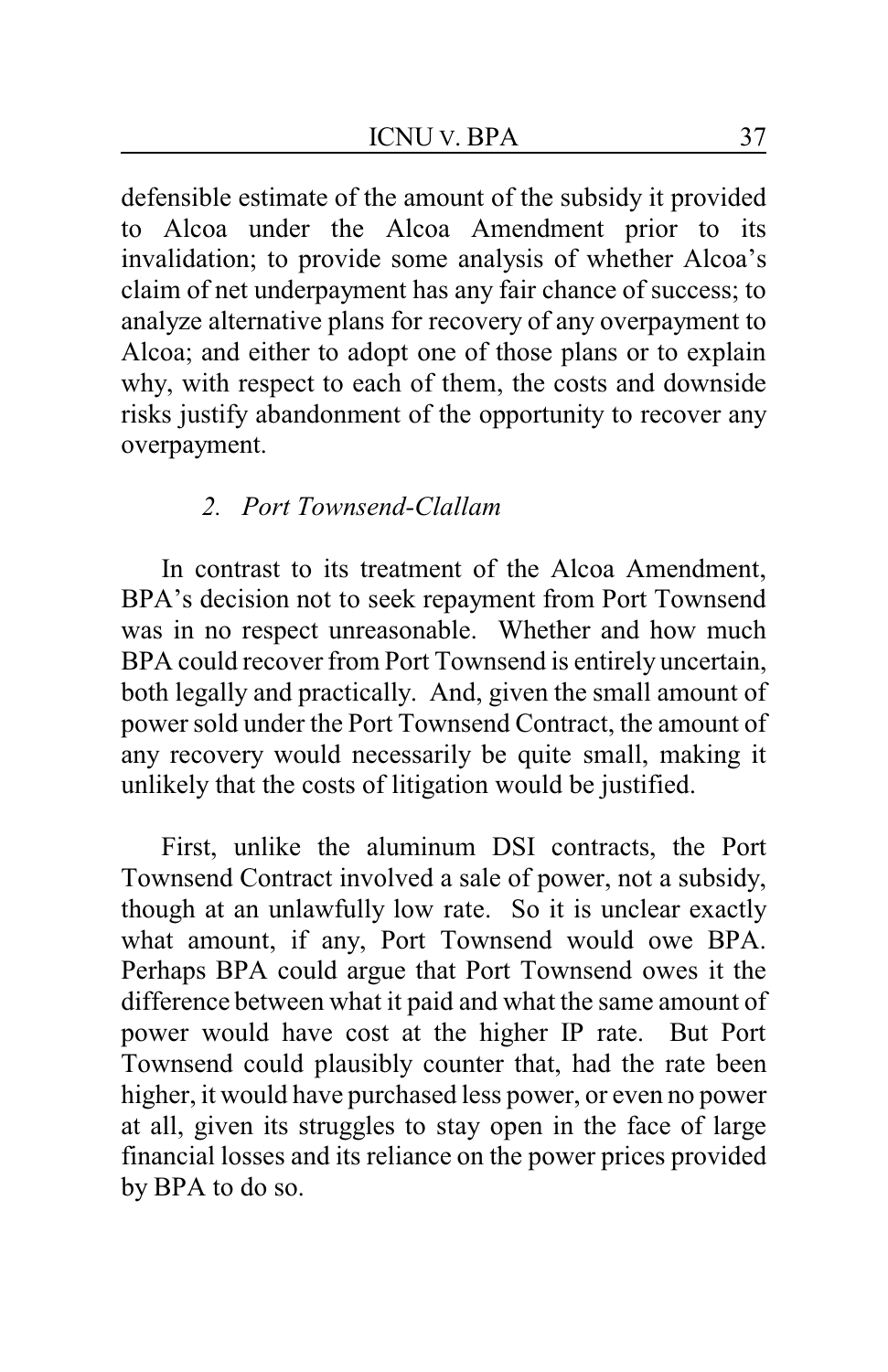A second, supervening problem with recoveringunder the Port Townsend Contract, BPA concluded, is that, unlike the aluminum DSI contracts, this arrangement was structured as two separate bilateral contracts: one between BPA and Clallam, and one between Clallam and Port Townsend. The ROD observed that BPA had no direct contract with Port Townsend, and that, although it could try to back-bill Clallam, "it is far from clear . . . that Port Townsend would voluntarily remit [the back-billed] amount to Clallam" in return.

Third, the ROD noted that Port Townsend could argue that any claims against it were discharged in Port Townsend's bankruptcy. BPA expressed skepticism about this assessment, noting that Port Townsend's bankruptcyplanwas approved in January 2007, while *PNGC I* was not issued until December 2008. Thus, BPA could argue that its claims against Port Townsend were not yet within "fair contemplation" at the time of the bankruptcy proceedings, and therefore were not discharged. But even if not a legal bar to recovery, Port Townsend's bankruptcysupports the overall reasonableness of BPA's decision, as it casts doubt on Port Townsend's practical ability to satisfy any judgment that BPA might secure.

BPA's justifications for not pursuing recovery under the Port Townsend Contract are perhaps not as well substantiated as they could be. Nevertheless, BPA's decision not to pursue recovery from Port Townsend does have a sufficient reasonable basis, to which this court must defer. *See PNGC II*, 596 F.3d at 1085.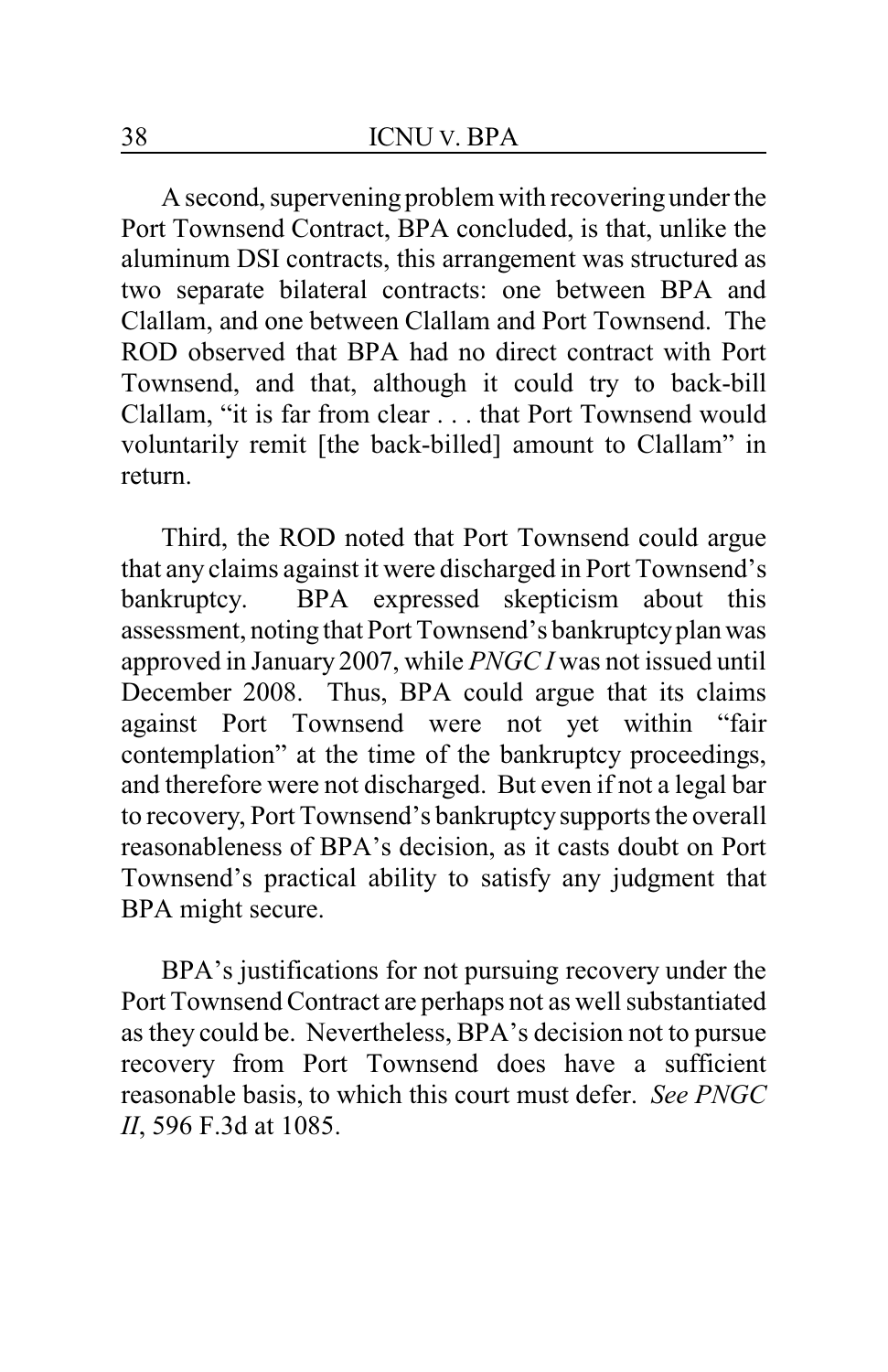## **C. Inconsistency with the Residential Exchange Program Settlement Agreements**

Finally, BPA reasonably explained why the refund decisions here challenged were not inconsistent with BPA's earlier decision to seek recovery of the different payments that had been declared unlawful by this court in *PGE.*

After we invalidated the settlement agreements in *PGE*, the question then arose whether BPA would seek to recover the improperly passed-on payments from the IOUs. BPA concluded that, after our *PGE* decision, the IOUs could not legally retain the funds, reasoning that,

> because the Court held that BPA acted beyond the scope of its statutory authority when it executed the 2000 REP Settlement Agreements and the Court did not carve out any exception with respect to the invalidity clause or any other clause, BPA believes the 2000 REP Settlement Agreements are invalid in their entirety. As a result, the invalidity clause is also invalid and cannot be used as a shield to prohibit BPA from recovering 2000 REP Settlement Agreement benefits from the IOUs through the Lookback proposal.

*2007 SupplementalWholesale Power Rate Case Final Record of Decision*, p. 178.

In the ROD here challenged, BPA provided two bases for reconciling its decision not to seek repayment in this instance with its contrary decision regarding the Exchange Program settlement agreement overpayments. First, BPA interpreted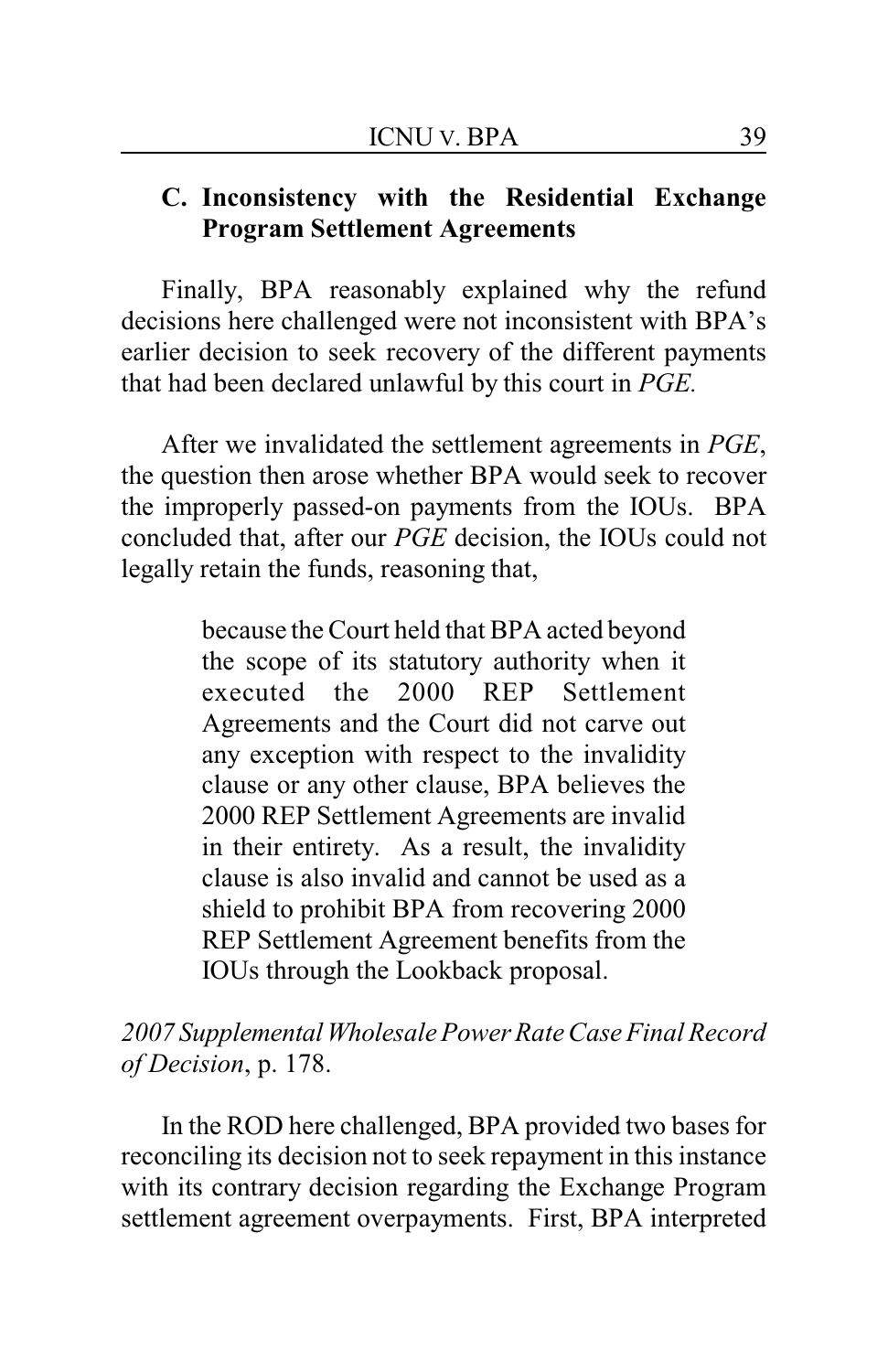*PGE* as a ruling "that the REP Settlement Agreements were void *ab initio*," whereas *PNGC I* and *PNGC II* only partially invalidated the contracts at issue. Second, BPA characterized the DSI contracts here at issue as exercises of BPA's "commercial role" as a power marketer, and thus distinguishable from the Exchange Program settlement agreements, which it characterized as exercises of "BPA's sovereign role as a regulatory administrator of the REP."**<sup>9</sup>**

"Unexplained [agency] inconsistency is . . . a reason for holding an interpretation to be an arbitrary and capricious change from agency practice under the Administrative Procedure Act." *Nat'l Cable & Telecomms. Ass'n v. Brand X Internet Servs.*, 545 U.S. 967, 981 (2005); *see also* 5 U.S.C. § 706(2)(A). Here, however, BPA has provided a reasoned explanation as to how the two situations vary sufficiently that they may be treated differently. BPA's decision not to seek refunds here is therefore not arbitrary or capricious as inconsistent with its contrary conclusion post-*PGE*.

### **CONCLUSION**

We have noted before that BPA's governing statutes subject the agency "to a variety of . . . potentially conflicting statutory directives." *APAC*, 126 F.3d at 1164. "BPA's peculiarly dual role, as both a federal agency and a power business, can create situations in which it can fulfill neither

**<sup>9</sup>** In addition, the waiver provisions in the two contracts differ; the 2007 Block Contracts at issue in *PNGC I* contained a *mutual* damage waiver, whereas the REP Settlement Agreements contained a one-way waiver that protected only the IOUs and therefore is less defensible as a sound business decision.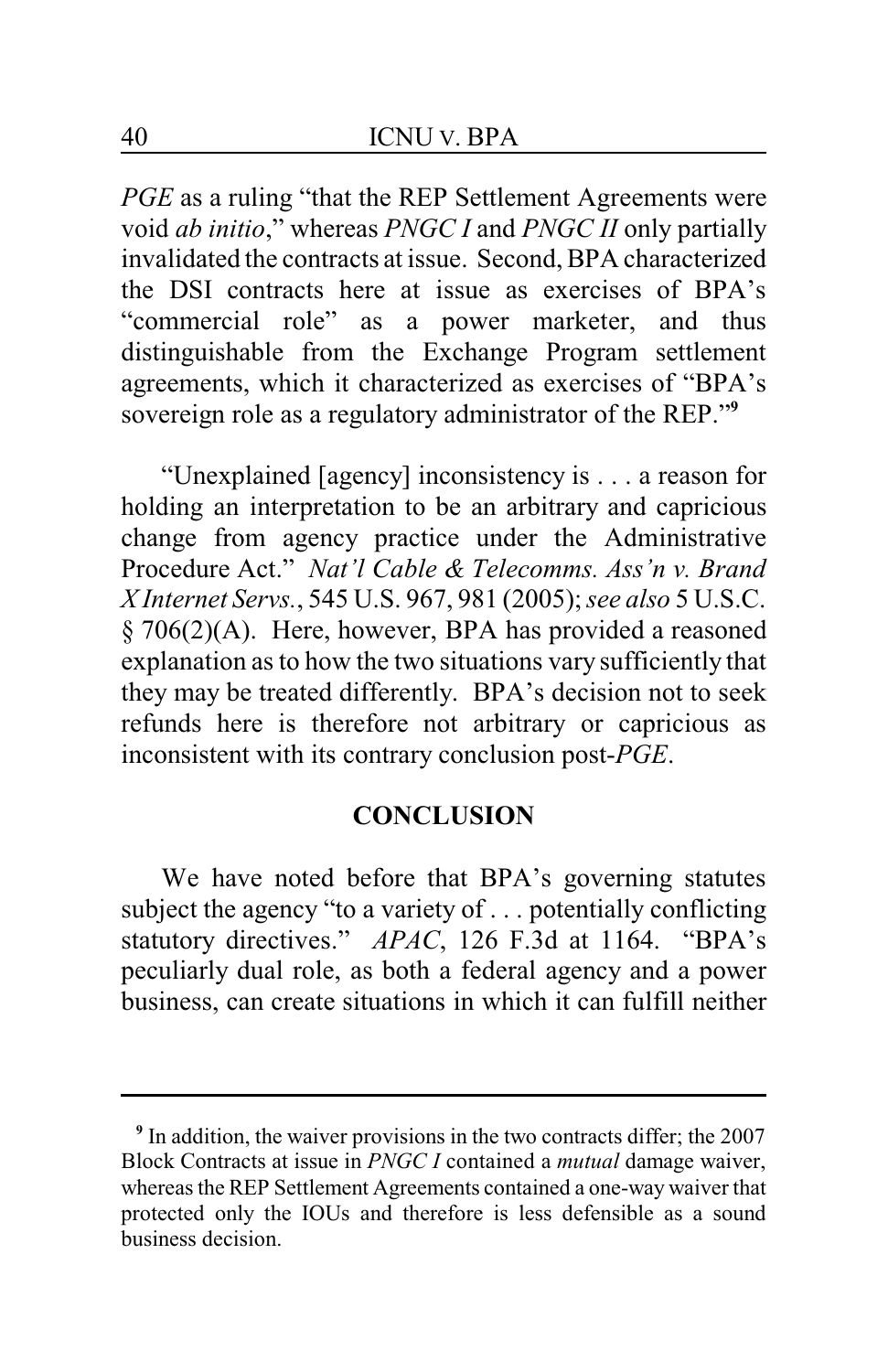role very well and so has reasons to test the limits of its statutory authority." *PNGC II*, 596 F.3d at 1086.

In this instance, BPA's decisions in most respects sufficiently and reasonably balance its competing obligations to merit our deference, but in one respect, on the current record, do not. We therefore DENY the petition for review with regard to the decision not to seek refunds with respect to the 2007 Block Contracts and the Port Townsend Contract. We GRANT the petition and REMAND to BPA for further proceedings, consistent with this opinion, with regard to recovery of subsidies paid under the Alcoa Amendment.

## **DENIED IN PART, AND GRANTED AND REMANDED IN PART. The parties shall bear their own costs on appeal.**

REINHARDT, Circuit Judge, concurring in part and dissenting in part:

I concur in the majority opinion in part, but dissent from section B.1.a which relates to the 2007 Block Contracts. The question in that section is whether BPA may use a contractual damages waiver provision to strip itself of its obligation to seek recovery of \$100 to \$200 million in funds that it expended not only illegally but contrary to the statutory limits on its authority. The answer to that question is necessarily no. The majority's contrary answer allows BPA to violate its statutory limitations at will and to shield itself against taking any measure to remedy its unlawful actions. I would hold that this damages waiver provision, as applied, operates in excess of BPA's statutory authority.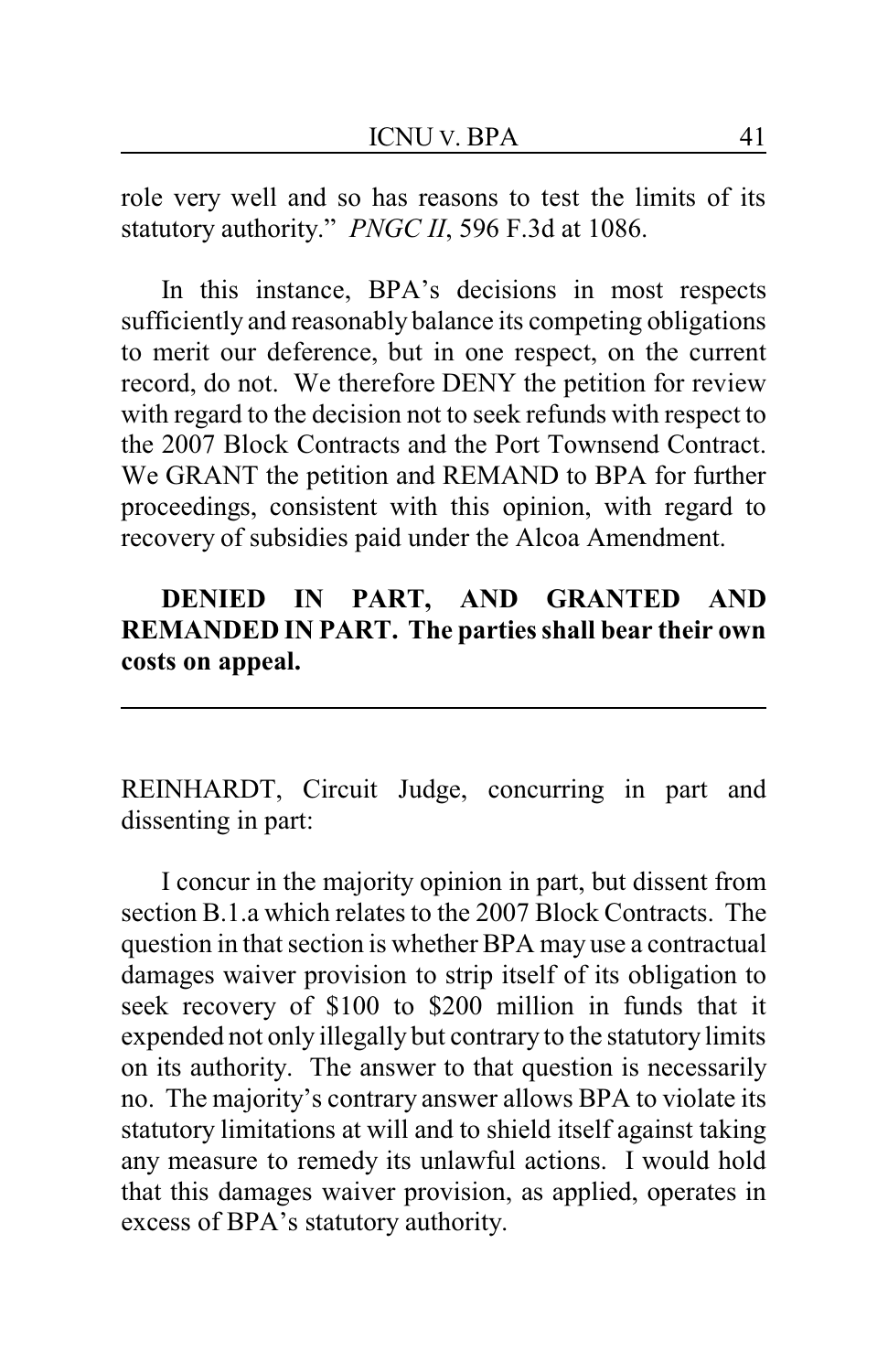In my view, this case is controlled by our holding in *Portland General Electric Co. v Bonneville Power Administration* (*PGE*), 501 F.3d 1009 (9th Cir. 2009). In *PGE*, we held that BPA's contracting *and* settlement powers are "limited bythe constraints of the [Northwest Power Act]." We explained:

> Section 2(f) grants BPA the power to enter into contracts,**<sup>1</sup>** but it says nothing about the kind of contracts which BPA may sign. We think it obvious, as a matter of general administrative law, that the contracts into which BPA may enter must be grounded in the authority, express or implied, that Congress has granted BPA.

*Id.* at 1030. We then went on to list a series of contracts that would clearly lie outside of the authority that Congress granted to BPA. For example, we stated that BPA could not enter into a contract to acquire an NBA franchise.<sup>2</sup> Id. So

**<sup>1</sup>** Section 2(f) of the Bonneville Project Act provides that, "Subject only to the provisions of this chapter, the Administrator is authorized to enter into such contracts, agreements, and arrangements, including the amendment, modification, adjustment, or cancelation [sic] thereof and the compromise or final settlement of any claim arising thereunder, and to make such expenditures, upon such terms and conditions and in such manner as he may deem necessary." 16 U.S.C. § 832a(f). Section 9(a) of the Northwest Power Act later reaffirmed this grant of contracting and settlement authority. 16 U.S.C. § 839f(a); *see also PGE*, 501 F.3d at 1017.

**<sup>2</sup>** In *Pacific Northwest Generating Cooperative v. Bonneville Power Administration (PNGC II)*, we similarly made clear that BPA's mere authority to enter into a contract could "not insulate from review" its decision to do so. 596 F.3d 1065, 1073 (9th Cir. 2010).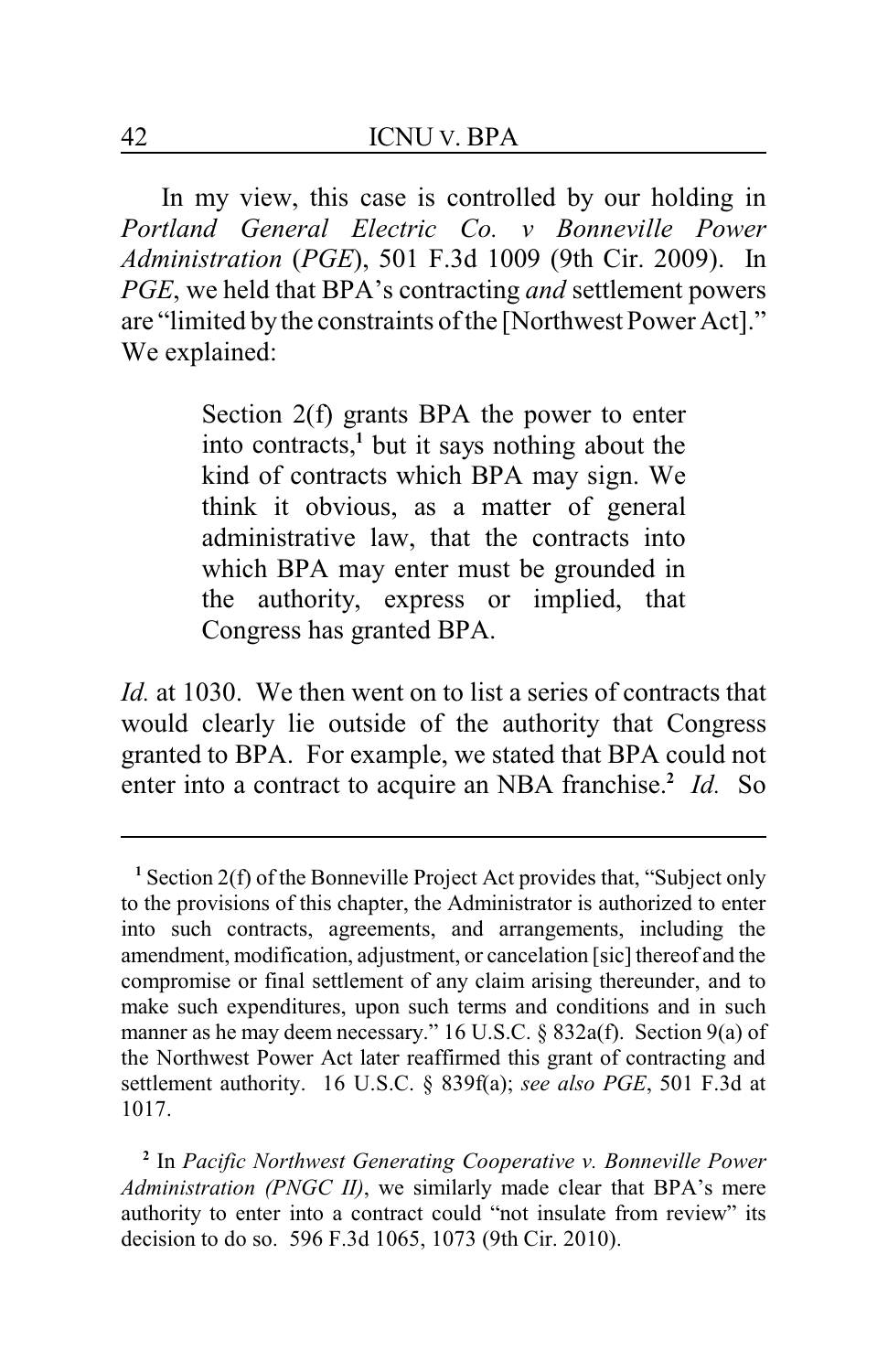too, as we held in *PNGC I*, it may not enter into a monetization contract that functions as an impermissible subsidy of the aluminum industry. *Pac. Nw. Generating Coop. v. Dep't of Energy (PNGC I)*, 580 F.3d 792, 823 (9th Cir. 2009).

Admittedly, BPA's authority to monetize and thus subsidize its DSI customers presented a closer question in *PNGC I* than the example given in *PGE* in which BPA would acquire the Portland Trail Blazers, and likely rename them the Bonneville Smelters. Nevertheless, in *PNGC I*, we held that BPA's monetization of power at subsidized rates was (as would be the purchase of the Trail Blazers) "inconsistent with BPA's authority under the [Northwest Power Act]." *PNGC I*, 580 F.3d at 823. In other words, BPA's decision to "giv[e] a few of its customers \$300 million," *id.*, was "so arbitrary and capricious as to violate its statutory obligation." *Alcoa Inc. v. Bonneville Power Admin.*, 698 F.3d 774, 789 (9th Cir. 2012).

BPA argues that it is not permitted to seek recovery of the illegally transferred funds because the contracts contain damages waiver provisions. The majority holds that the contractual waivers are a valid exercise of BPA's power to settle claims. Maj. Op. at 28. But just as BPA's authority to enter into contracts is constrained by its statutory limitations, so too is its authority to settle claims. As we stated in *PGE*, "Congress could not have made it any clearer that it intended for BPA to exercise its general settlement authoritywithin the confines of the [Northwest Power Act]." 501 F.3d at 1028. That BPA's settlement authority is constrained by its statutory limitations in the same manner as is its contracting authority follows necessarily because otherwise BPA could accomplish by settlement precisely what it could not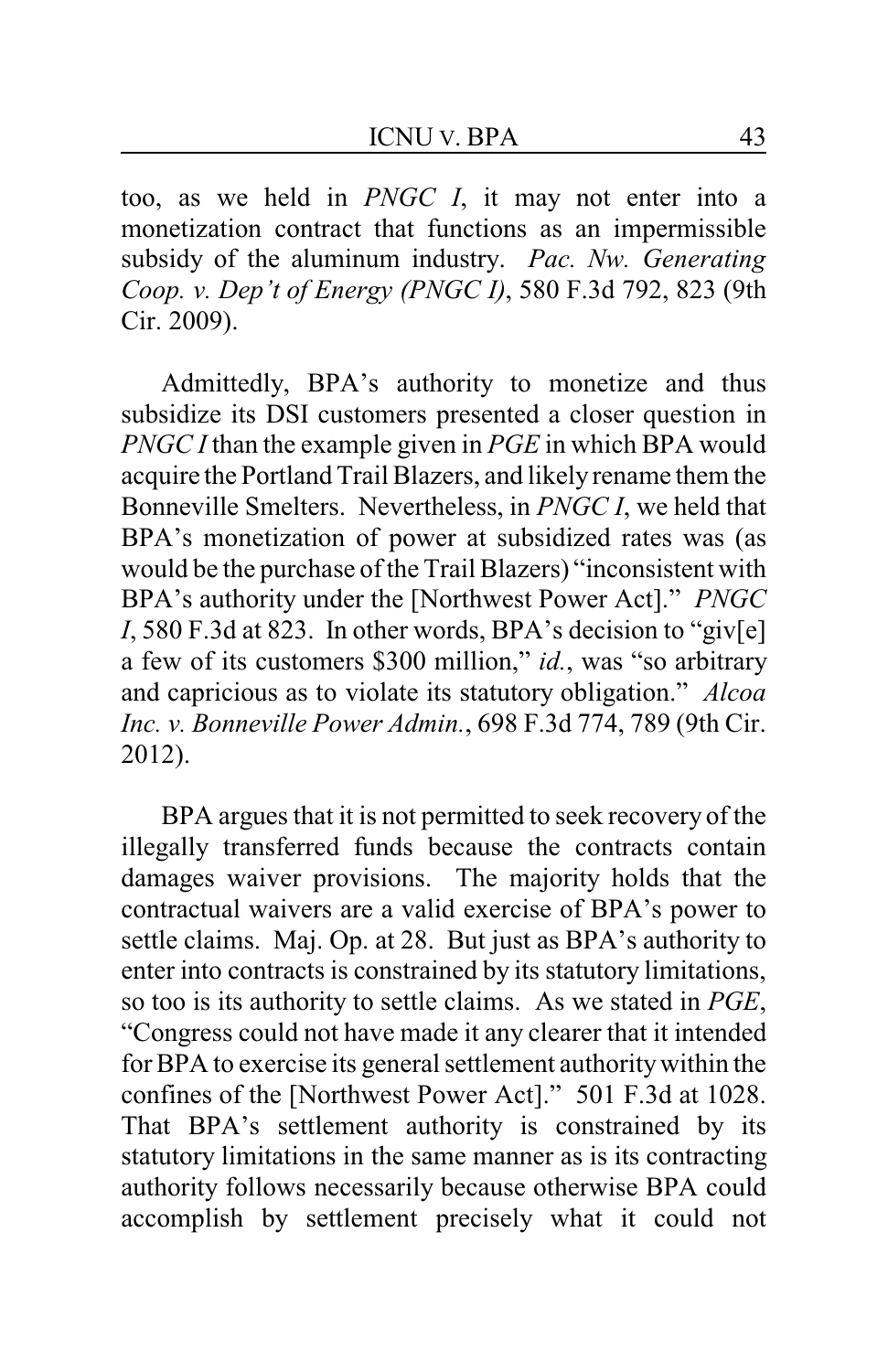accomplish by contract in the first instance. A settlement provision allowing BPA to retain title to the Bonneville Smelters and permitting the former owners of the Trail Blazers to retain the illegally transferred purchase price would, for example, certainly not lie within BPA's settlement authority.

Here, the majority's holding allows BPA to accomplish the very subsidy of the aluminum DSIs that we held in *PNGC I* to be unlawful and outside of its statutory authority. Because we held in *PGE* that "[a] settlement agreement must not be a means of bypassing congressionally mandated requirements," a damages waiver provision must be interpreted in a manner that forbids such circumvention of the limitations on BPA's statutory powers. *See* 501 F.3d at 1030. Construing the provision consistently with BPA's statutory mandate requires that we hold that the damages waiver provision may not be applied here so as to shield the illegal subsidy and allow the aluminum industry to retain the unlawful payments provided for in the 2007 Block Contracts. Unfortunately, the majority fails to acknowledge that *PGE* is the controlling case.

In upholding BPA's decision not to seek the return of the illegally transferred funds, the majority relies primarily on our holding in *Alcoa v. Bonneville Power Administration* that a damages waiver provision similar to the ones at issue here falls within BPA's claim-settling authority. Maj. Op. at 30–32. *Alcoa* does not control this case. *Alcoa upheld* BPA's sale of power to a DSI at a below-market rate, concluding that the terms of sale specified in the agreement — unlike the unlawful subsidies that are the subject of this case — were lawful and valid. 698 F.3d at 789. Finding no violation of the agency's statutory mandate, we then turned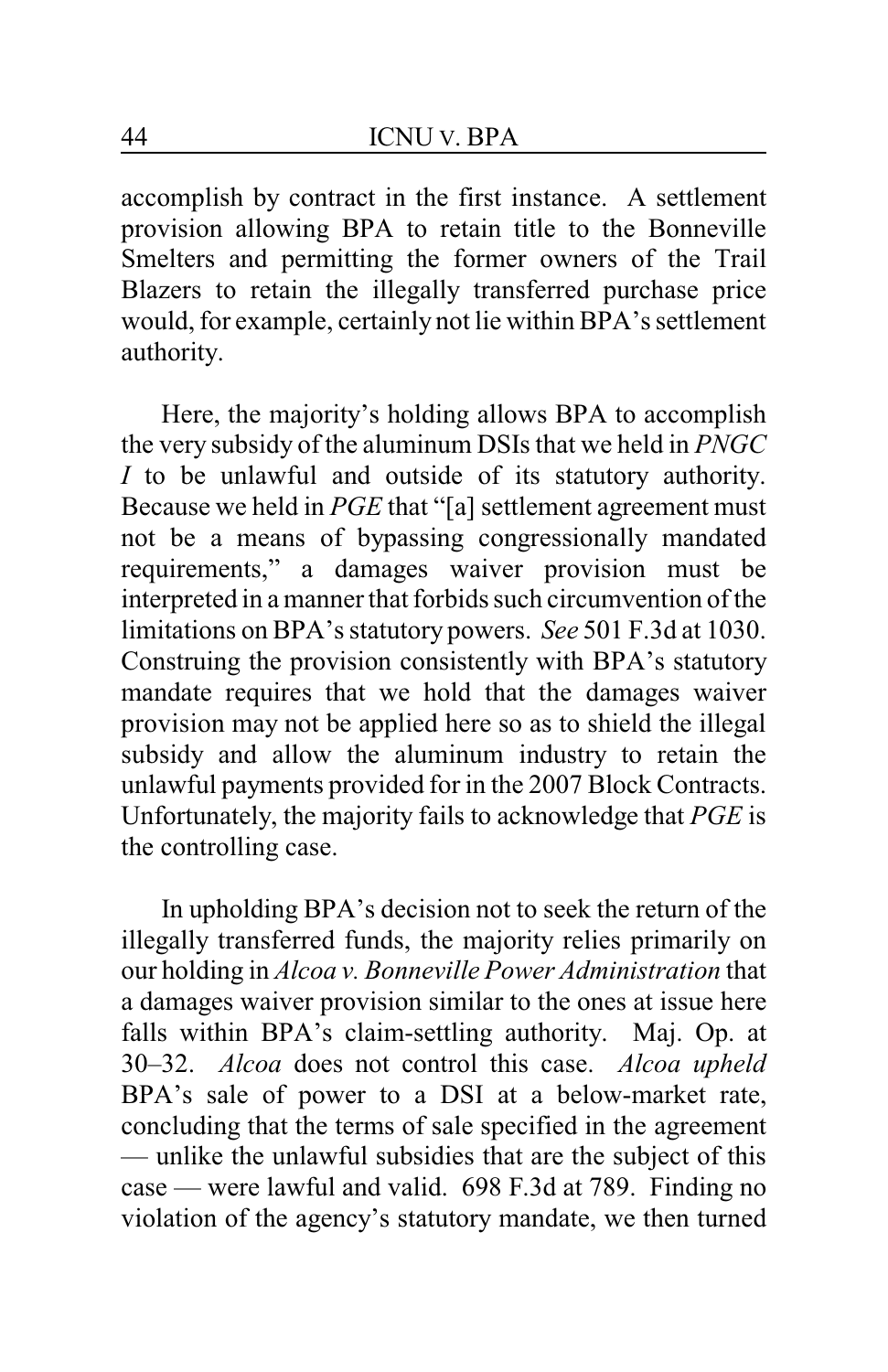to the petitioners' challenge to the agreement's damages waiver provision and upheld its inclusion in the contract. *Id.* at 791–92.**<sup>3</sup>** In short, the damages waiver provision we upheld *in general* was included in a contract that did not itself provide for illegal subsidies or otherwise for violations of BPA's governing statutes. Because we held that the transaction at issue in *Alcoa* was *consistent* with the statutory limits on BPA's authority, we had no occasion to consider whether a damages waiver provision that would allow BPA's customers to retain unlawful benefits afforded them *contrary* to BPA's statutory limits lies within BPA's settlement authority. The answer appears otherwise.

That *Alcoa* did not address the issue we encounter in this case is evident from BPA's brief in *Alcoa*. There, BPA argued that any holding recognizing BPA's general authority to waive damages in a contract would have no bearing on a

**<sup>3</sup>** It is immaterial that *Alcoa* declined to address the validity of the "Second Period" portion of the Alcoa contract. In *Alcoa*, we held that petitioners' challenge to the Second Period did not survive our standing or ripeness inquiry in part because an amendment to the Alcoa contract "eliminated all references to the Second Period," meaning that "BPA and Alcoa would need to enter into a new contract that includes a similar Second Period before the petitioners could point to even the *threat* of suffering harm." 698 F.3d at 793–94. It would have been quite peculiar to speculate howthe damages waiver provision might have operated in the context of an agreement that no longer existed. In any event, our decision not to address petitioners' challenge to the Second Period does not change the fact that, at the time we addressed the damages waiver provision in *Alcoa*, we did so in the context of an otherwise valid agreement, and therefore did not encounter the *application* of a damages waiver provision. What the majority would need to substantiate its point — and what it is clearly lacking — is a statement in *Alcoa* that the damages waiver provision could be validly applied to prevent BPA from recouping funds that it dispersed as a result of the Second Period of the Alcoa contract even if the terms of the Second Period violated BPA's statutory mandate.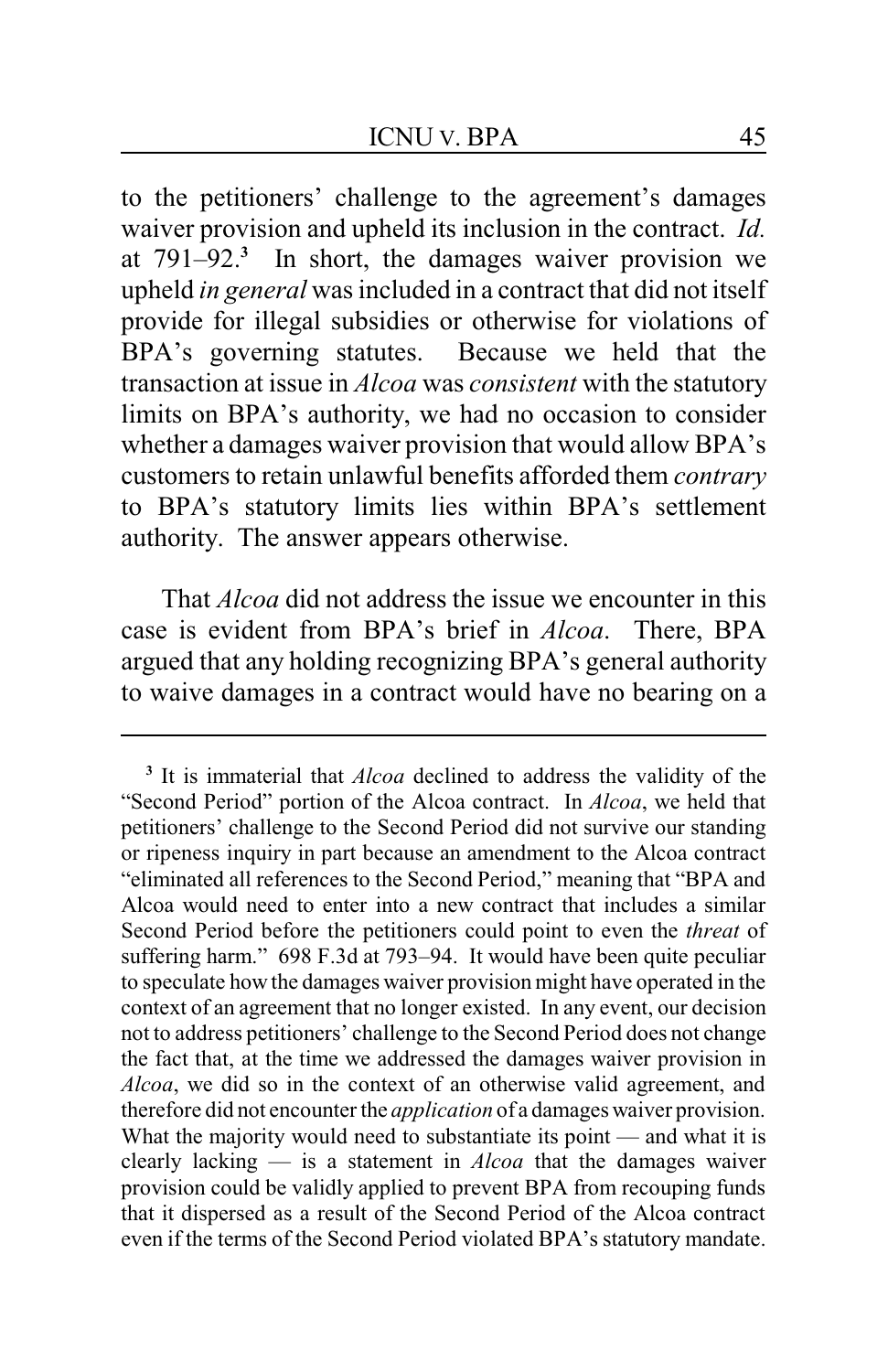situation like the one we are now presented with, in which the underlying transaction lies beyond BPA's statutory authority. BPA explicitly distinguished the case before it from the application of a damages waiver provision under the circumstances present here. Its brief told us: "The Alcoa Contract involves a sale of power, not a monetized transaction such as those under review in *PNGC I* and *II*. Therefore, this case does not involve any issue of BPA 'recouping illegal payments' because no such payments will be made." Answering Br. of Resp't Bonneville Power Admin. at 75, *Alcoa*, 698 F.3d 774 (No. 10-70211). This statement makes clear that BPA expressly disclaimed the authority to apply a damages waiver provision to prevent the agency from recouping funds transferred without statutory authority. The fact that the majority has now, on the basis of *Alcoa*, granted BPA the authority it expressly disclaimed is striking. **<sup>4</sup>** But even setting that concern aside, BPA's brief to the *Alcoa* court proves that *Alcoa* could not have possibly decided the issue present in this case – whether a damages waiver provision which does prevent BPA from recouping funds transferred without statutory authorization is permissible – because BPA explicitly distinguished that issue from the one presented in *Alcoa*.

**<sup>4</sup>** I note but need not rely on the argument that BPA may be precluded by judicial estoppel from relying on *Alcoa*. Judicial estoppel bars a party frommaking an argument in a judicial proceeding that directly contradicts an argument on which it prevailed in a prior proceeding. *See Russell v. Rolfs*, 893 F.2d 1033, 1037–39 (9th Cir. 1990). BPA assured this Court that if we ruled for it in *Alcoa*, our decision would not concern "any issue of BPA 'recouping illegal payments.'" Having prevailed on its argument, it now tells us the opposite – that our decision in *Alcoa* decided precisely the issue that BPA said our decision would not affect.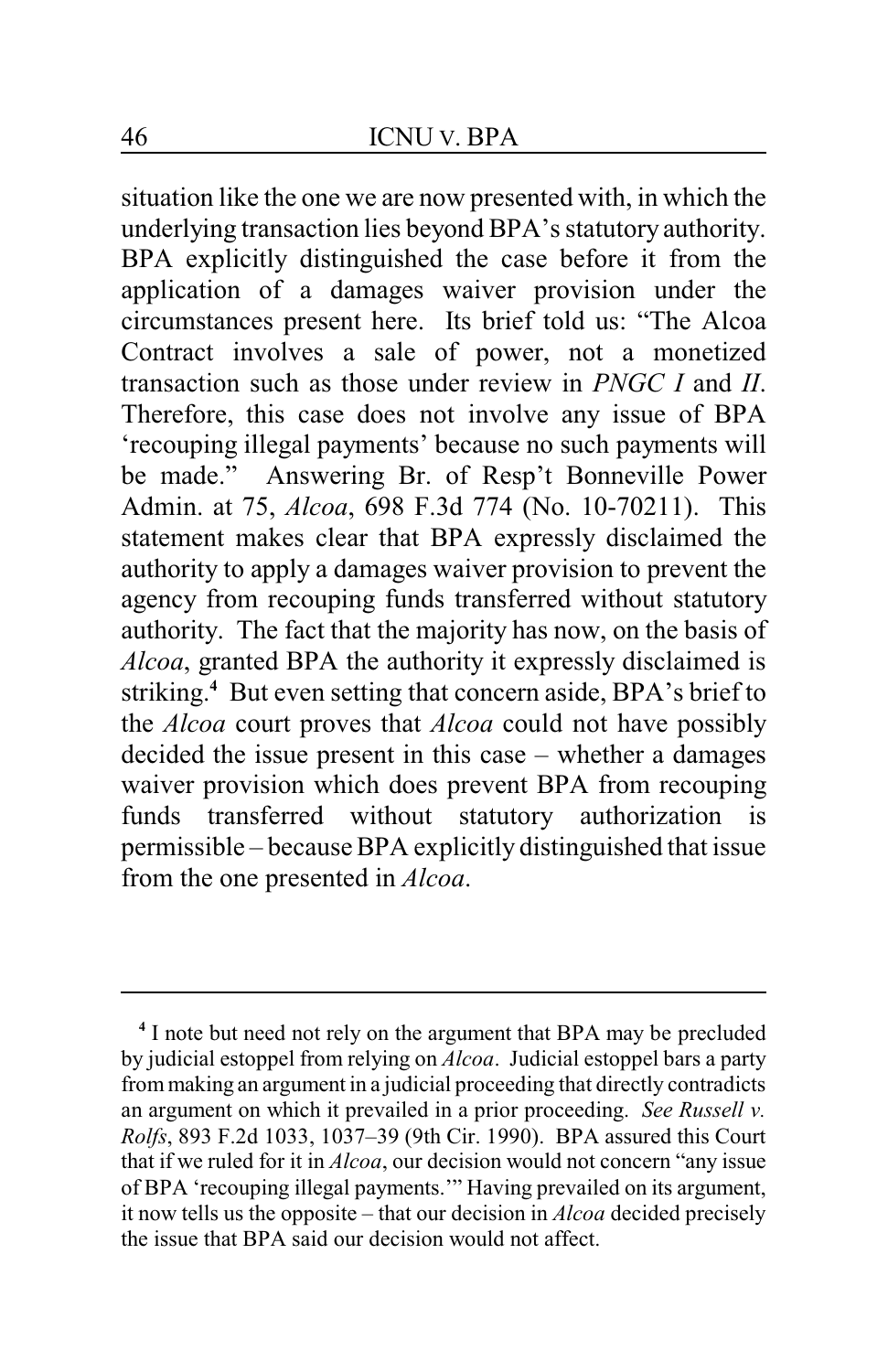That we did not intend *Alcoa* to authorize the settlements at issue here is further evident from the *Alcoa* court's failure to discuss or even mention *PGE*. *PGE* clearly requires BPA to exercise both its contracting and its settlement authority in a manner consistent with its statutory obligations. *See* 501 F.3d at 1030–31. Thus, *Alcoa* did not and could not have authorized BPA, by means of its settlement authority, to surrender its right to seek restitution from the beneficiary of funds transferred to them in excess of BPA's statutory authority without creating a direct conflict with the principles that we established in *PGE*. The only reading of *Alcoa* that is consistent with *PGE* is that *Alcoa* approved the general authority of BPA to include damages waiver provisions in its agreements, a conclusion with which I firmly agree. Viewed in this light, it is obvious why the *Alcoa* court did not discuss *PGE* — we were simply not presented with the unlawful application of a damages waiver provision because we did not rule any part of the agreement at issue invalid. Had we done so, and had the damages waiver provision applied, we certainly could not have escaped the requirement expressed in *PGE* that BPA must exercise its contracting *and* settlement authority within the confines of its governing statutes.

The majority disagrees, reasoning that the damages waiver provisions at issue here and in *Alcoa* look alike, and that *Alcoa* therefore controls. That *Alcoa* did not consider the application of a damages waiver provision to a disbursement of funds in contravention of BPA's statutory authority is of no consequence to the majority. To my colleagues, the fact that the provisions are similar ends the inquiry. Thus, the necessary consequence of the majority opinion is that *Alcoa* — without mentioning *PGE* — has blessed not only BPA's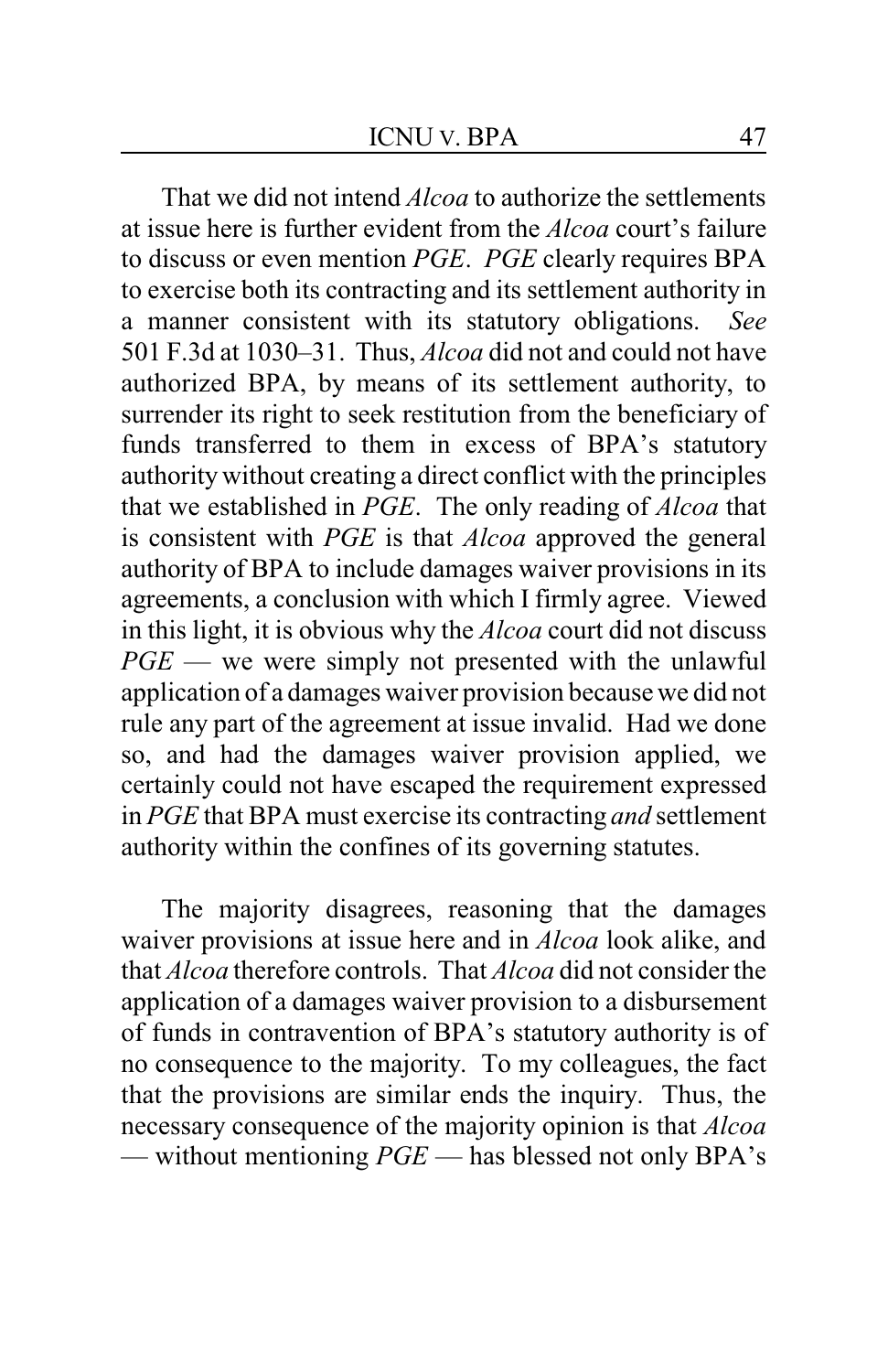general authority to include a damages waiver provision in its agreements, but also every application of such a provision.**<sup>5</sup>**

Recognizing that this position is unsustainable, the majority attempts to disclaim such a holding by noting that if a damages waiver "does not benefit the agency and is instead designed principally to prevent an unlawful subsidy from being recouped," then such a waiver would be invalid. Maj. Op. at 30. However, this case demonstrates why the majority's ostensible limit on its decision will have no practical effect. Before our Court, ICNU made the precise argument that the majority claims would be sufficient to invalidate a damages waiver; it argued that the waiver "was *designed to ensure* that . . . BPA could circumvent Congress' goal of prohibiting sales to the DSIs at rates lower than the market or legal rate" (emphasis added). BPA countered that "the damages waiver is intended to broadly protect both BPA and Alcoa from damages claims that either party could bring against the other." In fact, an agency's motive in agreeing to a waiver of damages may well be mixed. There will ordinarily be some potential benefit to it if it is protected against damages. In short, it may very well be true that the

**<sup>5</sup>** The majority also relies on the fact that in each of the 2007 Block Contracts, the damages waiver provision is severable from the invalid provisions that unlawfully subsidize the aluminum industry. It is difficult to understand why. No one has suggested that the damages waiver provision is itself invalid. Rather, it is only its *applicability* to the unlawful subsidization that is at issue. To suggest that severing the unlawful subsidization provisions from the damages waiver provision somehow precludes BPA from seeking to recover the amounts it paid under those unlawful provisions makes no sense whatsoever. In fact, the severance shows only that the payments were beyond BPA's authority, not that BPA's customers must be allowed to keep the \$100 to \$200 million in subsidies that BPA unlawfully gave them.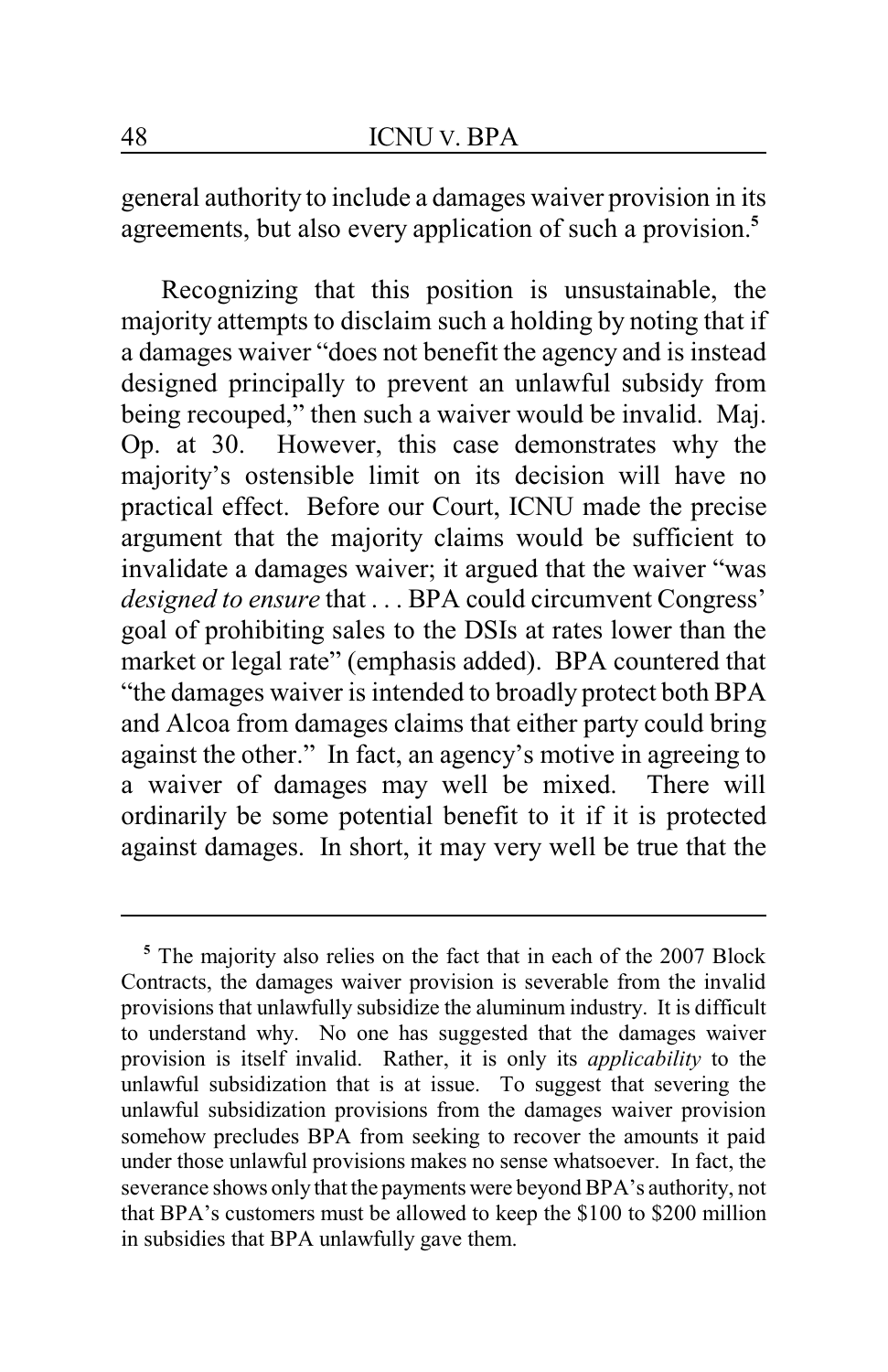damages waiver provisions both protect BPA from potential liability and were "designed principally" to ensure that the aluminum companies could retain their subsidies — whether they were lawful or not.

Here, it was "apparent" that charging the DSIs a rate that was below both the rate authorized by statute and the rate available on the open market conflicted with BPA's statutory mandate, and was therefore "highly suspect." *PNGC I*, 580 F.3d at 821. Under these circumstances, it is reasonable to conclude that when BPA included a damages waiver provision in its contracts with the DSIs, it knew that there was at least a substantial likelihood that this Court would declare the \$100 to \$200 million in subsidies to have been unlawfully paid, it knew that the damages waiver provisions would allow the DSIs to keep their ill-gotten gains, and such was a principal reason for including the damages waiver provisions in the contracts. In my view, however, it is not even necessary to reach the question of why BPA included the damages waiver provisions in its contracts with the DSIs. The proper approach is simply to apply our binding precedent in *PGE* and ask whether BPA is invoking a damages waiver provision in a manner that is contrary to its statutory authority.<sup>6</sup> The answer to that question is clearly, yes.

In this case, BPA operated contrary to its statutory authority in subsidizing the aluminum companies in the amount of \$100 to \$200 million, not only by making the

**<sup>6</sup>** Of course, *PGE* does not bar the application of *all* damages waiver provisions. Such a provision could still apply if an agreement is otherwise invalid for a reason that does not implicate BPA's statutory authority, such as when an agreement is invalid for conflicting with general principles of contract law.